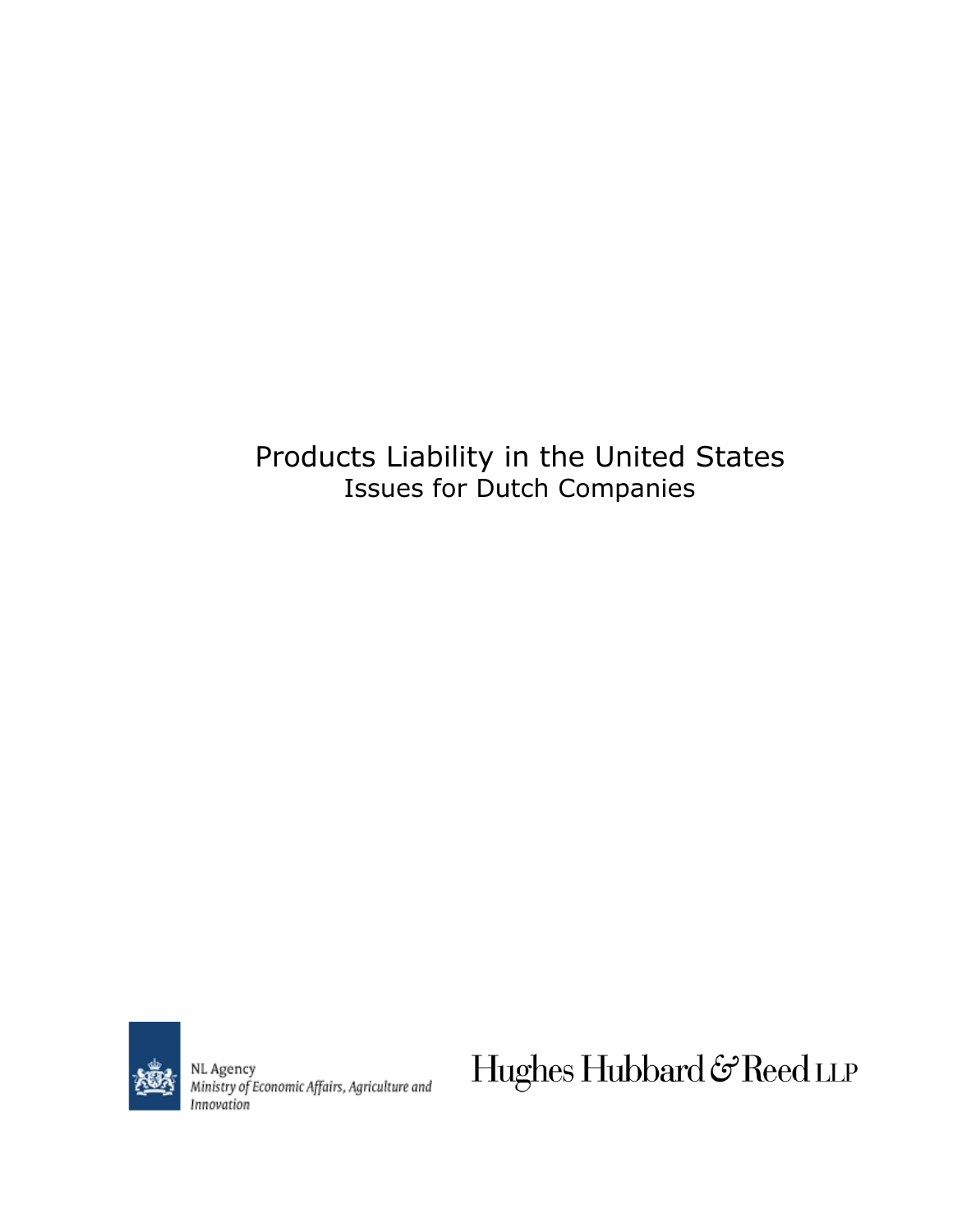# **TABLE OF CONTENTS**

|       |                                                          | Page |
|-------|----------------------------------------------------------|------|
| I.    |                                                          |      |
| Ш.    | А.<br>В.<br>C.<br>D.<br>Е.<br>Е.<br>G.<br>Η.             |      |
| III.  | А.<br>В.<br>C.<br>D.<br>Ε.<br>F.<br>G.<br>Η.<br>I.<br>J. |      |
| IV.   | А.<br>В.<br>C.<br>D.<br>Ε.                               |      |
| V.    |                                                          |      |
| VI.   | Α.<br>Β.<br>C.<br>. 33<br>D.<br>Ε.                       |      |
| VII.  |                                                          |      |
| VIII. | Α.<br>В.                                                 |      |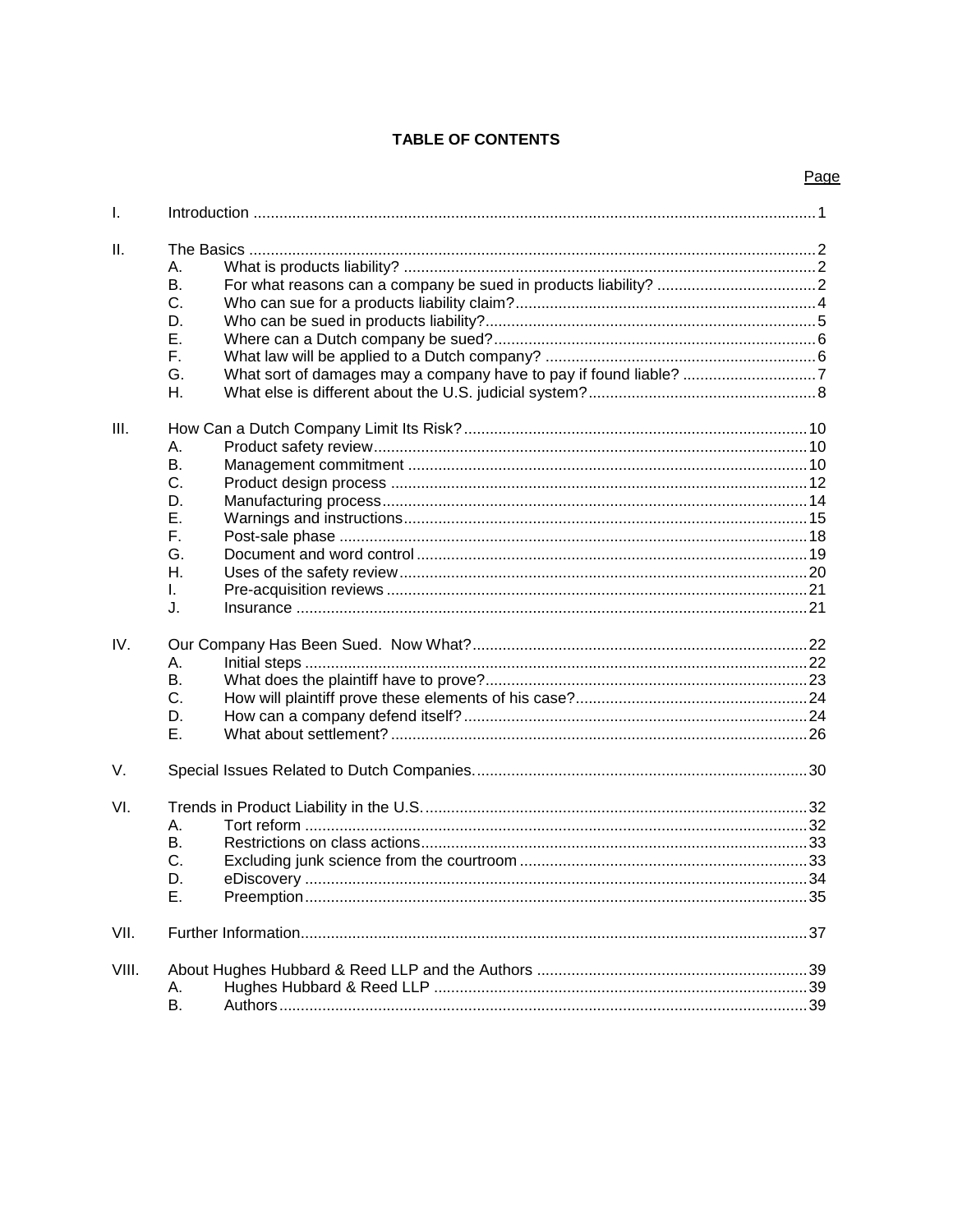#### I. **Introduction**

When Dutch business people think of uninviting aspects of the otherwise hospitable U.S. market place, they likely think of America's incredible penchant for products liability litigation. They think of stories they have heard of a lawsuit resulting in a multi-million dollar award for a spilled cup of hot coffee. They think of massive class actions that can result in companies paying billions of dollars. They think of litigation that goes on for decades. What they are thinking of is an area of law known as products liability, which is the litigation of potential safety issues from all kinds of products. Products liability is an important part of doing business in the United States. A company must be realistic about the unique risks it can face from product liability lawsuits in the United States and plan accordingly.

On the other hand, business goes on every day in the United States despite the reality that lawsuits and potentially large verdicts are a fact of life. Dutch companies can appreciate the risk without letting the fear of such lawsuits prevent them from taking advantage of the substantial opportunities that the U.S. market offers.

This booklet is designed to help Dutch companies do just that by putting them on the path to a better understanding of products liability law and providing some guidance on how to limit that liability. The booklet does not attempt to address all issues, and necessarily simplifies those issues it does address. It cannot be taken as a statement of the law in any particular U.S. jurisdiction, and cannot substitute for legal advice from an attorney. But our hope is that there is enough in the pages that follow to help Dutch businesses begin to ask the right questions and better evaluate how to start preparing to do business in the United States.

Section J of Chapter II is primarily based on information obtained from the insurance companies and brokers listed on Chapter VII. We gratefully acknowledge their assistance.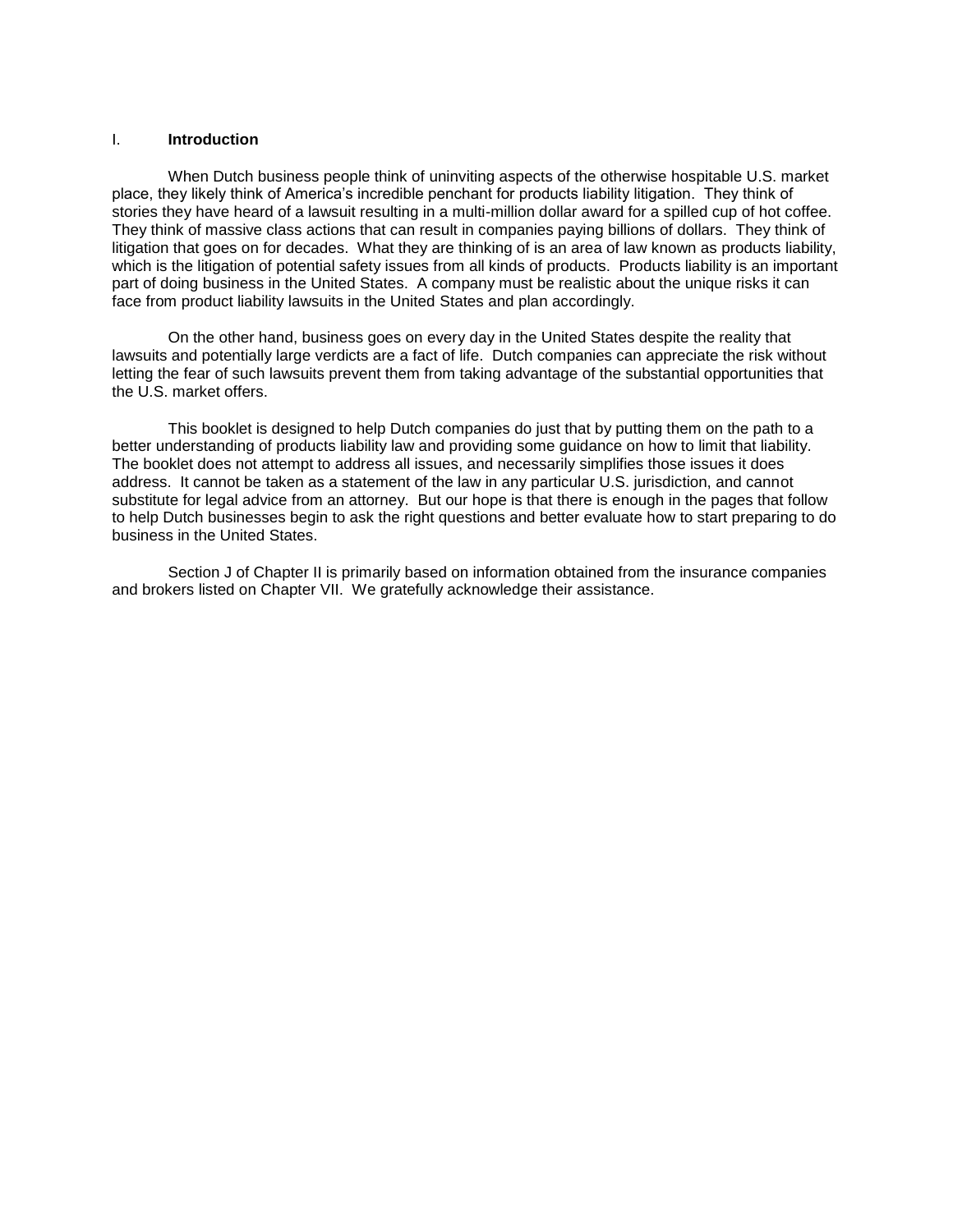## II. **The Basics**

# A. **What is products liability?**

*Products liability is the area of law governing injuries caused by products.*

The fruits of manufacturing – drugs, machines, cars, computers, toys, beds, food, and so on – are known in the law as products. When a person is injured as the result of using a product, he or she may sue to recover money to compensate for the injury. This area of law is known as products liability.

Products liability is an important area of law in the U.S. and a crucial area to understand for anyone doing business there. Although much of Europe has products liability law that shares much in common with U.S. products liability law, certain key differences like juries, high damage awards and contingency fees can make U.S. products liability law intimidating for Dutch companies. Many Dutch business people have heard stories of lawsuits that result in companies having to pay multi-million dollar awards for seemingly trivial injuries. Some of these stories are true, but companies can do many things to limit their risk.

#### *Products/service distinction*

Products liability law applies to lawsuits alleging that a product caused an injury. Businesses that are principally providing services are not subject to strict liability under products liability law. For instance, hospitals and doctors are not subject to strict liability law for a defective drug or device used in the treatment of a patient. It is a service that the hospital and doctor are providing. They can only be liable if they did not exercise the level of care of a reasonable hospital or physician. This is called negligence. Strict liability means that the manufacturer is liable for injuries caused by a defective product regardless of whether the defect was the result of negligence.

#### B. **For what reasons can a company be sued in products liability?**

When a defective product causes harm, the injured person may have a right to sue. There are three kinds of defect: manufacturing defects, design defects and failure to warn. An injured person may also sue a company on the theory that the company's negligence caused the injury.

*Manufacturing defect*

A defect in a product that is the result of faulty manufacturing is called a manufacturing defect. An example of a manufacturing defect is, if a manufacturer produces drugs and inadvertently contaminates a batch of the drug with a toxic foreign substance.

*Design defect*

A defect in the design of a product is called a design defect. As explained below, there are a number of different tests for what counts as a defective design. In general, fault or lack of care in designing the product is not important in determining whether a product has a design defect. The manufacturer is expected to design out of the product all of the safety risk that it is feasible to eliminate by design. For example, if a car is designed with a bolt right behind the gas tank so that if the car is struck from behind the bolt will penetrate the gas tank and cause an explosion: that is a design defect.

*Failure to warn* 

A product manufacturer has the legal duty in the U.S. to provide a warning regarding all risks of injury associated with the foreseeable use and misuse of the product. Some risks are inherent in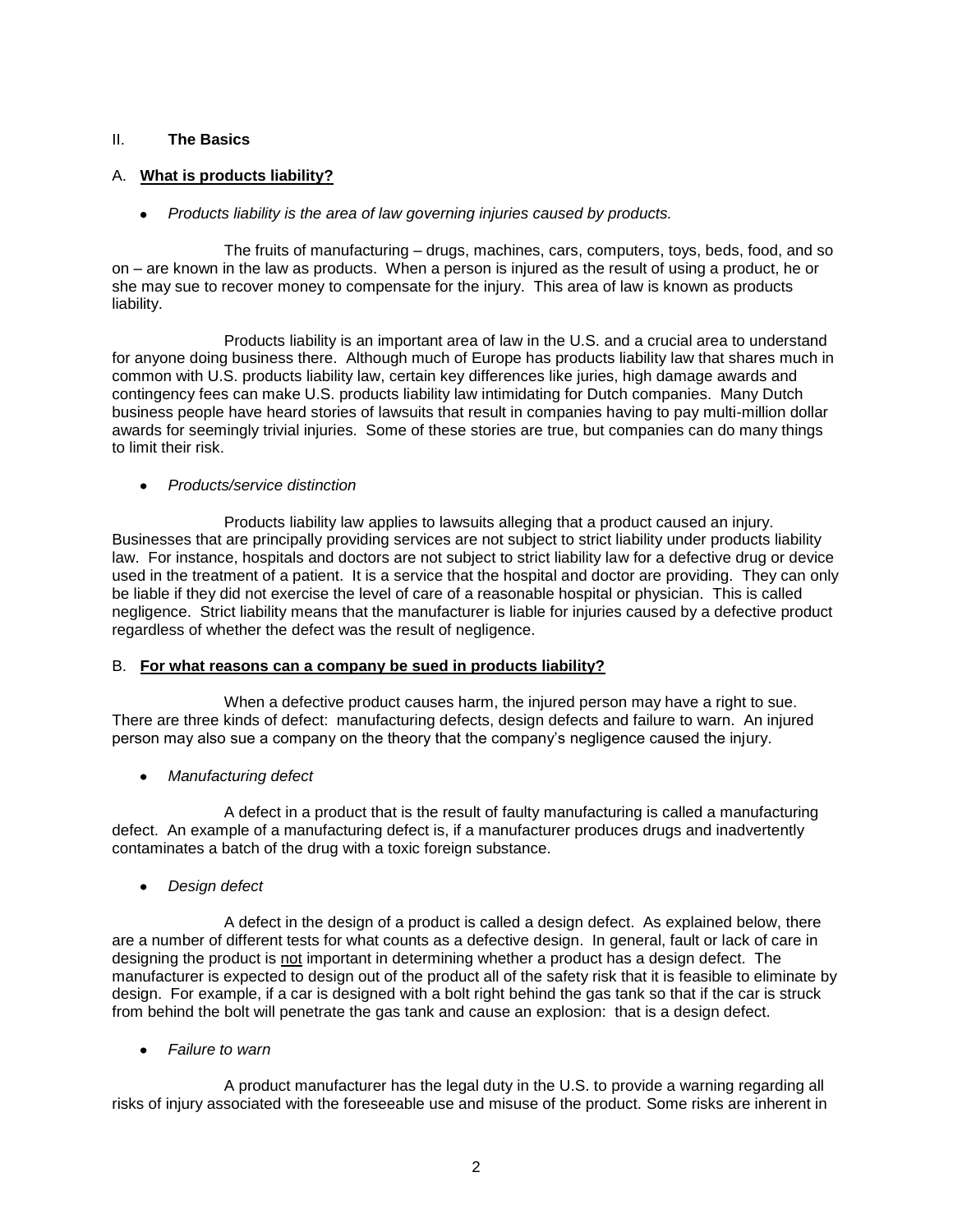the design of certain products. Such a product can be made nondefective from a legal point of view by providing an adequate warning. For instance, most drugs have side effects. No amount of care in the design or manufacture of drugs will change that. If, however, consumers are given adequate warnings about the side effects, the product will not be considered defective.

Products liability is not the only theory under which a company may be sued. Some other theories are listed below.

# *Negligence*

An injured person may also sue a company on the theory that the company's negligence caused the injury. Negligence is the failure to follow the ordinary standard of care that a "reasonable" person or company would follow in safeguarding product users from injury.

# *Express/Implied Warranty*

A warranty is a promise that a fact is true. It is a term of the contract to buy a product. Express warranties may be contained in literature that accompanies the product or statements made by the manufacturer's marketing and sales force. Implied warranties are promises the law implies as part of every contract. Essentially, the court acts as if every manufacturer promises two distinct things. First, there is an implied promise that a product will do what it was made to do – a knife will cut, an oven will cook and so on. Second, there is an implied promise that a product will meet certain ordinary purposes for such good. This broader promise is called the warranty of merchantability and includes the idea that a product would not be unreasonably safe. The whole field of products liability law grew out of this original idea that every sale involves a promise that the good being purchased would be reasonably safe. Today, many states have eliminated the idea of this implied warranty and replaced it with statutes that spell out products liability law. However, the concept still exists in some states. Whether the lawsuit is brought under this notion of an implied warranty of merchantability or under a statute, the plaintiff still must allege that the product was defective in one of the three ways listed above.

#### *Consumer Fraud*

There has been a recent trend to sue under various state consumer protection statutes. These statutes make it unlawful to engage in unfair or deceptive acts or practices in the conduct of trade or commerce. Plaintiffs have used these statutes to bring class actions claiming that a product was deceptively marketed in violation of the statute either because it was affirmatively marketed as safe when it had an allegedly undisclosed risk or the marketing omitted risk information that misled consumers into believing the product was safer than it actually was. Some statutes lower the traditional requirements of ―fraud,‖ allowing plaintiffs to bring claims even where they cannot prove an intentional deception or that the plaintiff relied on false representations from the manufacturer. These consumer fraud claims typically seek only the return of the purchase price. For this reason they are pursued collectively for all purchasers in the form of class actions. These claims are easy to allege but difficult to prove. A full discussion of the consumer protection statutes of all 50 states is beyond the scope of this booklet.

# *Magnuson-Moss Warranty Act*

The Magnuson-Moss Warranty Act is a federal statute. Federal statutes are laws of the government of the United States, as opposed to most of the laws we are discussing, which are laws of one of the fifty individual states. The Act imposes certain requirements on a manufacturer who issues a full warranty for its product. In general, these requirements are designed to prevent any attempt by the manufacturer to use express warranties to restrict its liability to consumers unless the warranty is written in a way that is clear to regular consumers and makes the restriction of liability apparent on its face. For instance, it forbids the limitation of consequential damages for breach of an express or implied warranty unless the limitation conspicuously appears on the face of the warranty. A full discussion of the Magnuson-Moss Warranty Act is beyond the scope of this booklet.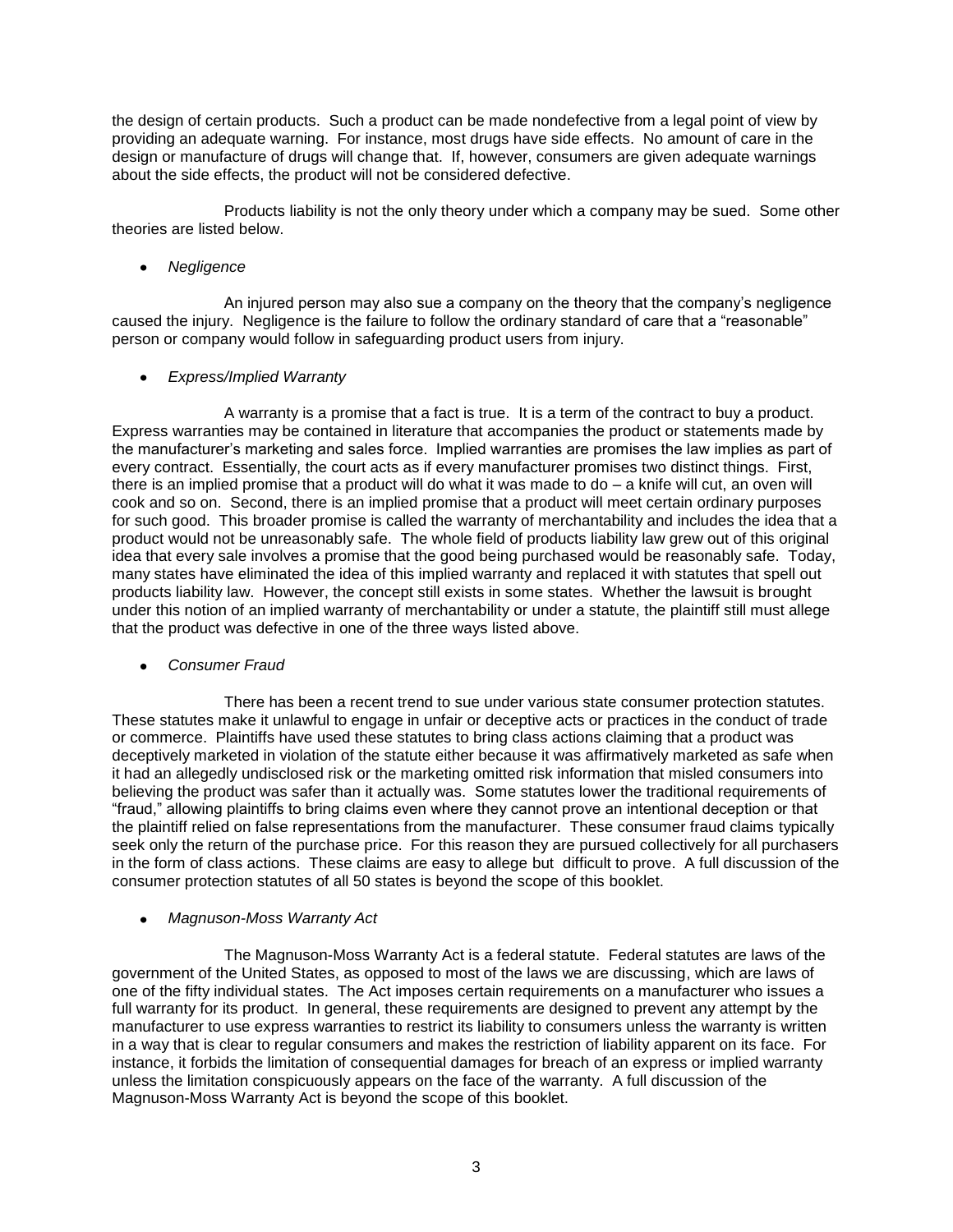# *Medical Monitoring*

Some jurisdictions permit persons who have been exposed to a product, but have suffered no physical injury, to sue for "medical monitoring" for injuries which may develop. Most such theories of medical monitoring are based on the decision *Bower v. Westinghouse Elec. Corp.*, 206 W. Va. 133, 206 W. Va. 133 (1999). Under *Bower*, a plaintiff must prove that:

(1) he or she has been significantly exposed;

(2) to a proven hazardous substance;

(3) through the tortious conduct of the defendant;

(4) as a proximate result of the exposure, plaintiff has suffered an increased risk of contracting a serious latent disease relative to the general population; (5) the increased risk of disease makes it reasonably necessary for the plaintiff to undergo periodic diagnostic medical examinations different from what would be prescribed in the absence of the exposure; and

(6) monitoring procedures exist that make the early detection of a disease possible.

Medical monitoring claims are being brought increasingly in circumstances where there is (1) some unfavorable scientific evidence that a product poses a risk to human health (often just in animal studies) but the question is unsettled and (2) where the injuries themselves, like cancer, may take years to manifest. Plaintiffs typically claim in such circumstances that their exposure to the product entitles them to money for doctor visits and testing to catch early any developing, product-related injuries. Depending in large part on the jurisdiction in which the case is brought, medical monitoring claims often can be defeated through aggressive discovery and sound legal argument.

# C. **Who can sue for a products liability claim?**

*The injured product user*

The person who used the product and suffered an injury has the right to sue.

*The injured bystander*  $\bullet$ 

A product may be alleged to have injured not the user but some innocent bystander, as when a car runs a red light and hits a pedestrian because of faulty brakes. The pedestrian can sue the car manufacturer even though he did not purchase the car.

*The spouse* 

The husband or wife of the injured product user can also sue for the harm he or she suffered as the result of having an injured spouse. The spouse sues for his or her loss of consortium, meaning the loss of the injured spouse's normal support, love and sexual relations.

*The children* 

In most states, the children of the injured product user can also sue for the harm they suffered as a result of having an injured parent. Parents are expected to provide emotional support to children. Children can claim that they have been damaged in losing this support.

*The estate*

When a product user dies as the result of using a product, the estate of that person can sue. The estate can seek recovery for the income that the deceased would have earned if not for his untimely death, for the deceased's pain and suffering prior to death, for the deceased medical expenses, and, in some states, the funeral expenses.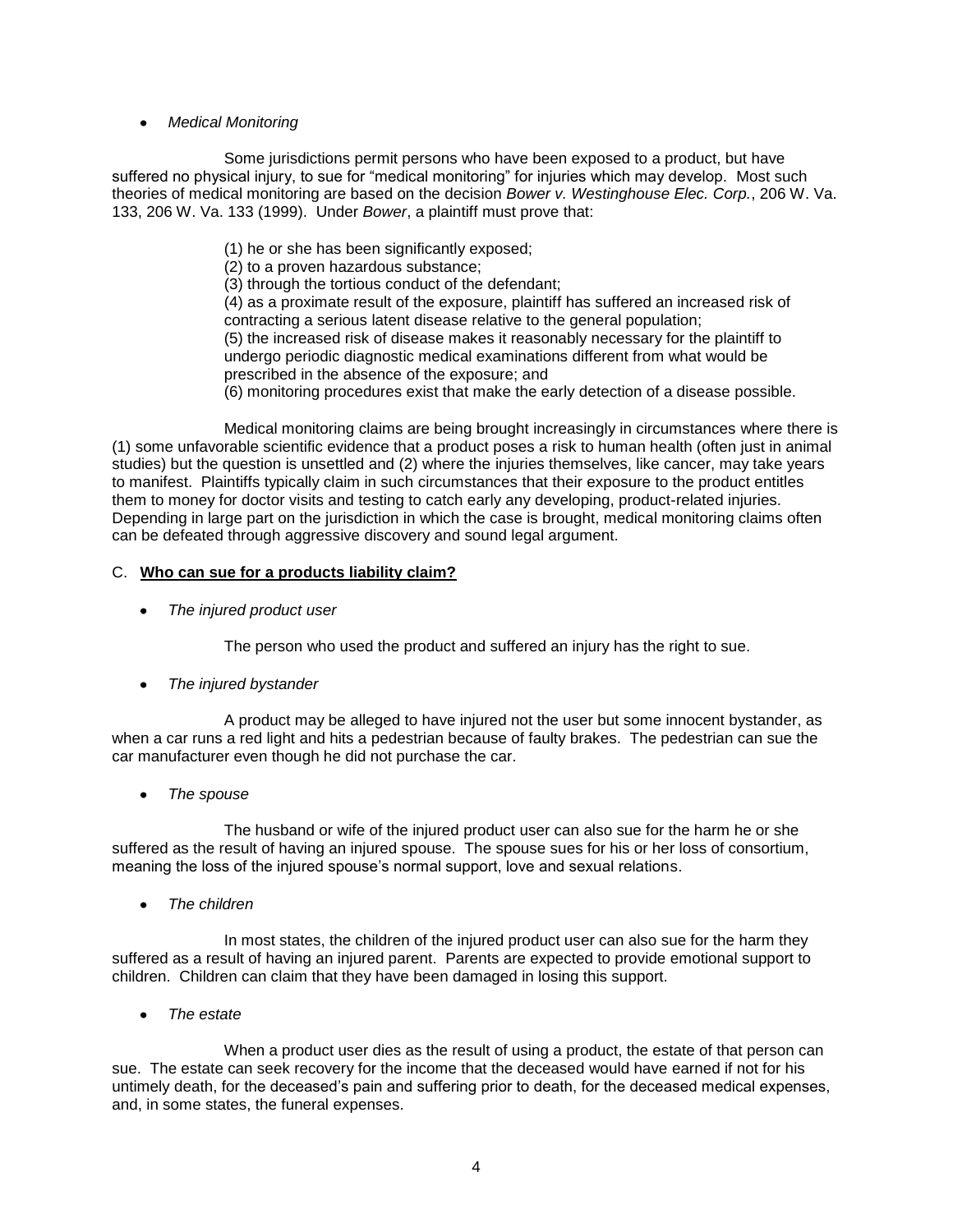# D. **Who can be sued in products liability?**

# *Anyone in the chain of distribution*

Everyone in the chain of distribution can be sued for the full amount of damages; from the manufacturer, to the retailer who sold the product, to the end user. This rule was meant to protect injured parties by allowing the plaintiff to sue the person who sold him the product and put the burden on those defendants to find the ultimate manufacturer.

*Parent companies, sometimes*

A parent of a subsidiary that sells or manufactures a product cannot be sued in products liability for suits arising from the use of the subsidiary's products. However, if the plaintiff can show that the parent and subsidiary are really a single business entity, or that the parent played a role in the design, manufacture, or marketing of the product, then the plaintiff sometimes can proceed against the parent.

*Ultimately, the wrongdoer is to pay*

However, just because the product distributor and retailer can usually be sued does not mean that they are ultimately responsible even though they may end up paying some or all of the damages. Ultimately, it is only the wrongdoer, the party that caused the injury, that is responsible.

*Indemnification*

Indemnification is the legal right of retailers and distributors to make the manufacturer pay for any damage the defective product caused. In other words, if a customer claims to be injured by a product and sues the retailer who sold it to him, the retailer can in turn sue the manufacturer and recover whatever damages the retailer has had to pay.

*Contribution* 

The defendant has a claim for contribution against other parties who may have contributed to the injury. For example, suppose a consumer sues a tire manufacturer claiming that she was injured when her car overturned as the result of a tire blowout. The tire manufacturer claims that the car was defectively designed because a blowout at the speed the plaintiff was driving should not have resulted in a loss of control of the car. On this theory, that the car's defective design was partly responsible for the injuries, the tire manufacturer can sue the car manufacturer for contribution. A jury will then have to decide what portion of the plaintiff's injuries was due to the defective tire and what portion was due to the defective design of the car. In many jurisdictions settlement extinguishes the right of contribution.

*Joint and several liability*

The rule of joint and several liability holds that the plaintiff can get the full award of his damages from any defendant found liable. In other words, suppose a plaintiff who is injured in a car crash sues the drunk driver who caused the accident as well as the car manufacturer claiming his injuries were made worse by defective brakes. If the jury returns a \$1 million verdict finding that the drunk driver was 90% responsible for the accident and the car manufacturer was 10% responsible, under joint and several liability the plaintiff can recover the total amount from the manufacturer. The manufacturer then has the right to attempt to recover 90% from the drunk driver. Many states have eliminated joint and several liability in some situations, such as where the defendant is less than 50% at fault.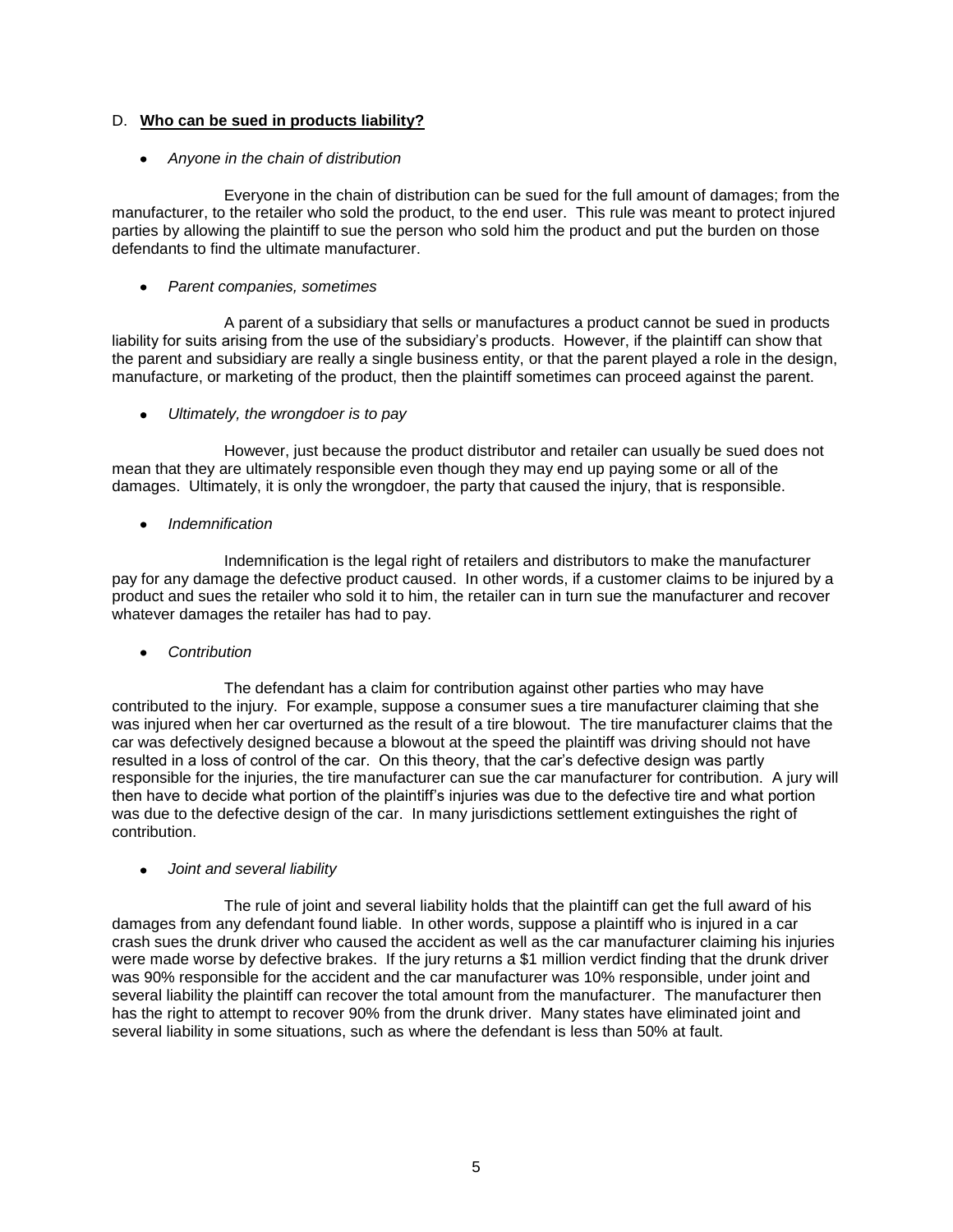# E. **Where can a Dutch company be sued?**

*The plaintiff can bring a suit in any court he chooses; however, the suit may be dismissed or moved to another court depending on a number of factors.*

# *Jurisdiction*

Jurisdiction is the right of a court to hear a claim. Just because a plaintiff has sued in a particular court does not mean that the court has the right to consider the case. Generally, if a Dutch company plans to have its products enter the U.S. market as a whole or a particular state's market and those products cause injuries in that state, then the courts of that state will have jurisdiction to hear the case. However, a product that merely ends up in a state without any such plan is usually not enough to give the courts of that state power over the Dutch company.

*Venue*

Venue is the place within a jurisdiction where a suit is filed. Courts have rules to determine if a venue is appropriate. Often in products liability cases the choice of venue is as critical as any decision made in the case. The enormous verdicts that make headlines and generate concern are frequently the product of a handful of courts that are viewed as plaintiff friendly. In some instances, plaintiffs improperly bring their cases in these courts. Since choice of venue may have a large effect on the ultimate outcome of the lawsuit, it is important to carefully check rules of venue to see whether venue chosen by plaintiff is appropriate.

*Forum non conveniens*

Forum non conveniens means inconvenient forum. It is an important legal doctrine that, depending on the facts at hand, may provide a foreign company with a theory to seek dismissal of a lawsuit. Where the evidence and witnesses are not available in the state where the case will be tried and cannot be brought there without considerable expense, a court can dismiss for forum non conveniens. For example, a court could decide that the matter should be litigated in the Netherlands instead of the U.S.

*Removal jurisdiction*

Another important means by which a defendant may sometimes seek a more favorable forum is through a procedural device called removal. In the U.S., each state has it own courts. In addition, there is a system of federal courts. In some circumstances, a defendant who has been sued in a state court can have the case removed to federal court. Often federal courts are preferable to defendants. Defendants may feel that state court judges are overly sympathetic to plaintiff's attorneys. Also, state court rules of procedure or evidence may be unfavorable. One particularly important example discussed below is the typically higher standard federal courts apply to scientific evidence before allowing it to be presented to a jury.

# F. **What law will be applied to a Dutch company?**

• The law of the state where the alleged injury occurred, generally, will apply in products liability *cases; however, there are complications.*

In the United States, there is no national law that covers products liability. Each state has its own law. Even if a case is tried in a federal court, the law of a particular state must be applied. Often, slight differences in the law between states can change the outcome of a case. Commonly, the law of the state where the injury occurred governs.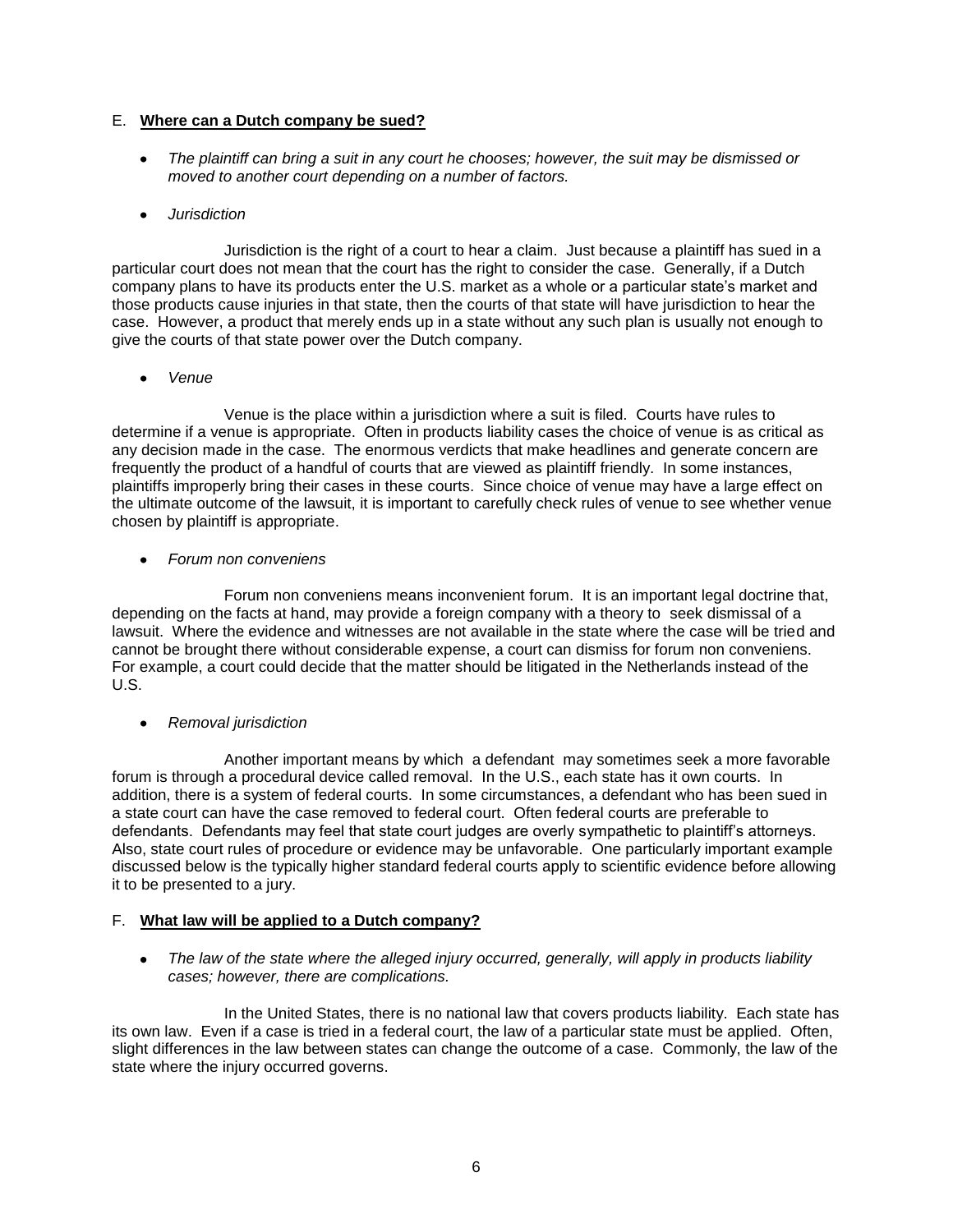# G. **What sort of damages may a company have to pay if found liable?**

# *Compensatory damages*

Compensatory damages cover items like income lost because of the injury, reasonable healthcare costs, the cost of medical monitoring for future health problems related to the injury, past pain and suffering, and emotional distress. Dutch companies should be aware that damages for these items are generally substantially higher than the damages awarded by Dutch courts in similar matters. It is not rare for damage awards to be in the million dollar range for cases involving death and serious bodily injury.

# *Punitive damages*

Punitive damages are meant to punish the defendant and provide a deterrent for future wrongful behavior. The enormous jury awards that have been reported in the media are often punitive damage awards. In many states, the plaintiff must prove malice, i.e., ill will, to receive punitive damages. There has been a recent trend in the courts to roll back excessive punitive damages awards.

# *Collateral source rule*

Many states have a rule called the collateral source rule. Under this rule, evidence that a plaintiff has already been compensated for his injuries by a third party like an insurance company, cannot be admitted as evidence and the plaintiff's damage award cannot be reduced to offset the amount he already received. Under the collateral source rule, the manufacturer defendant cannot put in evidence the fact that plaintiff received compensation already from his insurance. The defendant will have to pay the plaintiff the full amount. However, the plaintiff's insurer may have a right to recover from the damage award. For example, a plaintiff's medical expenses may have been paid for by his insurance.

#### *How much can be awarded?*

The question of how much to award is usually decided by juries. Under U.S. law, the question of how much money will compensate the injured party is a question of fact. Juries decide questions of fact. A jury's determination of compensatory damages receives a great deal of deference from the trial judge and the appellate courts, making it less likely that these awards can be overturned. Because compensatory damages involve subjective questions like the monetary value of pain and suffering, these awards can be quite large.

Punitive damages, on the other hand, are a question of law. The jury still determines the amount of punitive damages, but because of a recent series of Supreme Court decisions, courts must now review these awards more carefully and make sure that they are in reasonable proportion to the compensatory damage award.

There have been a number of reform efforts to rein in large damages awards. However, compared to the Netherlands, damages awards are still very high. Multi-million dollar awards are not unusual. Although many cases result in substantially smaller verdicts and settlements, the chance of ―hitting it big with a jury‖ is a major incentive for consumers and plaintiff's attorneys to bring products liability lawsuits.

*Is there any way to lower an excessively high damage award?*

Yes. A trial court or an appellate court can lower the amount the jury awarded. As mentioned above, the Supreme Court of the United States has ruled that punitive damage awards must be in reasonable proportion to the compensatory damages award. Although not entirely clear, it seems that any award for punitive damages that is more than ten times the size of the compensatory damage award will be found unreasonably high.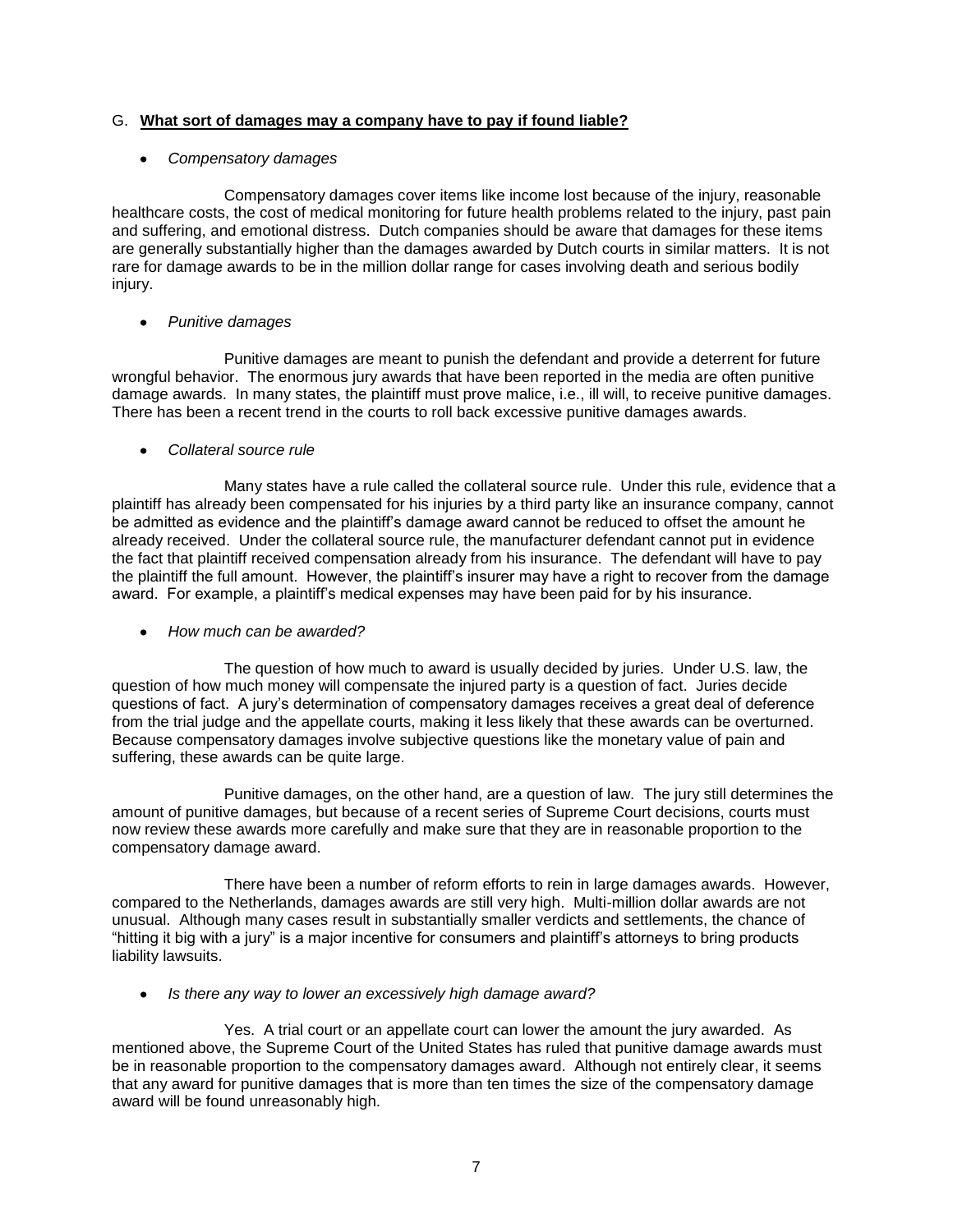Trial judges and appellate courts usually have less discretion to reduce compensatory damage awards. But, there are a variety of ways to seek to have a compensatory damage award overturned or reduced.

# H. **What else is different about the U.S. judicial system?**

# *Contingency fees*

In the United States, attorneys working for plaintiffs in product liability typically work on a contingency fee. Plaintiffs do not pay the attorney anything unless they receive an award or settlement; then they pay a percentage – usually 20% to 40% – to their attorney. In the Netherlands, this arrangement is sometimes referred to as a "no cure, no pay" arrangement.

*Loser does not pay*

In the United States, unlike in the Netherlands, a plaintiff who brings a lawsuit and loses will not have to bear any of the costs of the defendant.

*Jury* 

In the United States, juries decide issues of fact, which are most of the issues in a lawsuit. Juries are composed of ordinary citizens. The size of juries can range from six to twelve members depending on the jurisdiction. The process of selecting juries also varies, but generally there is a process called voir dire which permits the parties to weed out jurors who are biased. In addition, in some courts the parties may have a limited right to eliminate a few jurors without having to show the juror had any bias.

*Discovery*

The discovery process is an important part of litigation in the U.S. and one that Dutch companies probably find most surprising. Once a lawsuit is started, each party may ask the other for any information (witnesses, documents, e-mails, etc.) that may be relevant to the lawsuit and the other party is required to produce it. There are some limits to what a party may request, but the inclination of the judicial system in the U.S. is for full disclosure.

In many lawsuits the parties can work out agreements about what each side reasonably needs in order to pursue the lawsuit. However, in products liability suits discovery can become very burdensome to the defendant. Since the plaintiff is an individual with few, if any, documents or information to disclose, he can seek massive discovery without fear of being subjected by the defendant to the same burden. Discovery of all of the documents, emails and employees involved with a particular product can be enormously costly. Therefore, preparing to meet the challenge of discovery is one of the first steps a company must take after being sued. In fact, it must begin to prepare before any suit has been filed.

*Class Actions*

In the U.S., a person who purports to represent a whole class of persons who have been injured in the same way can bring a lawsuit on their behalf. This procedure, called a class action lawsuit, allows one individual or a small group to represent thousands or even millions of individuals. Before a class action may proceed, the plaintiff must meet a rather rigorous test.

Class actions are particularly frightening to defendants because one verdict for a large class could result in damage awards of up to billions of dollars.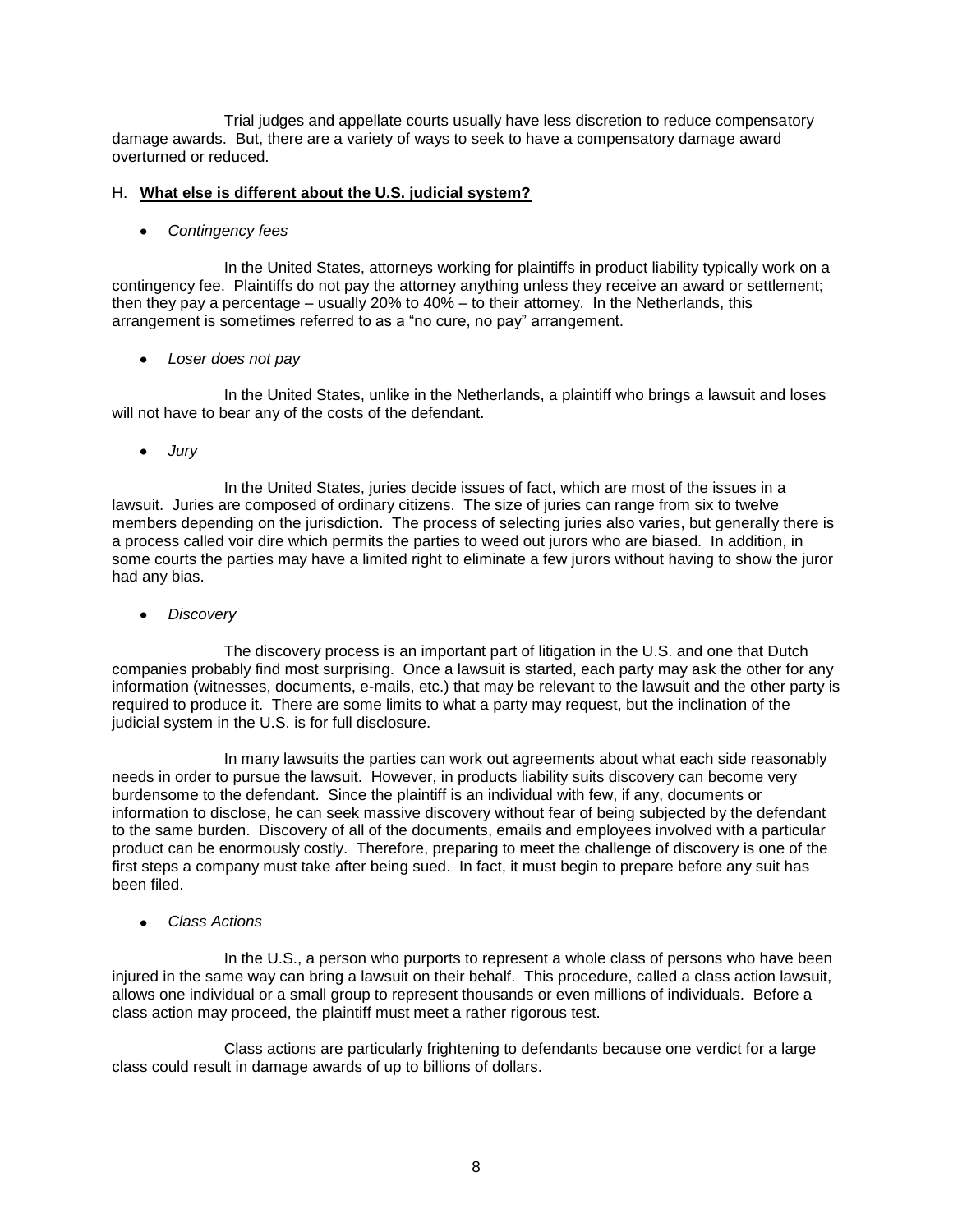#### *Consolidations and coordinations*

Claims of multiple plaintiffs can be brought in a single lawsuit or different lawsuits can be joined into a single lawsuit. This is sometimes called consolidation. Like a class action, in such a consolidated action there will be a single trial for the all of the claims. Defendants may oppose such consolidations because there are fundamental differences between each plaintiff's claims.

In addition to consolidation, there are procedures in state and federal courts that permit the coordination of claims. Coordination procedures deal mainly with procedural aspects like discovery, evidence and various other motions. In the federal courts of the U.S., cases are coordinated in what is called a Multi-District Litigation court. This court handles all discovery and motions filed before trial. Then, the cases are returned to the courts where they were originally filed. In coordinated actions unlike class actions or consolidated actions, each lawsuit is treated separately for the ultimate determination at trial.

Consolidations are designed to lower the expense of litigation. However, the practical effect is often to make it cheaper and more profitable for plaintiffs and their attorneys to bring suits. This, in turn, encourages even more litigation. There may be circumstances in which a defendant wants to have its litigation over a single product consolidated. However, this decision should be carefully considered.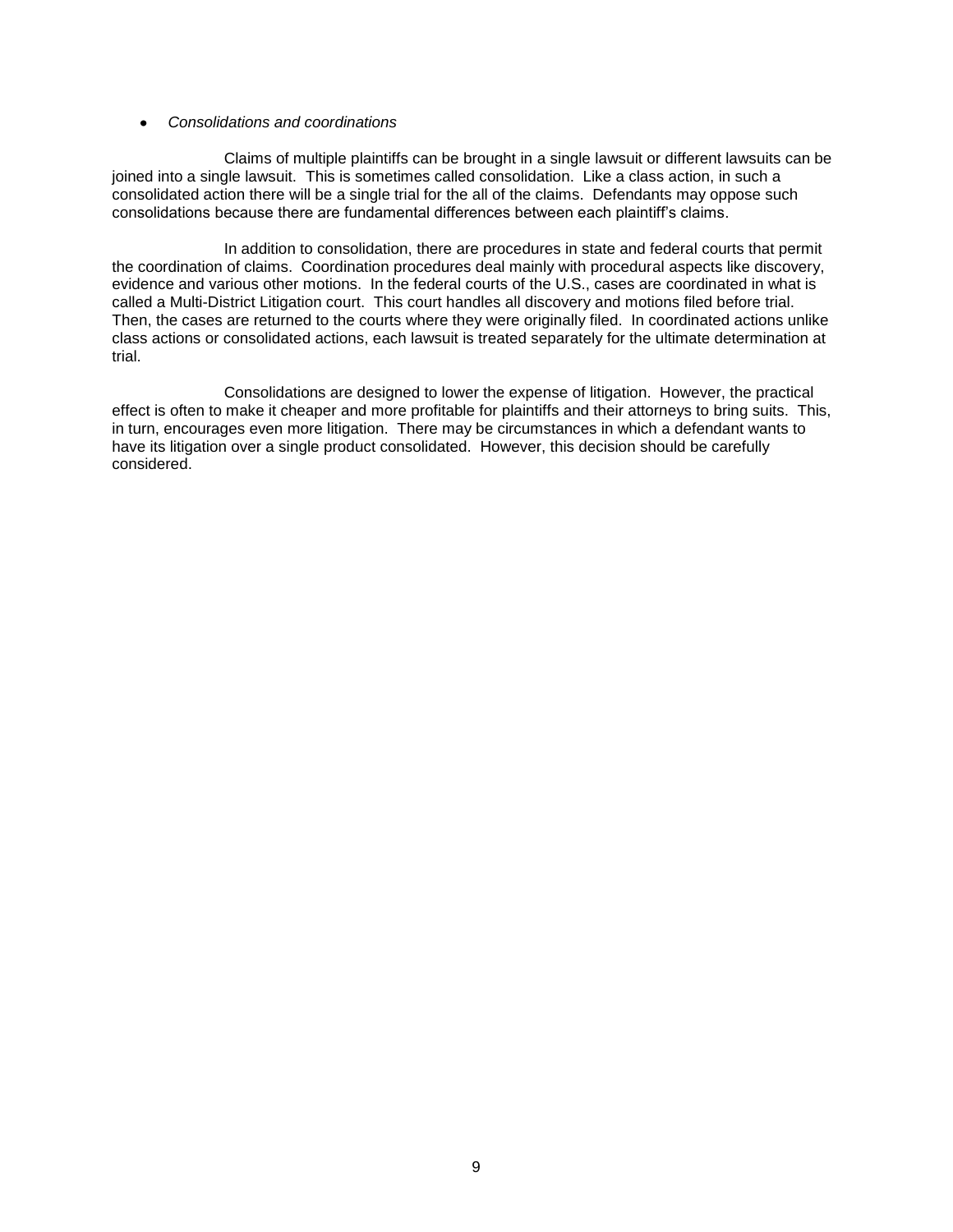# III. **How Can a Dutch Company Limit Its Risk?**

To limit a company's exposure to products liability suits in the U.S., a Dutch company must develop a plan that is aimed to address real safety concerns and also to prepare the company for litigation. In addition, a Dutch company should engage an insurance broker to obtain adequate insurance coverage.

## A. **Product safety review**

The central feature of a product review safety program is a review that focuses on those aspects of a company's operations that are most likely to affect the safety of its products. These include:

- (1) The visible commitment of management to product safety;
- (2) The process by which the company's products are designed;
- (3) The company's and its suppliers' manufacturing quality control programs;
- (4) The adequacy of the company's product warnings and instructions;
- (5) The adequacy of the company's accident reporting and investigation procedures;
- (6) The consistency of the company's product advertising promotion with its products' performance and the warnings given by the company; and
- (7) The adequacy of its document control and retention policies.

The following discussion summarizes the legal background underlying each of these topics and includes a suggested safety review (including appropriate checklists) that can be modified to meet the needs of a particular product or company. The purpose of the review is not to "pass" or "fail" a particular product or to certify that it will survive an attack in a product liability lawsuit. Rather, the emphasis is on the process by which safety concerns are addressed. The goal is to provide a framework for improving that process.

#### B. **Management commitment**

**Legal background.** In applying the modern-day remedy of strict products liability, courts often give lip service to the principle that strict liability focuses on the condition of the product not the conduct or fault of its manufacturer. Those who follow developments in the law of products liability know that this simple notion does not accurately reflect the extent to which fault and negligence principles still permeate many, if not most, products liability cases, including those based on strict liability. A plaintiff's attorney rarely will forego the opportunity to put a manufacturer and its management on trial, particularly when it is alleged that the product was not properly designed, or that the risk of harm was not adequately warned about, or when the plaintiff is seeking punitive damages. Fault as a basis for liability appeals to jurors, and a plaintiff is more likely to recover a substantial award if he can establish fault or a disregard of safety at the highest levels in the company.

**Visibility of management commitment.** For this reason, an important aspect of any product safety program is a visible and well-documented commitment by management to promote product safety and to adopt company-wide, safety-related policies and procedures. A good way to achieve this goal is for management to distribute a policy statement to all employees that sets forth: the company's commitment to manufacture products that are safe and reliable; the name(s) of the person or persons responsible for implementing the policy; and the manner in which it will implemented.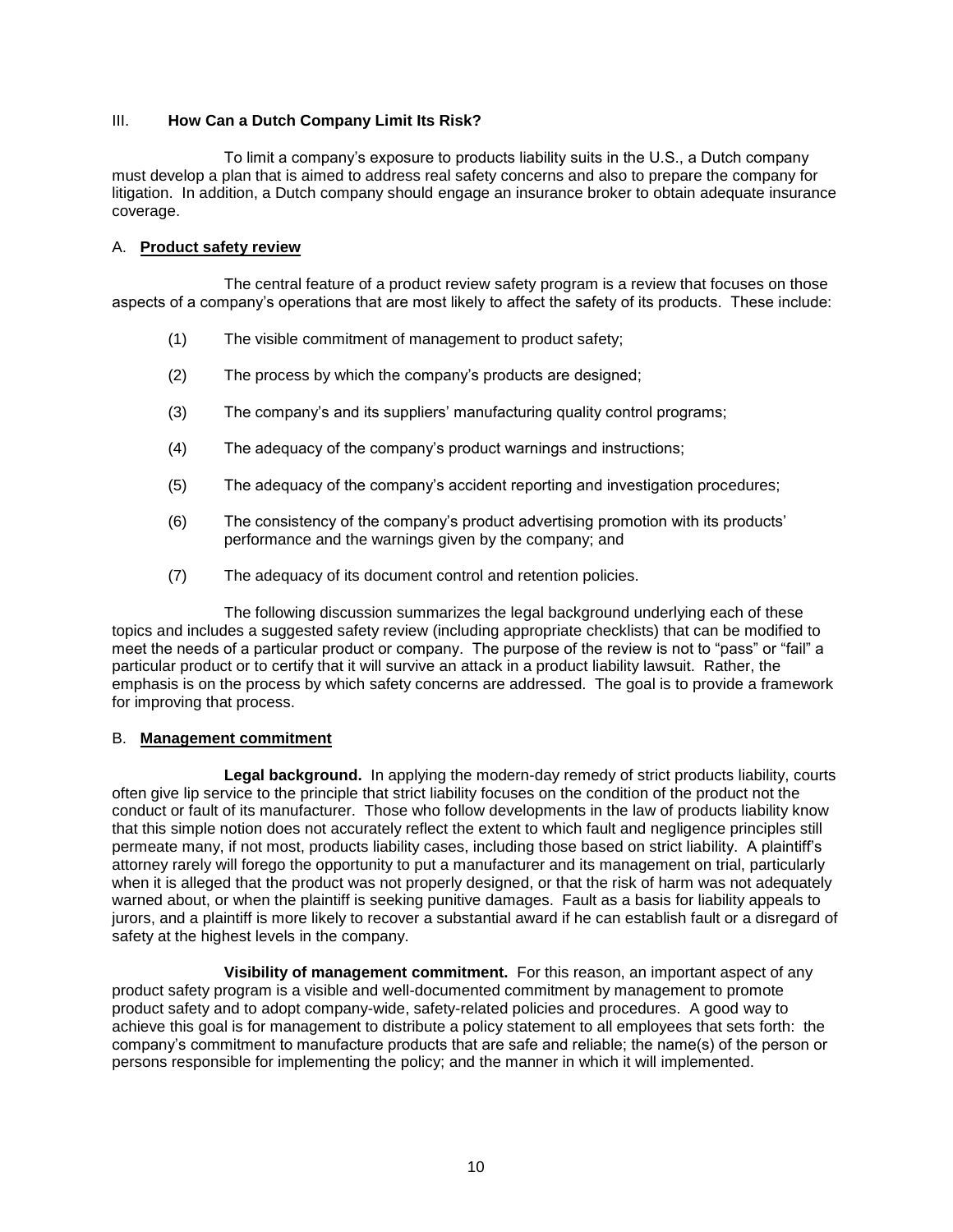**Safety officer or safety committee.** The policy statement usually designates a high company official to be responsible for product safety. In larger companies it often may also designate a product safety committee made up of representatives from management, engineering, manufacturing, sales, advertising, service, quality control, insurance, and legal. The policy statement should not commit to more than is realistically attainable since the failure to follow through on a commitment can be used against a manufacturer in a product liability case. Similarly, it is important that the product safety officer or committee have authority to make major decisions or at least to make recommendations directly to top management. Nothing can be more devastating in a product liability case than proof that the plaintiff's injuries were caused by a product problem that resulted from a failure to follow a reasonable safety recommendation.

The product safety officer or committee also should have safety-related authority to:

- (1) Review product designs and the design process;
- (2) Review product quality control procedures and practices;
- (3) Review product warnings, instructions and labels;
- (4) Review product warranties, disclaimers of warranties, indemnities, and related documents and consult with company counsel in connection with these items;
- (5) Review accident and warranty reports, and other data for evidence of safety-related problems;
- (6) Review advertising and promotional material for accuracy and consistency with product warnings and instructions, and with product performance;
- (7) Review document retention programs to ensure the retention of documents that are needed to defend products liability actions;
- (8) Conduct or supervise product safety reviews and audits to determine whether the company's policies and procedures are being carried out; and
- (9) Develop programs and seminars to educate company personnel about product liability issues and developments.

**Management commitment checklist.** The review of management's visible commitment to product safety should include the following topics:

- (1) *Policy statement*. Has management distributed to all employees a product safety policy statement? Does the policy statement accurately describe the manner in which the company's safety function is organized?
- (2) *Safety officer or committee*. Has the company designated a product safety officer or safety committee?
	- (a) Are the functions and responsibilities of the product safety officer or committee spelled out in sufficient detail?
	- (b) Has the product safety officer/committee been integrated into the company's decision making process so that the officer or committee has access to the company's activities that can affect product safety as well as to its top management?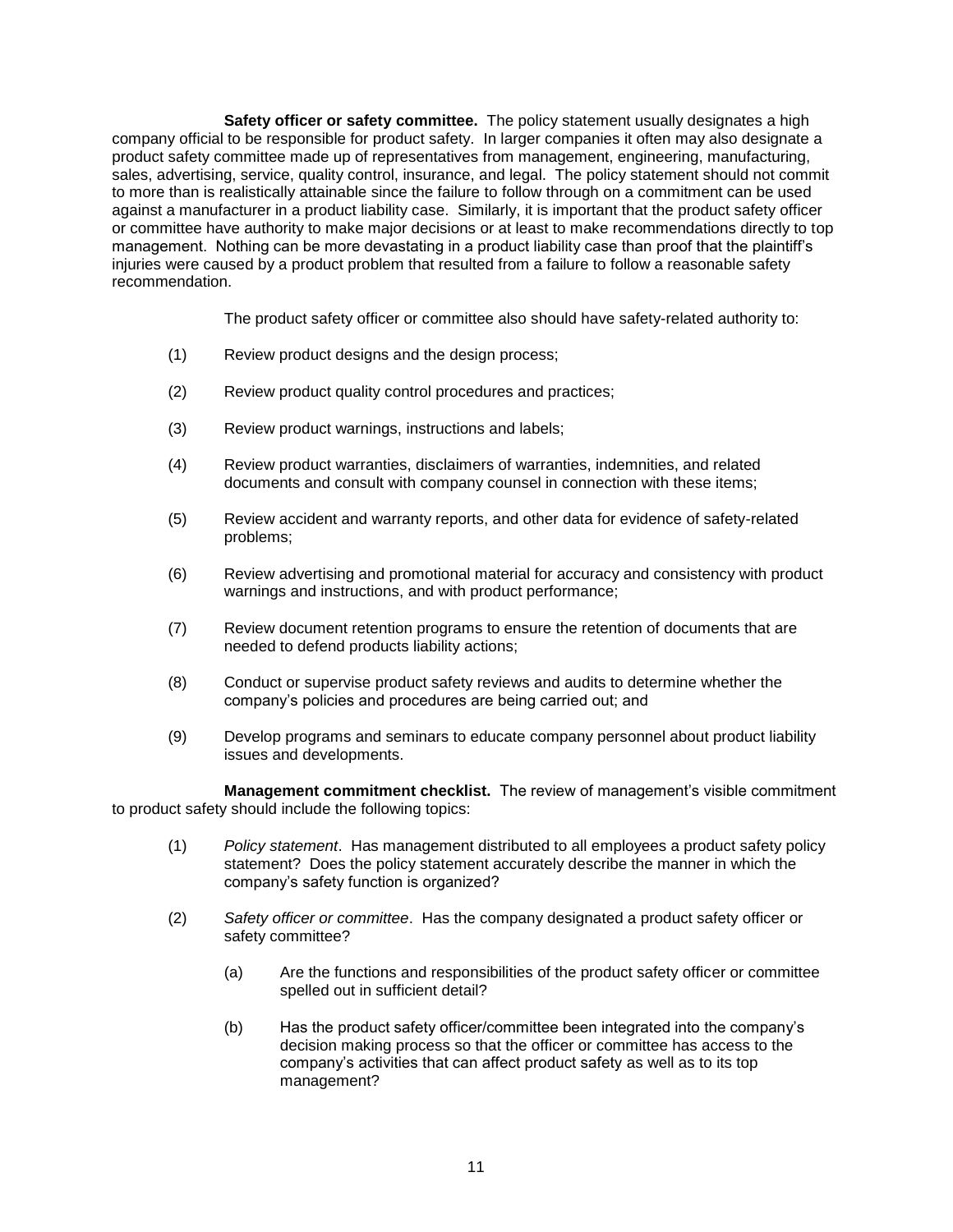(c) Does the product safety officer/committee maintain adequate records that demonstrate responsiveness to safety concerns, willingness of the company to follow safety recommendations, and thoughtful consideration of all safety recommendations, including those that are rejected by the product safety officer/committee?

# C. **Product design process**

**Legal background.** Products liability law imposes liability on a manufacturer for injuries caused by defects in the design of its products. In a design defect case, the injured plaintiff does not claim the product that injured him differed in any way from units of the same product sold by the manufacturer to others. Typically, the manufacturer is charged not with inadvertently producing a flawed product, but with intentionally selecting a defective design. These cases can be particularly dangerous to a manufacturer since the finding of a defect can mean condemnation of the entire product line.

Under either the consumer expectation test or the risk-benefit test (which are described below), the courts usually will look at a broad range of factors in a design defect case including: government regulations and standards; industry standards and custom; the state of the art; alternative designs; the utility, benefits, costs, risks, and effectiveness of the chosen design and the needs, expectations and sophistication of the users of the product; special risks created by the environment in which the product is used; the manufacturer's internal design, marketing, and management documents; advertising materials; patent applications; lobbying activities with respect to government standards, rules and regulations; cost-benefit analysis; evidence of similar accidents; evidence of the absence of similar accidents; reports of government safety agencies; evidence of tests and experiments and the availability of safety devices.

**Design process.** An ideal design process is one in which all the significant hazards inherent in the uses and foreseeable misuses of the product have been identified and either designed out of the product or made the subject of a project warning.

Whether a product has been designed to meet this goal is a question that involves mainly engineering and technical rather than legal judgments, and it is not the purpose of the proposed review to challenge the design of any product. Rather, the proposed review will focus on whether the design process took into account the principal factors a court would look at in determining whether a product is unreasonably dangerous because of its design.

**Design process review checklist.** With those goals in mind, the review should seek to determine whether the following items were covered in the design process;

- 
- (1) *The customer or user*. Who is the ultimate customer or user of the product and what are

his:

- (a) needs;
- (b) safety expectations;
- (c) uses of the product; and
- (d) foreseeable misuses of the product is the customer a sophisticated user and are the customer's employees sophisticated users?
- (2) *Environment of use*. Has the environment in which the product is to be used been identified?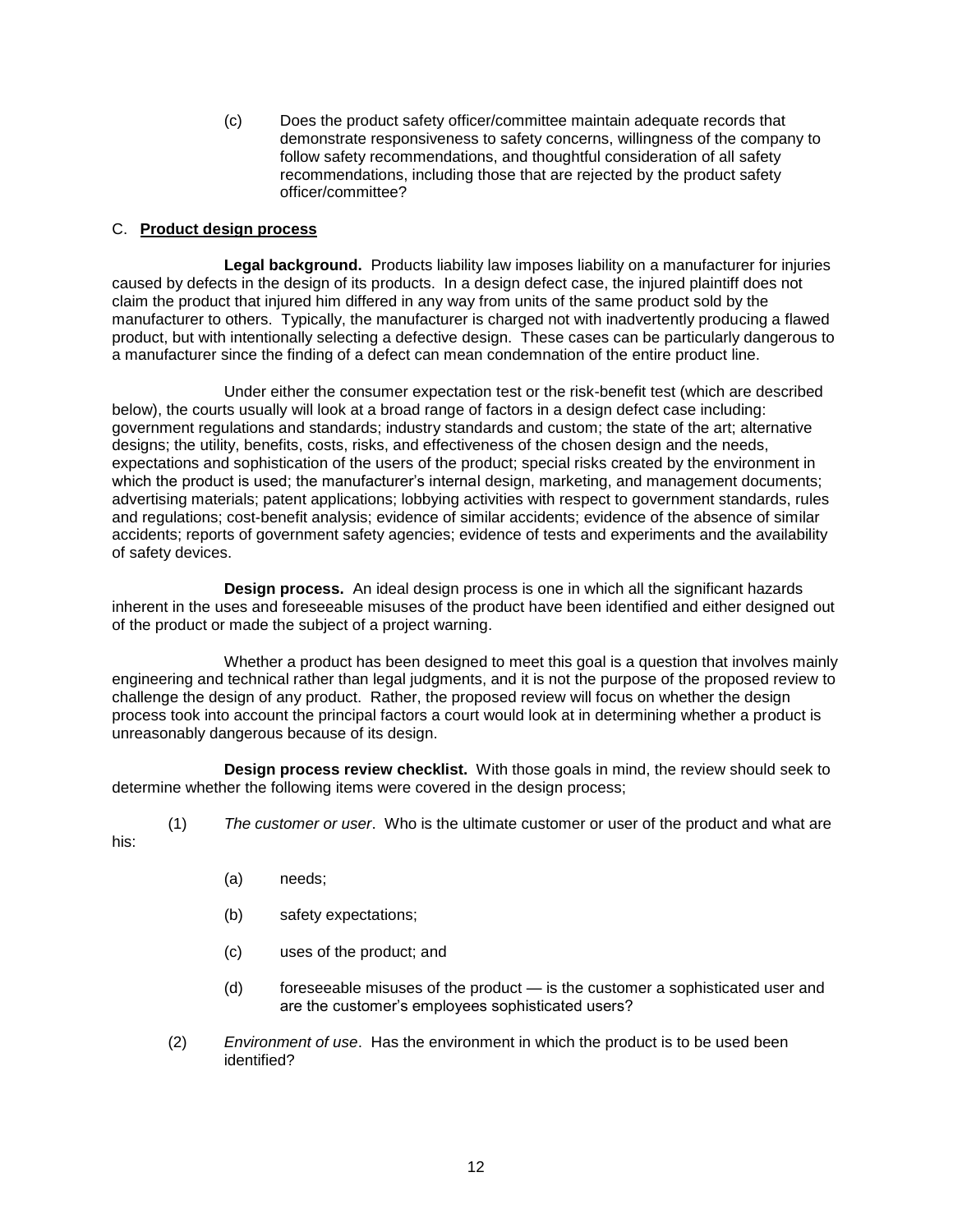- (3) *Hazard identification*. Has the company attempted to identify and to characterize, in terms of severity, the hazards arising from the uses and foreseeable misuses of the product (including hazards in packaging, transporting and disposing of the product after use) within its environment of use or has it relied on the hazards identified by a third party?
	- (a) If the company has performed its own hazards identification, has a record of that analysis been retained; was the analysis performed in accordance with such formal analytical techniques as Hazards Analysis, Failure Mode and Effects Analysis, or Fault Tree Analysis; and has the analysis been updated in light of scientific advances and the accident/litigation history of the product?
	- (b) If the company has relied on the hazards identified by third parties, has a record of that analysis been retained and has it been updated in light of scientific advances and the accident/litigation history of the products?
	- (c) Is the hazard open, obvious and commonly known?
	- (d) Has the company documented the steps it has taken (e.g., design modifications, warnings, etc.) to minimize the identified hazards?
- (4) *Applicable regulations and standards*. Has the product been designed to comply with (or exceed) all applicable federal, state and local codes and regulations, industry standards and customs, and the company's own design standards and criteria? Have these codes, regulations, standards and customs been identified and does the company update them in light of current developments?
- (5) *Earlier designs*. Were earlier versions of the same product and their hazards identified and analyzed?
- (6) *Alternative designs*. Were alternative designs or approaches identified and analyzed in terms of utility, cost, safety, and feasibility?
- (7) *State of the art*. Was the product designed to a recognized state-of-the-art standard?
- (8) *Testing*. Was the product tested at appropriate stages in the design process?
- (9) *Design reviews*. Was the product design subjected to preliminary, intermediate and final design reviews that affected its safety characteristics?
- (10) *Risk reduction measures*. If the hazard cannot be designed out of the product, has the company considered additional safety precautions or devices such as guards, warning lights, automatic cut-off switches, or protective cages that will reduce the risk of harm?
- (11) *Safety Devices*. Does the company sell any safety devices as optional equipment?
	- (a) Has consideration been given to making the optional equipment standard?
	- (b) Does the company maintain records that establish that the optional equipment was recommended by the company and was unequivocally rejected by the customer, who was fully informed of the risks of using the product without the safety device?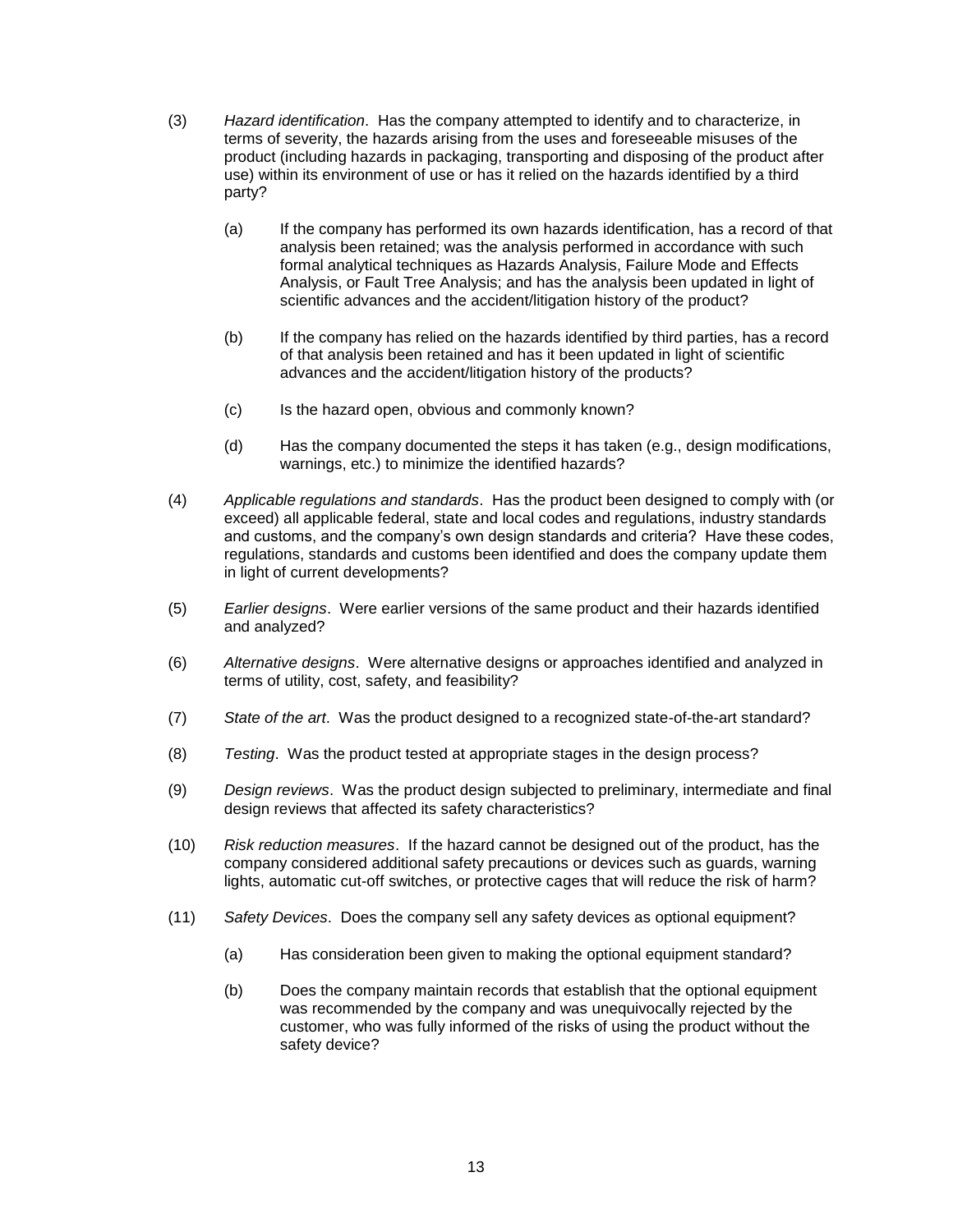## D. **Manufacturing process**

**Legal background.** A product manufacturer can be liable for injuries caused by a defect or flaw in the manufacture of the product.

A manufacturing defect is determined by comparing the product as manufactured with the manufacturer's own designs and specifications. If the plaintiff is injured because the product did not comply with these designs and specification, the manufacturer is strictly liable, regardless of the degree of care it exercised in making the product.

The key to avoiding liability for manufacturing defects is to establish and maintain a reliable quality control program. Not only will such a program increase the probability that the product is manufactured in accordance with the manufacturer's designs and standards, but evidence of the program ordinarily will be admissible to show the improbability that the product was defective when it left the manufacturer's possession and the probability that the alleged defect was introduced in the postmanufacturing stage of the product's life cycle.

**Quality control checklist.** Because the adequacy of a quality control program largely involves technical and engineering judgments rather than legal judgments, the quality control inquiry is limited to the following topics:

- (1) *Documented program*. Can the company establish by documentary evidence that it has a quality control program which is consistent with sound engineering principles and with programs generally used in its industry, and that it follows this program?
- (2) *Reclaiming product*. Do procedures exist for stopping the production line and for reclaiming the product from the channels of distribution when a manufacturing defect is discovered?
- (3) *Suppliers*. Does the quality control program focus not only on in-house production, but also on products bought from suppliers of raw materials and components?
	- (a) Do procedures exist for inspecting and rejecting inferior material from suppliers?
	- (b) Do purchase orders and sales contracts contain warranties, hold harmless and indemnification provisions sufficient to protect the company from liability for defects in its suppliers' products?
	- (c) Does the company routinely sign purchase orders from its suppliers without reviewing the usual terms of sale provisions printed on the documentation or does it refer these provisions to counsel or seek to renegotiate these terms?
	- (d) Have suppliers provided proof of adequate insurance and have they named the company as an additional insured? Are suppliers' certificates of insurance and the vendor's endorsement reviewed?
- (4) *Procedure inspections and tests*. Are procedures (including inspections and tests) in place to insure that products are manufactured according to relevant specifications?
	- (a) Are records kept that reflect the carrying out of the required inspections and tests?
	- (b) Are service, warranty and field reports routinely reviewed for evidence of quality control problems?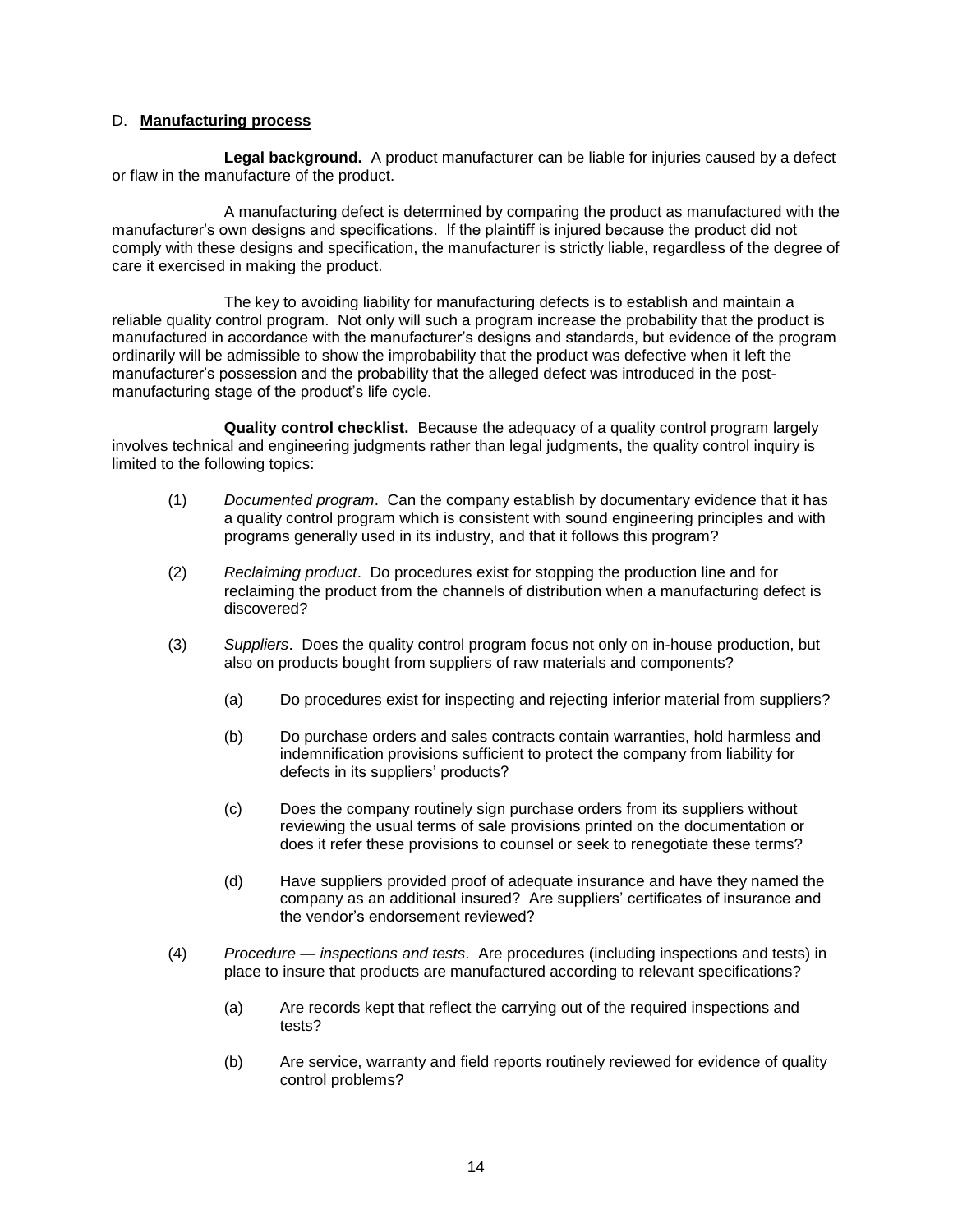(5) *Deviations*. Is the authority to deviate from design specifications clearly spelled out in writing and are all such deviations fully documented?

# E. **Warnings and instructions**

**Legal background.** Product liability law imposes on the product manufacturer a duty to warn of risks inherent in its product if the manufacturer knew or should have known of these risks. In a few cases, the courts have suggested that the duty to warn is so strict that it includes a duty to warn of risks that were unknown and scientifically unknowable at the time the product was manufactured.

Many courts recognize that a product manufacturer has no duty to warn a user of the product who is fully aware of its danger. This "knowledgeable user exception" is usually applied to professionals or those with special knowledge, training, experience, or expertise. The exception does not apply to laypersons with limited familiarity with the product. The user's knowledge must be specific, not general, and equal to that of the manufacturer. Also, there is a risk that a court would not apply the knowledgeable user exception if the purchaser of a company's product is a knowledgeable purchaser but its employees, who actually use the product, are unskilled workers who have no specific familiarity with the product.

Some, but not all, courts relieve a manufacturer of a duty to warn when the risk or danger is open, obvious or commonly known. Also, a manufacturer has no duty to warn the product user of inconsequential risks, particularly if the injury can only arise from idiosyncratic reactions to the product.

The duty to warn extends to risks created by intended uses as well as foreseeable misuses of the product. Many courts have vested the product manufacturer with the powers of a clairvoyant in determining whether a misuse of its product was foreseeable. The duty to warn also extends beyond the immediate purchaser of the product to third parties who are foreseeable users (and misusers) of the product. It may also extend to the employees and customers of the purchaser, particularly when the manufacturer has effective means of communicating the warning to the ultimate user of the product and has reason to believe that its immediate customer will not pass on the warning to the ultimate user. For example, some courts have held that manufacturers of bulk chemicals can be liable for failure to warn the ultimate user of their product when the manufacturer's customers have repackaged the product in smaller containers without including a warning similar to that supplied by the manufacturer.

In deciding whether a warning passes muster under the law of product liability, the courts have looked at the following factors:

- (1) Is the warning intense enough to convey the gravity of the harm?
- (2) Does one part of the warning dilute another part?
- (3) Has the warning been communicated in a manner designed to reach the person to whom it is directed? If possible, has the warning been permanently affixed to the product and if there is reason to believe that the users do not read English or are illiterate, has the warning been expressed in multiple languages or by pictures and symbols?
- (4) Do the product's physical characteristics lull a user into a false sense that the product is safe (e.g., if a poisonous, colorless liquid is contained in a clear bottle so that the product looks like water, it may create a risk of injury under some circumstances that cannot be overcome by any written or symbolic warning)?
- (5) Is the warning nullified by overpromotion of the safety aspects of the product or is it undercut by advertising or promotional material?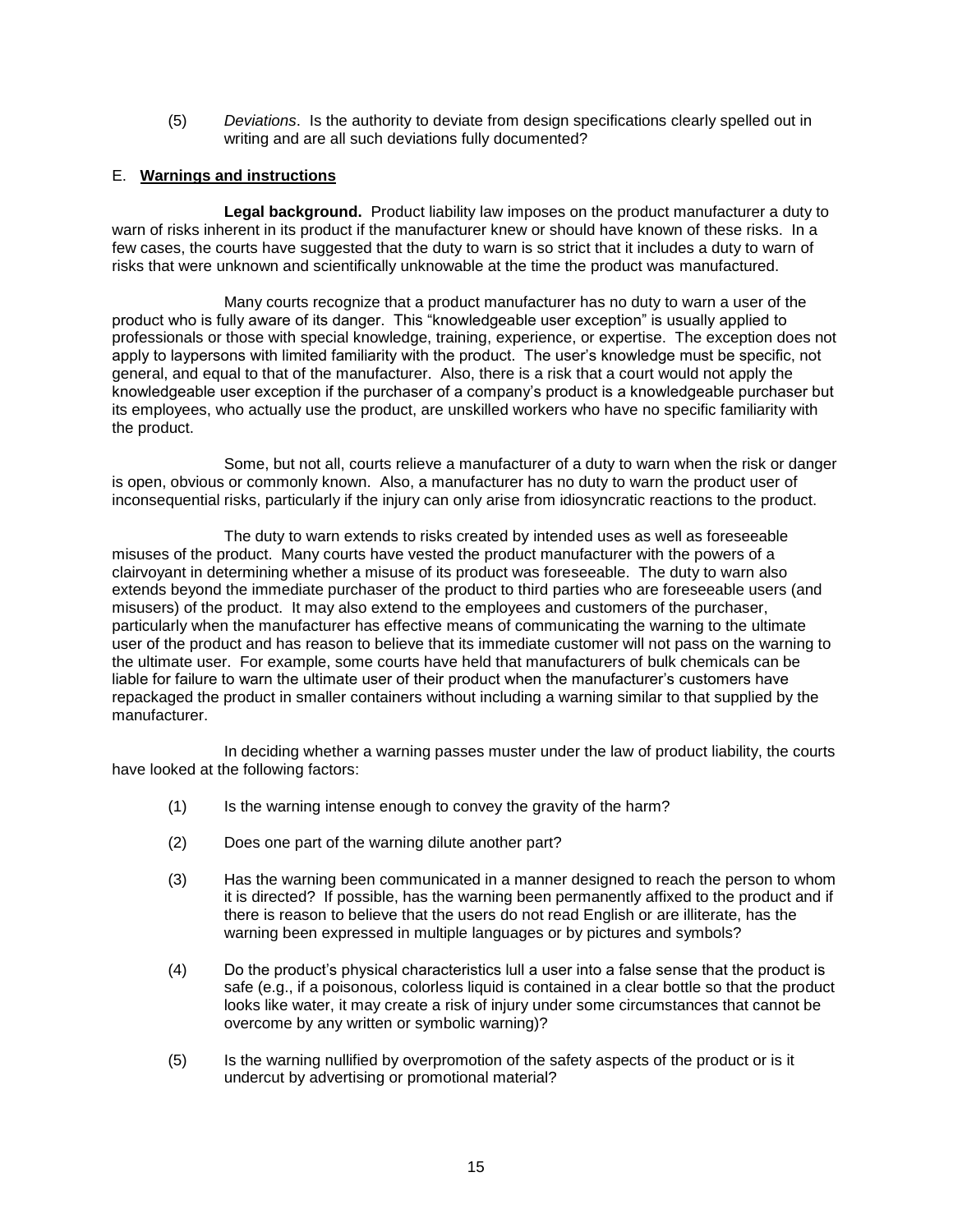- (6) Is the warning clear, specific, unambiguous and conspicuous?
- (7) Does the warning list remedies or antidotes for adverse reactions?

Moreover, in some cases, an adequate warning of the risks inherent in the use of the product may not be sufficient in the absence of instructions for the safe use of the product.

The content of the warning may be prescribed by federal or state law which may set only a minimum standard that may not satisfy the requirements of the applicable products liability law.

**Proposed review of warnings.** The review of product warnings may be the most important aspect of the proposed safety review program. Cases based on a failure to warn are becoming increasingly popular with plaintiff's lawyers, and it has been estimated that eighty percent of plaintiff's recoveries in the future will result from inadequate warnings.

The drafting of a legally sufficient warning often is a difficult task that requires a knowledge of the applicable case law and statutory authorities and a practical, common sense understanding of the needs of the product seller, customer, and user. For example, if the warning is too draconian, it may undermine the commercial viability of the product or be construed as an admission that the product is defective or dangerous. But if the warning is too weak, it may fail to influence the behavior of the user, and the seller may find itself without a defense in a products liability case.

**Warnings and instructions checklist.** The review of warnings should cover the following topics:

- (1) *The customer or user*. Who is the ultimate customer or user of the product and what are his needs, safety expectations, uses of the product, and foreseeable misuses of the product? Are the customers and his employees sophisticated users?
- (2) *Environment of use*. Has the environment in which the product is to be used been identified?
- (3) *Hazard identification*. Have the hazards inherent in the uses and foreseeable misuses of the product been identified and characterized in terms of severity, and are some or all of these hazards open, obvious and commonly known?
- (4) *Hazard reduction*. Have the hazards been reduced to the extent practicable through the design of the product?
- (5) *Description of hazard*. Does the warning adequately describe the nature of the risk:
	- (a) Is the warning sufficiently intense to describe the severity of the danger, i.e., is the intensity level (DANGER! — WARNING! — CAUTION!) appropriate for the possible consequences?
	- (b) Does the warning describe, with adequate specificity, the nature of the risk so that the user knows what consequences to expect if he fails to heed the warning (e.g., "will cause death or serious bodily injury," "will cause severe eye burns," etc.)?
	- (c) Is the warning internally consistent?
	- (d) Are there special risks concerning the disposal of the product or its packaging that the customer should be warned about?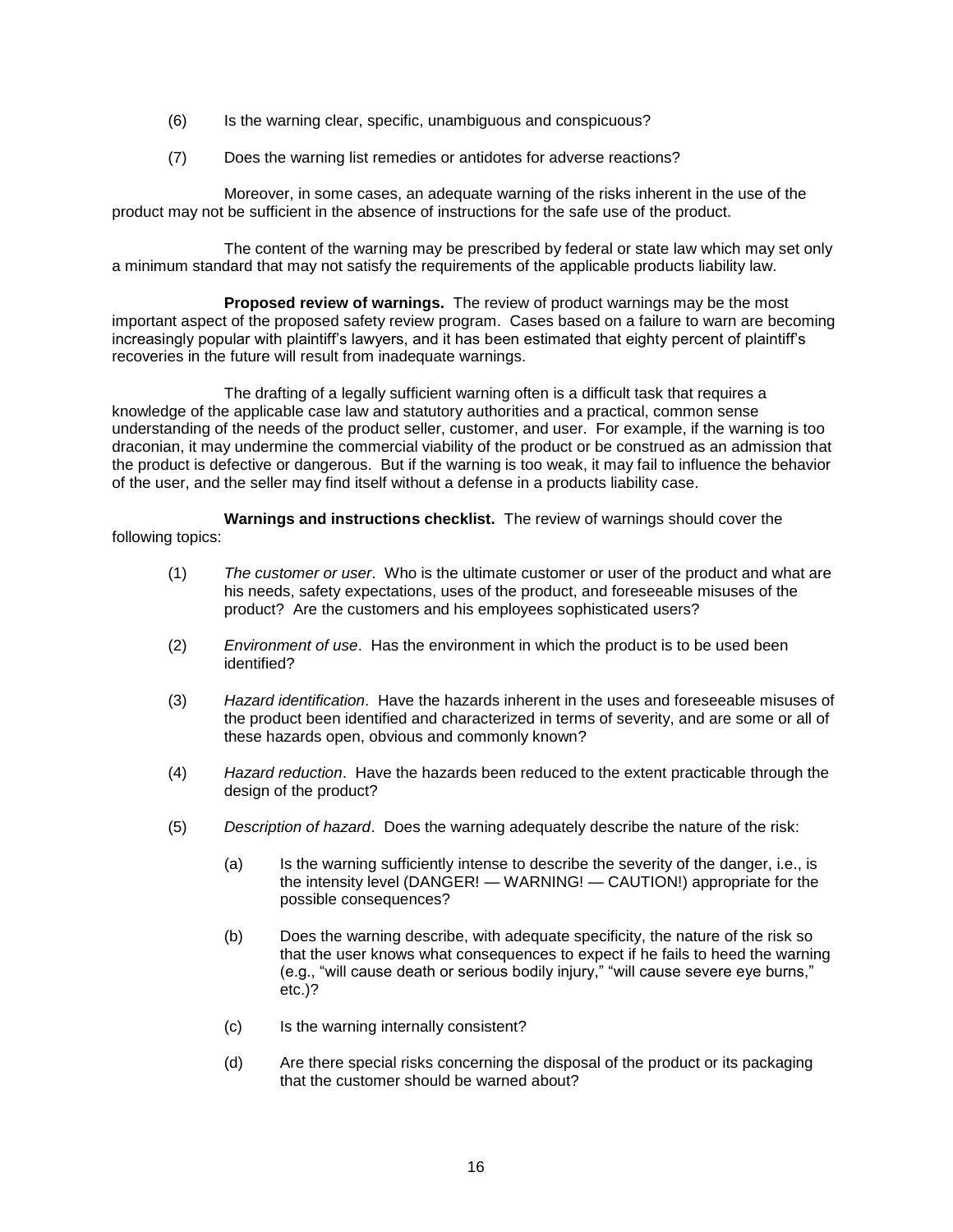- (e) Does the warning label "overload" the senses with descriptions of trivial or farfetched risks?
- (f) Is the description of the risk undercut by product promotional literature and advertising, and should the warning be included in such materials?
- (6) *Avoidance of hazard*. Does the warning sufficiently describe how to avoid the risk (e.g., "turn off all pilot lights," "wear safety glasses," etc.)?
- (7) *Location of warning*. Is the warning permanently affixed to the product or its container to the extent practicable? If the customer transfers the product to another container, has the customer been supplied with warning labels for the new container?
- (8) *Conspicuousness*. Does the warning stand out from other written matter on the label (e.g., highlighted, in bold capitals, in a bright color, etc.)?
- (9) *Intermediate handlers of product*. If the product changes form, is combined with other products, or is repackaged between the time it leaves the manufacturer's possession and the time it is used by the ultimate consumer, is the original warning still appropriate, is it passed on by the intermediate handlers of the product, and, if not, is there a feasible way that it could be passed on?
	- (a) If it is not feasible for the manufacturer to give the warning directly to the ultimate user, is the warning given to the person in the best position to convey the warning to the ultimate user?
- (10) *Government regulations and private standards*. Is the warning in compliance with government labeling and other requirements and with industry labeling standards?
- (11) *Multiple languages and symbols*. Are there characteristics of the product or its users that dictate the use of multiple languages or pictorial or symbolic warnings (e.g., skull and cross bones) or changes in the physical characteristics of the product to make the danger more obvious (e.g., adding an odorizer or dye to the product)?
- (12) *Instructions*. Are instructions for the safe use of the product provided to customers and users of the product?
	- (a) Do these instructions repeat the warnings?
	- (b) Are the warnings cross-referenced to the instructions?
- (13) *Antidote*. Does (should) the warning describe an antidote for those who do not heed the warning?
- (14) *Updating*. Is the warning updated periodically in light of new scientific information, changes in the product, and other developments? Is the process by which updating is considered documented?
- (15) *Competitor's warnings*. Do others who manufacture or sell the same product (including the company's subsidiaries) provide more extensive or (arguably) better warnings and instructions?
- (16) *Reviews*. Are warnings and instructions reviewed by engineering, marketing, and legal personnel?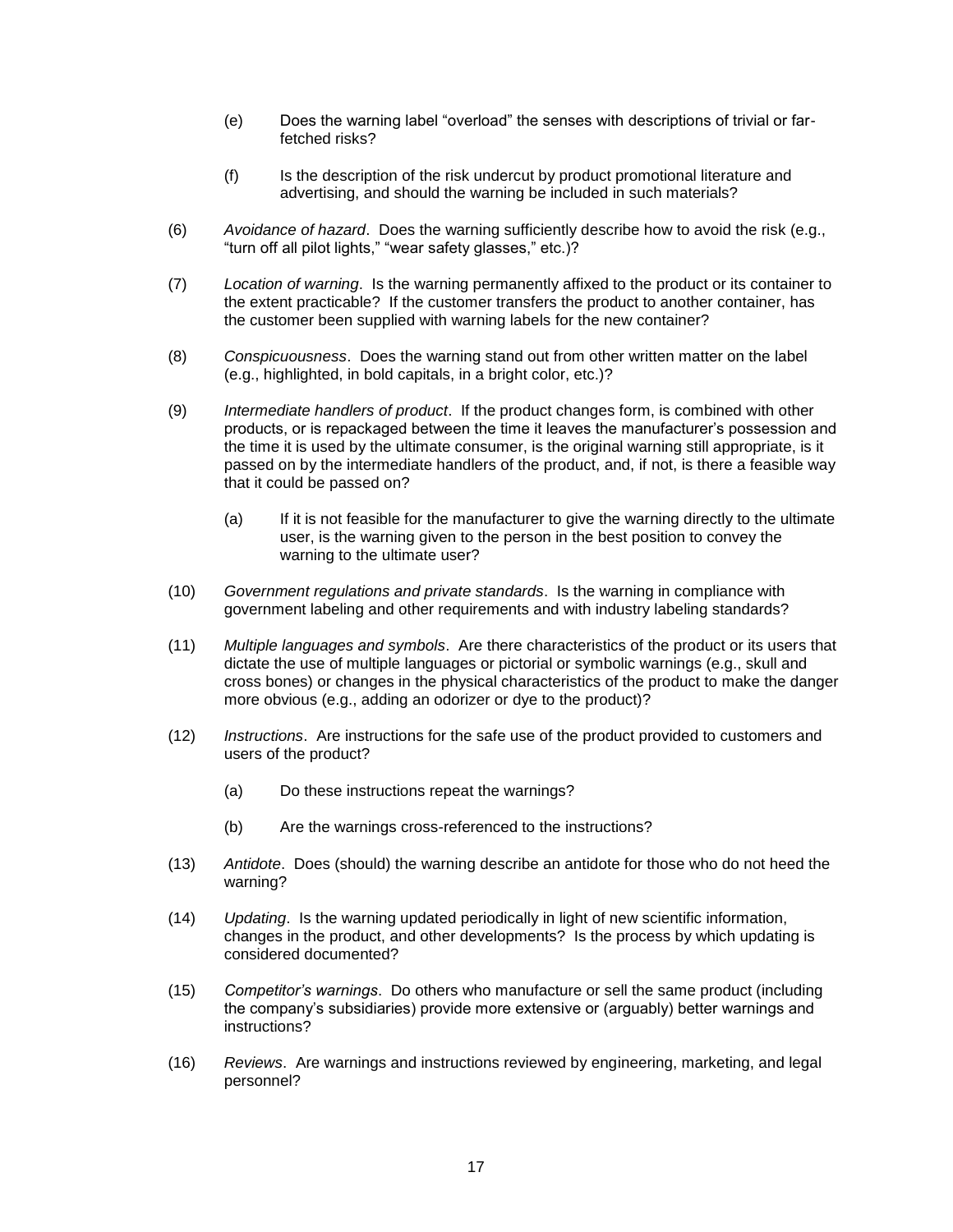- (17) *Litigation history*. Has a similar warning been upheld or criticized by a court?
- (18) *Records*. Are records of the labeling history of the product maintained, including the reasons for rejecting more stringent warnings?

## F. **Post-sale phase**

**Legal background.** Products liability and statutory law impose on product manufacturers certain post-sale obligations to issue new or revised warnings or to recall a defective product.

A post-sale duty to warn may arise: (1) when a danger that was unknown at the time of sale is discovered at a later time; or (2) when a misuse of a product that was unforeseeable at the time the product was sold becomes known and thus foreseeable at a later time. Also, at least one court has suggested that under certain circumstances a manufacturer may have a duty to notify customers of safety-related changes in the state of the art, such as the development of a more effective safety device for the product.

A product manufacturer who discovers post-sale that it has sold a defective product may not be able to absolve itself from future liability by issuing a warning. It may also be required to offer free repairs, to communicate that offer in time to prevent an accident, and to warn of the risks and dangers involved in using the unrepaired product.

Special rules created by statutes govern the recall of some products, such as consumer products, drugs, motor vehicles, and boats.

Plaintiffs in product liability actions often will pursue evidence of post-sale accidents. Also, evidence of the absence of such accidents can be extremely helpful in defending against allegations that the product is defective.

**Post-sale obligations checklist.** The review of post-sale procedures should consider the following areas:

- (1) *Monitoring*. Are warranty claims, lawsuits, service and maintenance reports, customer complaints, and government and industry statistics and literature monitored for evidence of possible product defects?
- (2) *Accident reporting and investigation*. Has the company established satisfactory accident reporting and investigation procedures?
	- (a) Is the company's accident reporting and investigating procedure designed to insure that the absence of any evidence of a similar accident can be established in a product liability action in accordance with the strict rules of evidence?
	- (b) Are all the reports of accidents involving the company's product investigated to determine whether they are, in fact, similar and whether they are caused by a defect or hazard in the product or by some other cause not related to the condition of the product at the time it was distributed?
- (3) *Post-sale procedures*. Has the company established procedures for determining whether the discovery of post-sale product safety problems should or must be the subject of a warning or a mandatory or voluntary recall program?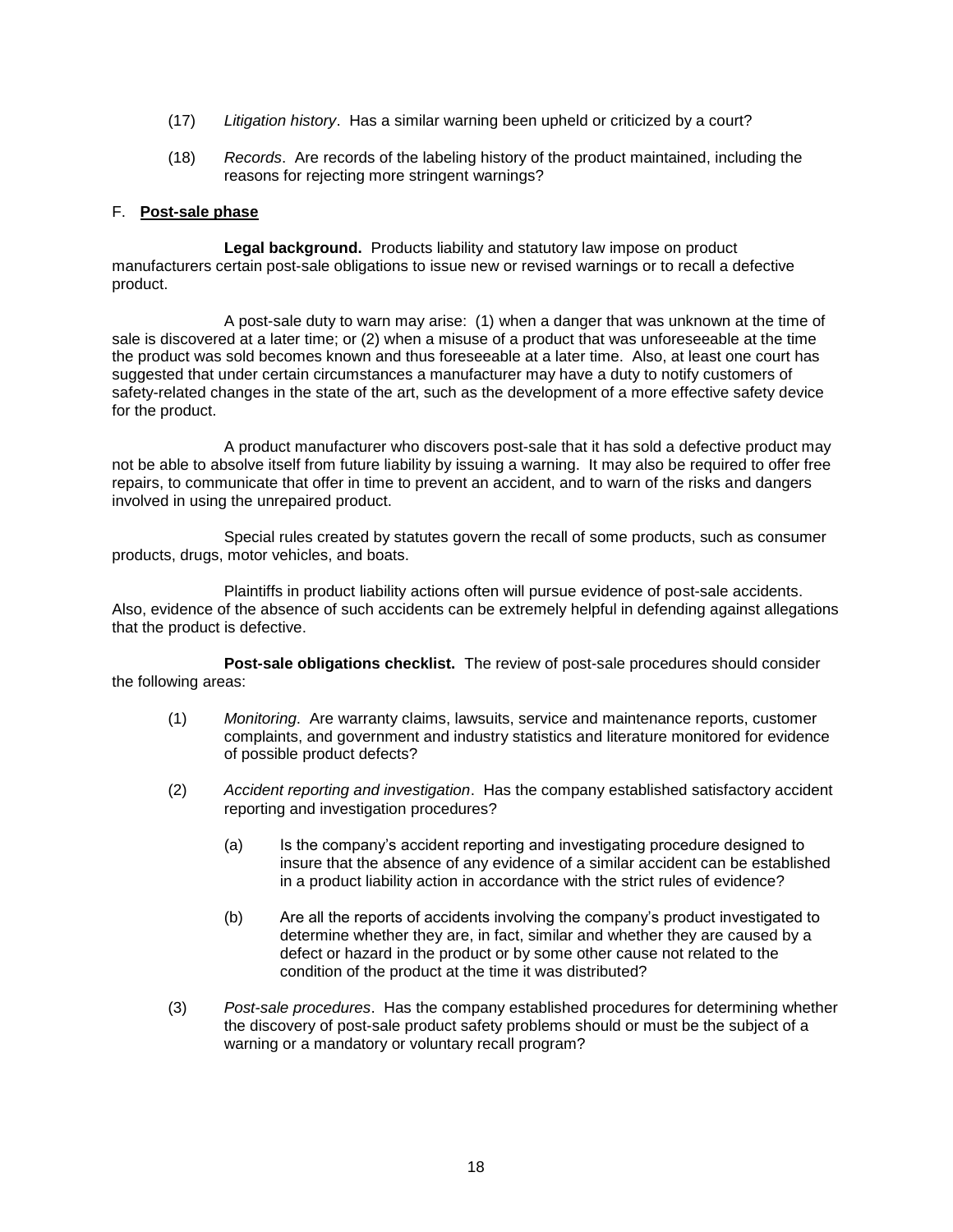- (4) Does the company have procedures for making available to past purchasers of the product any new safety features that were developed after the product was sold? Would it be feasible to do so?
- (5) *Governmental reports*. Do accidents and the discovery of safety-related defects have to be reported to any governmental agency? If so, have they been reported? In the United States, there are a variety of agencies that have varying responsibilities for regulating the safety of products. These include the National Highway Traffic Safety Association ("NHTSA") (regulating safety issues on roads and highways), Occupational Safety & Health Administration ("OSHA") (regulating safety issues in the workplace), Consumer Product Safety Commission ("CPSC") (regulating the safety of consumer products), Environmental Protection Agency ("EPA") (regulating the safety of human health and the environment), Food and Drug Administration ("FDA") (regulating safety issues concerning drugs, biological products, medical devices, the nation's food supply, cosmetics, and products that emit radiation), etc.

# G. **Document and word control**

**Legal background.** The documents a company prepares in connection with its products often can have as significant an impact in a products liability action as the product itself, and it is wise to remember that anything a company says can be used against it. For example:

- (1) Advertising, promotional and even oral claims about a product can create express warranties where none were intended, can inadvertently create obligations to warn or negate existing warnings, or can depict product performance or use that is dangerous.
- (2) All too often, the defense of a product liability case is made more difficult because an unsophisticated employee many years earlier had prepared, in haste or in anger, a highly inflammatory document that overly dramatized a safety-related problem (e.g., "this product is a ticking time bomb," "we are always sitting on something of a powder keg as regards our flannelette being so flammable").
- (3) A manufacturer's efforts to limit its liability for product-related problems by imposing on its customers disclaimers of warranties and limitations of remedies can be frustrated if these documents do not pass muster under the Uniform Commercial Code or meet other legal requirements. Moreover, it is not uncommon for a manufacturer to find that it has not obtained as much protection under the warranties and indemnities it received from its suppliers as it believed.
- (4) Manufacturers have been unable to prove that their products were designed and manufactured in accordance with applicable regulations, procedures and standards because the documents that would establish those facts either were never prepared or were subsequently destroyed or lost.

**Document control checklist.** The review of document control procedures should include the following topics:

- (1) *Warranties and indemnities to customers*.
	- (a) With respect to its customers, has the company given warranties, disclaimed warranties, limited the buyer's remedies, and/or given hold harmless or indemnity agreements?
	- (b) Do these warranties sufficiently protect the company's interests and are they in compliance with applicable laws? Among the applicable laws that need to be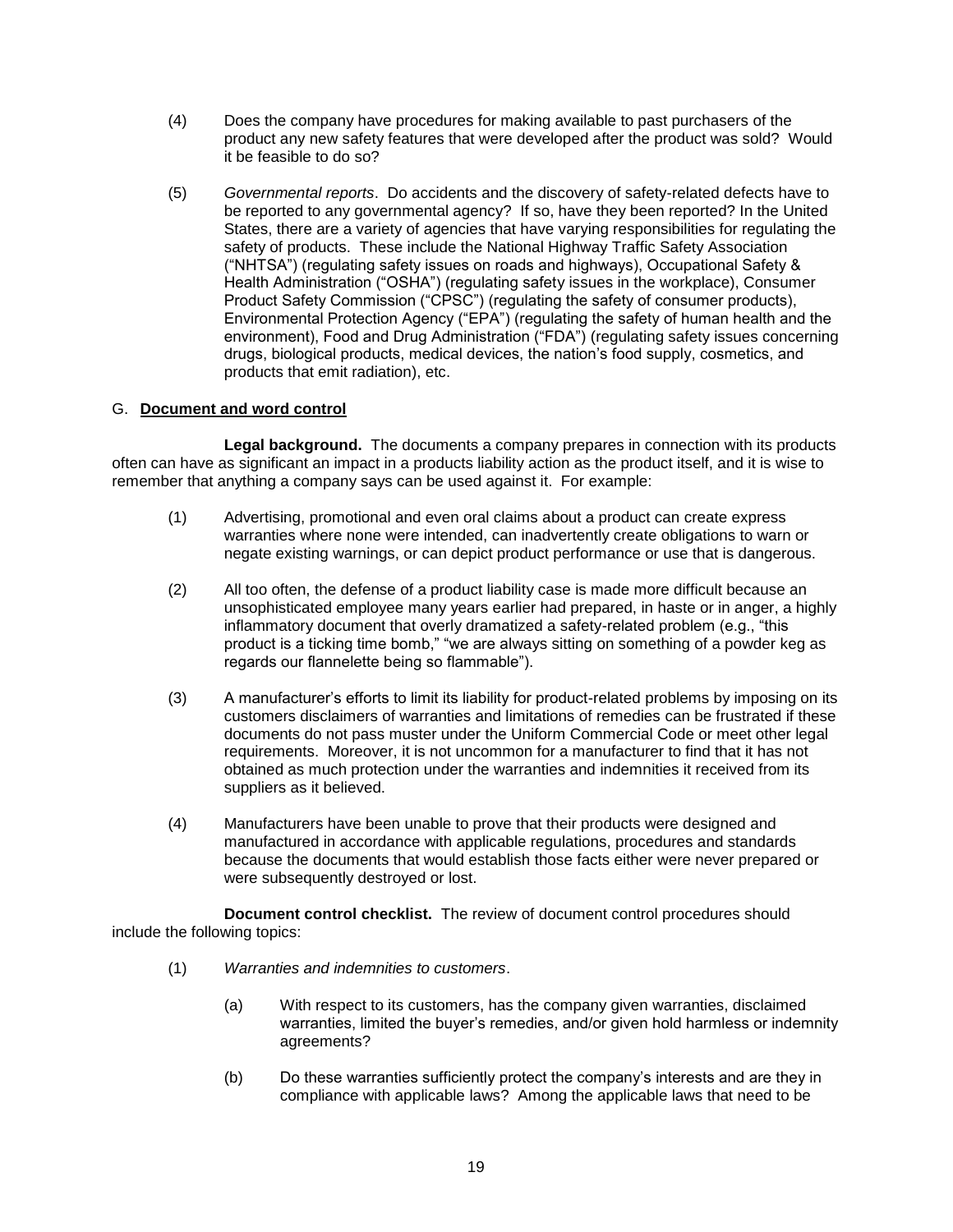considered are the Uniform Commercial Code (attempting to uniform the laws of various states concerning sales and commercial transactions), the Magnuson-Moss Act (regulating written customer product warranties) and local consumer protection legislation.

- (2) *Warranties and indemnities from suppliers*.
	- (a) Has the company received product warranties, indemnities, and related documents from its suppliers?
	- (b) Do these documents sufficiently protect the company's interests and are they in compliance with applicable laws?
- (3) *Advertising and promotional material*. Has the company established procedures designed to insure that its advertising and promotional material is consistent with product warnings, instructions and warranties and with the product's performance and proper uses?
- (4) *Patent application*. Are patent applications screened to insure that they do not overstate product performance or product hazards?
- (5) *Educational programs*. Has the company adopted programs and guidelines designed to educate its employees on how to: (i) avoid the preparation of documents that create unintentional risks and problems in defending the company's products; and (ii) prepare documents that will correctly reflect the company's safety-related design and quality control decisions and practices?
- (6) *Document retention*. Has the company adopted a document retention program that is sensitive to the needs of those who must defend in court the safety of the company's products?

#### H. **Uses of the safety review**

Once the review process is completed, a decision must be made on the form in which the results of the review should be presented and memorialized. For example, the results can be presented in an oral or written report that the company may wish to treat as a privileged attorney-client communication to be followed up with widely-disseminated directives to various departments of the business. Regardless of the form of the report, it is essential that it be carefully screened to insure that it does not overstate a problem or establish unrealistic standards and goals. Moreover, the company's records should reflect that each recommendation in the report was adopted, deferred, or rejected for reasons that not only *are* responsible but will *appear* to be responsible in the emotionally charged atmosphere of a products liability jury trial.

A company should recognize that evidence of any change in: (1) quality control procedures; (2) a warning; or (3) in the design of a product may be admissible in some courts as evidence that the prior procedure, warning, or design was inadequate or defective or could have been adopted at an earlier time. Those who suggest or carry out any such recommendation should consult with legal counsel so as to minimize that risk.

A company may want to follow up the review with safety seminars or even a product safety manual.

The company's liability insurance carrier should be advised about the review, probably before the review commences. The company should seek significant premium reduction based on the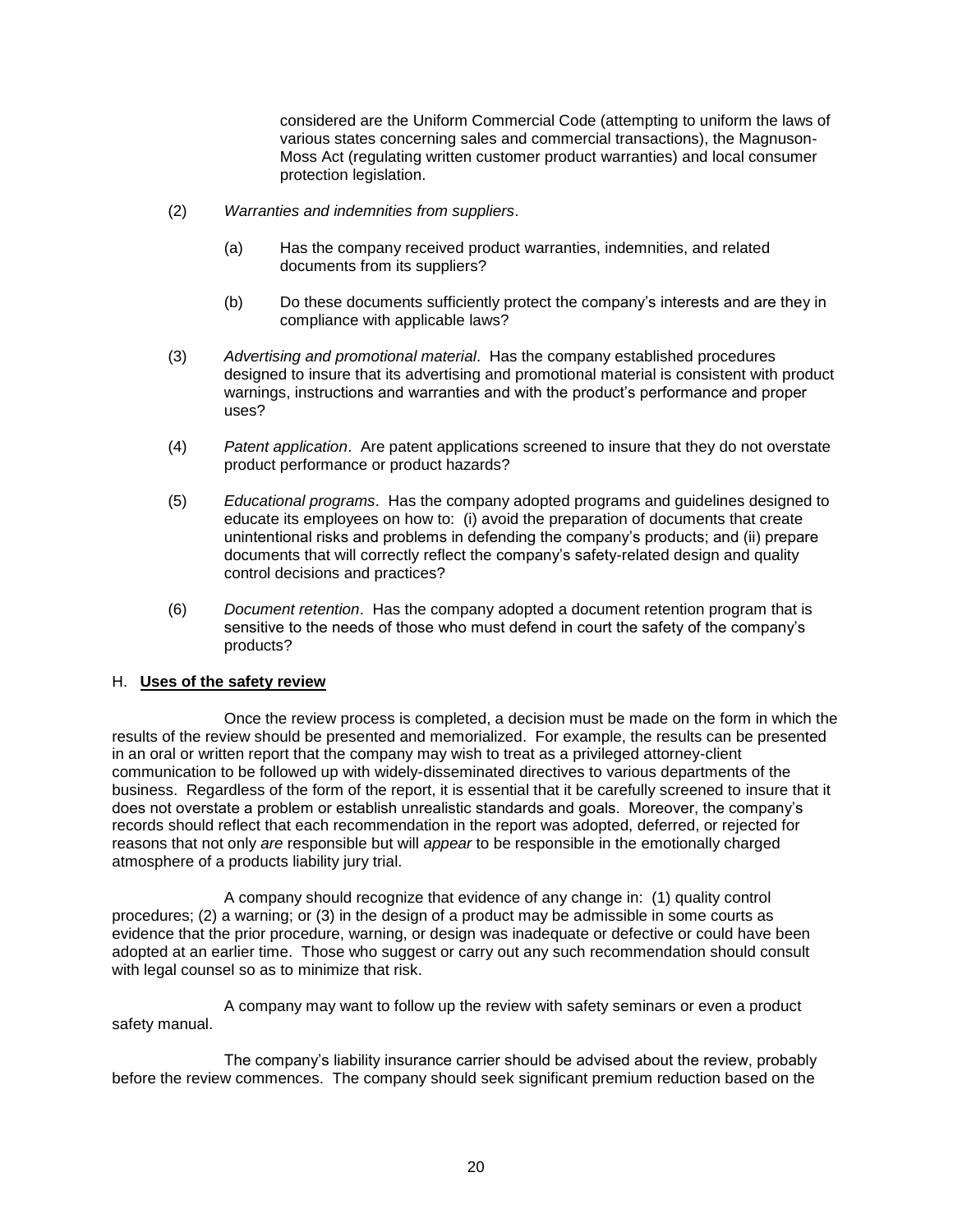results of the review, since many liability insurers are willing to consider reductions based on the performance and implementation of a product safety review.

# I. **Pre-acquisition reviews**

Far too often a company will acquire another company or its assets only to discover that it has inherited a disastrous product liability problem. The safety review outlined above can be modified and used as a basis for conducting a pre-acquisition review of the acquired company's potential products liability problems. If serious problems are uncovered, the company may wish to terminate the acquisition or seek to determine whether the transaction can be structured so as to avoid or minimize the effects of unusual rules governing successor liability in product cases.

# J. **Insurance**

Obtaining the proper insurance against product liability claims in the United States is crucial to any successful strategy to limit a Dutch company's exposure. It may be difficult for a Dutch company to obtain the right kind of insurance. On the one hand, Dutch insurers often exclude products liability claims arising in the United States. On the other hand, the Dutch company may find that buying a separate policy just to cover their products liability exposure in the United States is not cost effective. Still another consideration is that U.S. importers or sellers, in order to insulate themselves from liability, may require that foreign manufacturers obtain product liability coverage from a U.S. insurer and designate the importer or seller as a beneficiary.

It may be necessary for a company to restructure its entire approach to insuring against risk. Insurers offer a host of various products. A Dutch company may want to seek the services of an insurance broker to obtain the right kind of coverage for the best price. Chapter VII lists the contact information of several insurance companies and brokers. Careful planning will require the Dutch company to think about its insurance against U.S. products liability claims in conjunction with its coverage at home and elsewhere outside of the United States.

An alternative approach would be for the Dutch company to arrange to be named as an additional insured on the insurance policy of another company, e.g., the insurance policy of the Dutch company's distributor in the U.S. Also, a Dutch company could enter into an indemnification agreement with, e.g., its U.S. distributor providing for indemnification by the distributor. The advantages and disadvantages of any such alternative arrangement should be carefully evaluated.

Another possible solution that U.S. companies opt for in the face of high insurance premiums is self-insurance or pooling. A company self-insures when it sets aside reserves to meet future claims. Some companies self-insure up to a certain limit and then purchase insurance only for claims that exceed their self-insured limit. Another solution is pooling. Companies may pool reserves to create a self-insurance fund. This may be an alternative for medium-sized Dutch companies.

A related form of insurance whose use has increased in recent years is product recall insurance, either as a stand-alone policy or additional coverage. Standard product liability insurance typically does not cover costs beyond injury to third parties. Product recall insurance covers costs incurred proactively by a company to prevent injury or damage, including communicating the recall to consumers, replacing unsalable products, public relations, crisis management, consultants' fees, and other costs associated with the recall.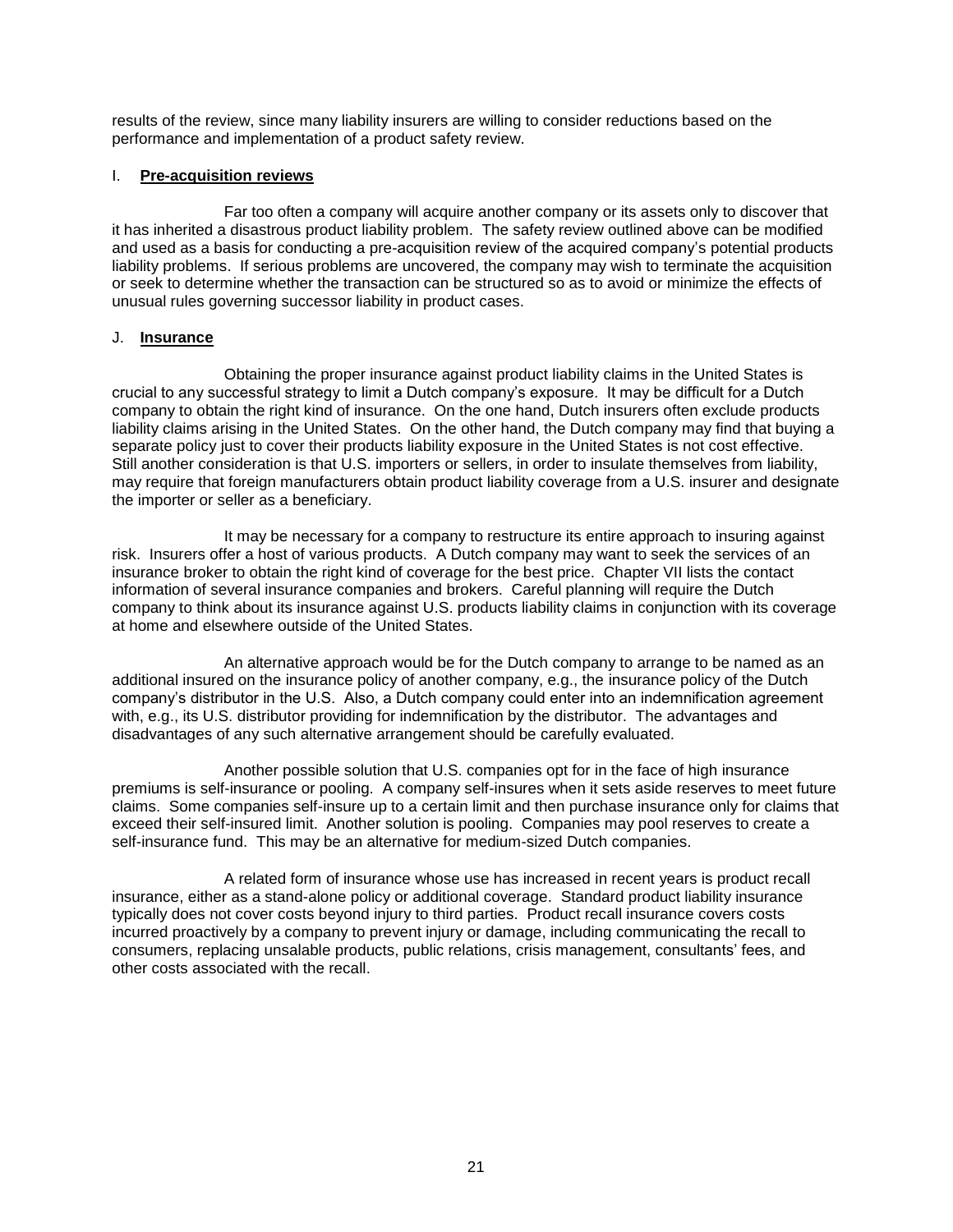# IV. **Our Company Has Been Sued. Now What?**

## A. **Initial steps**

#### *Document retention*

Once a company learns that it has been sued or that a lawsuit against it is about to be commenced, it must take immediate action to preserve anything that could potentially be evidence. If evidence is destroyed after a company knows of a suit, the court can impose serious sanctions on the company even if the destruction was not intentional. These sanctions include monetary penalties, instructions to the jury that they can infer that the destroyed evidence would have supported the plaintiff's case, or even rendering a verdict in favor of the plaintiff.

It is essential that the defendant identify everyone in the company who may have any relevant documents, and all of the collections of relevant documents that may exist, and inform the employees who control those documents to not destroy them.

#### *Investigation*

The defendant must retain counsel and begin the investigation of the claims as soon as practicable. Identifying key witnesses and key documents as early as possible is crucial. Product liability suits often turn on a few damaging documents, e.g., an email from an unsophisticated employee that says "We've got a real problem with Product X, it's a ticking time bomb." There may be a perfectly innocent explanation for this email, but it is too late to discover the explanation, if the first time the defendant learns of the email's existence is from the plaintiff's attorney at trial.

#### *Insurance issues*

As soon as the company learns about the lawsuit, it needs to begin the process of identifying which insurance policies might cover the claim. Since insurance policies typically require notice of the claim within a stated time period, the company should make sure it follows the notice provisions to the letter. An insurance policy may also require the insured to tender the case to the insurer for the insurer to take over defense costs. In some policies, the insurer may also have the right to control certain aspects of the defense like appointing counsel. Because there may be consequences to having the insurer involved, the company must consider what rights the insurer has and how much control it wants to cede to the insurer. For instance, if the insurer ends up running the litigation, it may be more willing to settle than the manufacturer would be because the insurer tends to view the lawsuit as a liability on its balance sheet that it would rather get rid of for the right price. The manufacturer in contrast may believe other issues are at stake in the lawsuit. The manufacturer could believe the lawsuit will do damage to its reputation if it appears to concede that its product could be dangerous or it could view settlement of one of the lawsuits as potentially triggering a flood of similar suits. These are just two ways the manufacturer and insurer may assign a different value to the suit. It is worth considering these issues carefully before triggering any rights the insurer has under the policy to take more control of the litigation. The manufacturer also has to realize that after its product liability litigation is over, it may have to engage in litigation again with its insurers over how much of its defense costs are covered by its insurance policy. Therefore, the manufacturer should be laying the groundwork while it is litigating its product liability suits to argue that all of its defense expenses were fully justified. Among other things, it can do that by carefully reviewing its legal bills and making sure, where possible, it has received legal opinions that justify its strategic choices.

In addition to insurance, a company needs to review its various contracts and agreements with distributors, agents, corporate predecessors, parts providers, etc. These agreements may provide for indemnification. Furthermore, by agreement a company could be named as an additional insured on another company's insurance policy. This may be covered by agreement and would trigger all of the notice requirements triggered above.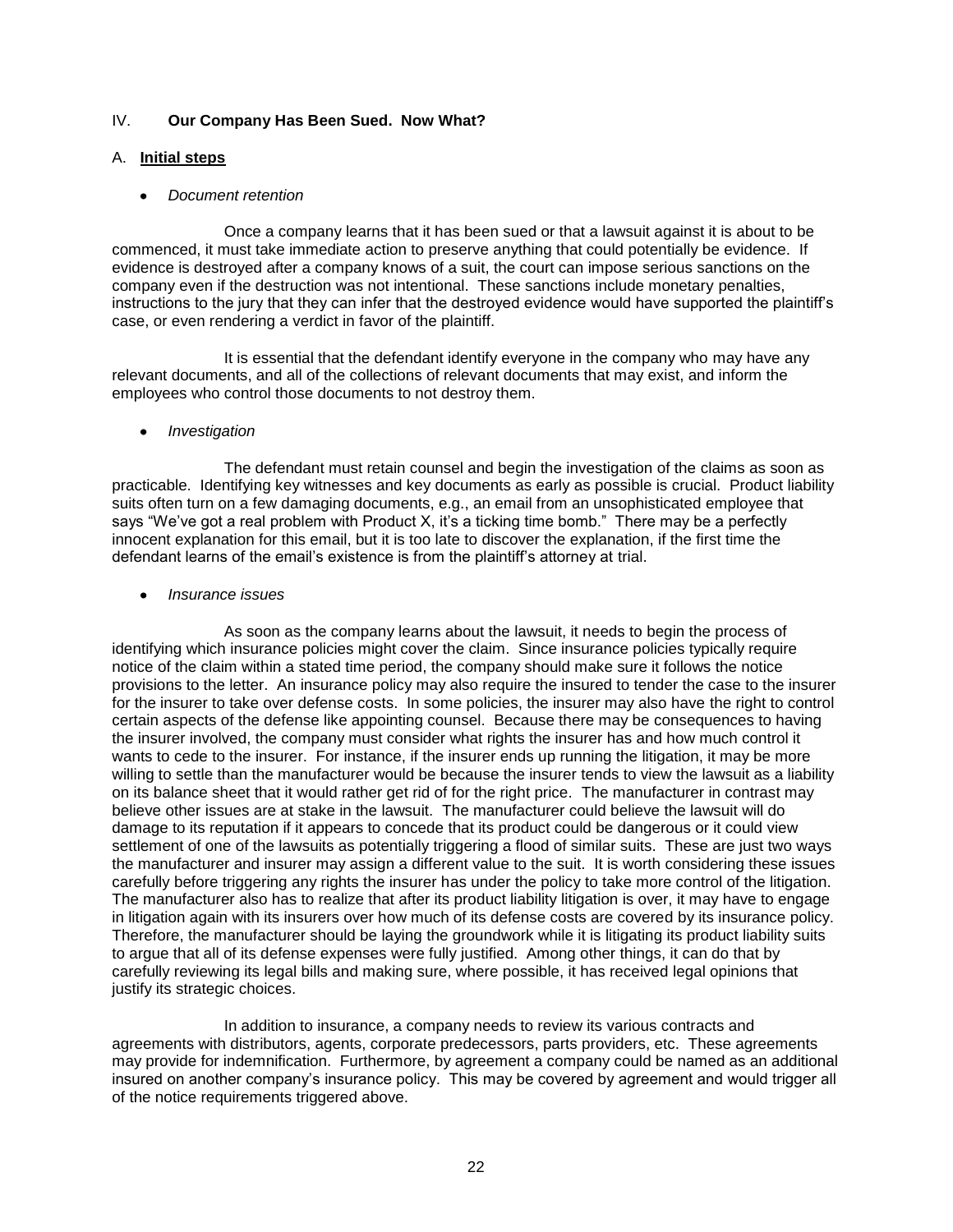# *Location is everything*

As discussed above, the potential cost of litigation in the U.S. often depends greatly on where the case will be tried. Therefore, a crucial early step in developing a litigation strategy is determining what can be done to move the litigation into more favorable venues. Motions to dismiss for forum non conveniens, motions for removal and motions to change venue are the principal means to deal with this issue.

Aside from relocating the litigation, which is often not possible, thought should be given to which jurisdiction should be the first to hear a case. There are important reasons for having the first case to be tried in the most defendant-friendly court. An early favorable victory may discourage the filing of additional cases. Conversely, plaintiff's attorneys will use an early victory to advertise for more potential plaintiffs. An early victory may also be helpful in generating favorable press. Also, judges in the U.S. like to follow their peer courts. Judges who see that another court has found no evidence that the product was defective will be much more inclined to find the same.

# *The discovery process*

As discussed above, discovery can add tremendous cost to the litigation. It will be crucial to develop a strategy that addresses questions that will make the discovery process manageable: What documents to offer? How to protect trade secrets and confidential documents? How to manage the collection and production of documents?

# B. **What does the plaintiff have to prove?**

# *Design defect*

As explained above the plaintiff must prove that the product was defective. A defect can be a manufacturing defect, a design defect or a failure to warn. There are two basic tests that courts apply to determine whether a defect is present: the consumer expectations test and the risk/benefit test. Under the consumer expectations test, the court asks the jury whether the product posed a risk beyond the level that a reasonable consumer would expect. Under the risk/benefit test, the question is whether the benefit of making the product safer outweighs the cost of making the product safer. This test is often reduced to asking whether a safer alternative design was reasonable.

# *Inadequate warning*

The plaintiff has to show that there was no warning or that the warning was inadequate. In most jurisdictions, once the plaintiff has shown that there was no warning or an inadequate warning, the court will presume that a proper warning would have prevented the injury. Defendants can overcome this presumption, but they must affirmatively do so.

*Causation*

The plaintiff has to prove both that (1) but for the product's defect, the plaintiff would not have suffered the injury and (2) the product defect is the "proximate cause" of the injury. Proximate cause is a tricky notion, but essentially when there are intervening causes or attenuated causal chains there is no proximate causation. For instance, insurance companies have sued tobacco companies to recover what they have paid out for smoking-related injuries. The tobacco companies have argued successfully that there is no proximate causation because the causal chain between the risk posed by smoking and the increased medical payments is too attenuated.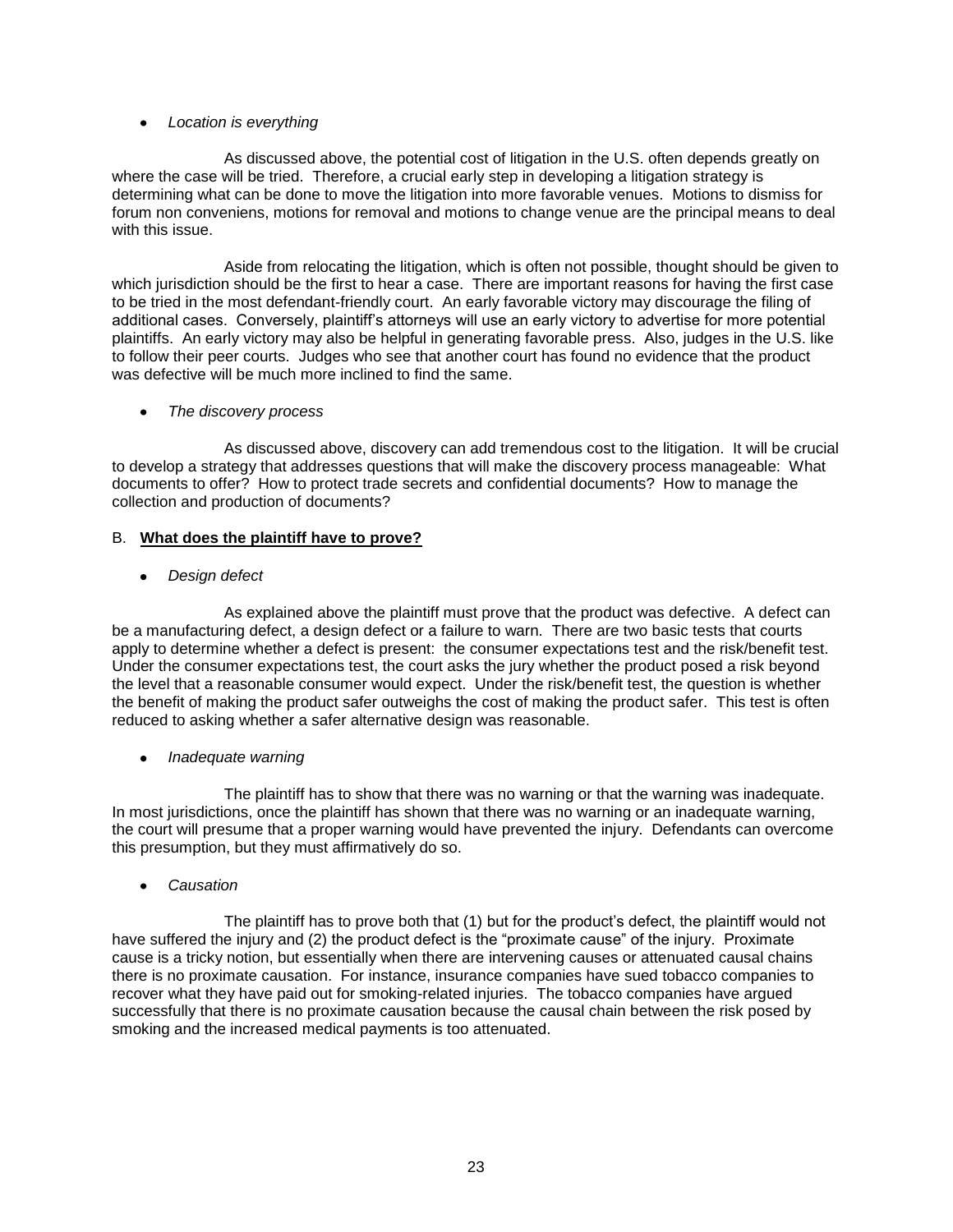# *Negligence*

Design and manufacturing defect claims do not require a showing of negligence. In contrast, to prove a failure to warn claim, the plaintiff will have to show that the defendant company knew or should have known about the risk and failed to provide warnings. However, even in manufacturing and design defect cases, a plaintiff may want to show negligence to strengthen his case for punitive damages.

# C. **How will plaintiff prove these elements of his case?**

*Expert witnesses*

It will usually be necessary for plaintiffs to have experts testify about the proper design or manufacture of the product. It will also be necessary to have an expert testify on causation, typically, a medical doctor. Finally, there will probably have to be an expert on damages. Often the plaintiff will have an economist calculate lost wages and earnings. The defendant will probably want experts on each of these issues as well. This is different from the customary Dutch lawsuit, where experts are appointed by the court.

*Documents*

Plaintiffs in products liability cases typically try to make the defendants' documents a key to their cases by finding various admissions in company documents. Placing these documents in the proper context is therefore a large part of the defense of products liability cases.

*Fact witnesses*

The plaintiff will also need fact witnesses to establish his use of the product and his damages.

# D. **How can a company defend itself?**

*Lack of jurisdiction*

A dismissal for lack of jurisdiction ends the case in that jurisdiction only. A foreign company may not have engaged in enough business in a state to give the state jurisdiction. This depends on two legal rules: the state's long-arm statute and the Constitution of the United States. Each state has a statute (sometimes called long-arm statutes) that defines when its courts have jurisdiction to hear a case. The Constitution imposes a limit on how far states can reach in their jurisdiction. That limit allows states to exercise jurisdiction over a company who placed its product in the stream of commerce, where the product foreseeably ended up in that state and injured someone. However, not all state longarm statutes go to the Constitutional limit.

*Forum non conveniens*

As discussed above, forum non conveniens results in a dismissal. However, to receive a dismissal for forum non conveniens the defendant must agree that they can be sued in some other jurisdiction. Therefore, this defense may not end the litigation.

*Statute of limitations*

The statute of limitations governs how long a plaintiff has to file a suit after the injury. It is usually two years, but there are a variety of extensions available to plaintiffs. In many jurisdictions, the statute of limitations clock will not start ticking until the plaintiff learns of his injury. In some jurisdictions, the clock will not start until the plaintiff learns that the product was the cause. In all jurisdictions, the clock does not start for minors until they reach the age of majority. Nevertheless, the statute of limitations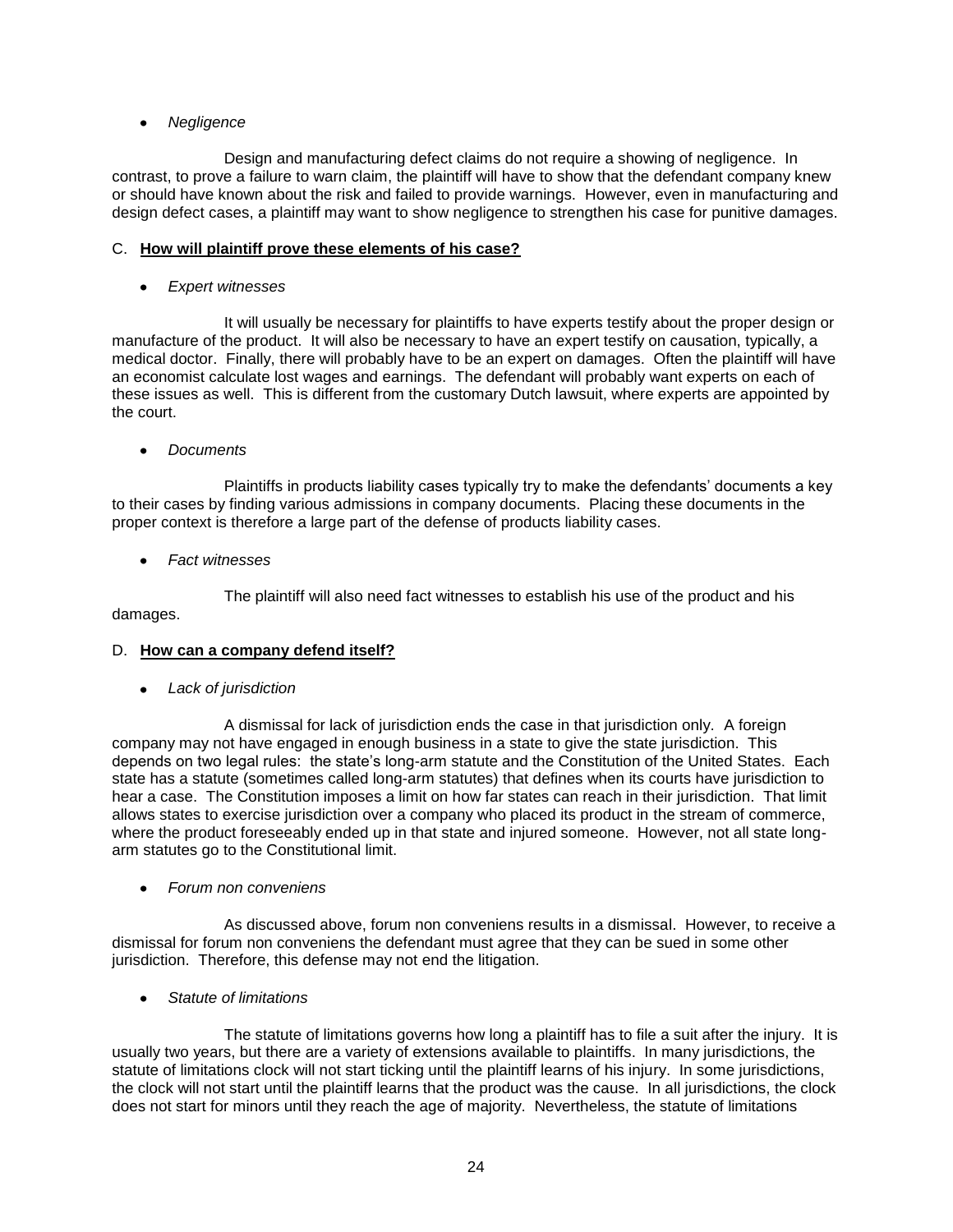defense, when available to defendants, is extremely important because it ends the suit without requiring a complex defense.

- *Failure of proof*
	- *Causation*
		- *General Causation*

General causation refers to the question of whether the product can cause the type of injury alleged. For example, when the claim is that a particular product caused his cancer, the plaintiff must prove first that that kind of product can cause cancer. Such proof may involve complex issues of epidemiology, toxicology and a variety of complex scientific fields.

*Specific Causation*

Specific causation refers to the question of whether the product caused the plaintiff's specific injury. Even if general causation is established, the defendant may still prevail by showing that there are other likely causes of plaintiff's injury that cannot be eliminated.

- *Defenses*
- *Obvious danger defense*

This defense asserts that some risks from products are obvious and do not need to be warned against. For example, the manufacturer of kitchen knives does not need to warn about the risk of being cut.

*Assumption of the risk*

In limited situations in some jurisdictions, a defendant can show that the plaintiff knew about the potential risk and voluntarily assumed the risk.

*Misuse defense*

Misuse of a product is a defense in most jurisdictions. When an injury is the result of the misuse of the product, it does not matter whether the product was defective or if there was an adequate warning. However, the misuse defense may not be available where such misuse was foreseeable by the manufacturer and it took no steps to prevent the misuse.

*Sophisticated user defense*

Sophisticated users do not need to be warned because they are experts in the use of the product. For example, if the product is industrial machinery, the manufacturer of the machines is not required to warn the purchaser about risks associated with its use.

*Learned intermediary defense*

Like the sophisticated user defense, courts in most states hold that the manufacturer is not required to warn the end user if it warns a learned intermediary who provides the product to the end user. This defense usually applies to medicines and medical devices. If the pharmaceutical company provides adequate warnings to physicians – the learned intermediaries – then it has no duty to warn patients; that is the responsibility of the physician. In some states, the plaintiff must prove that the learned intermediary would have altered his behavior had he received a proper warning. The learned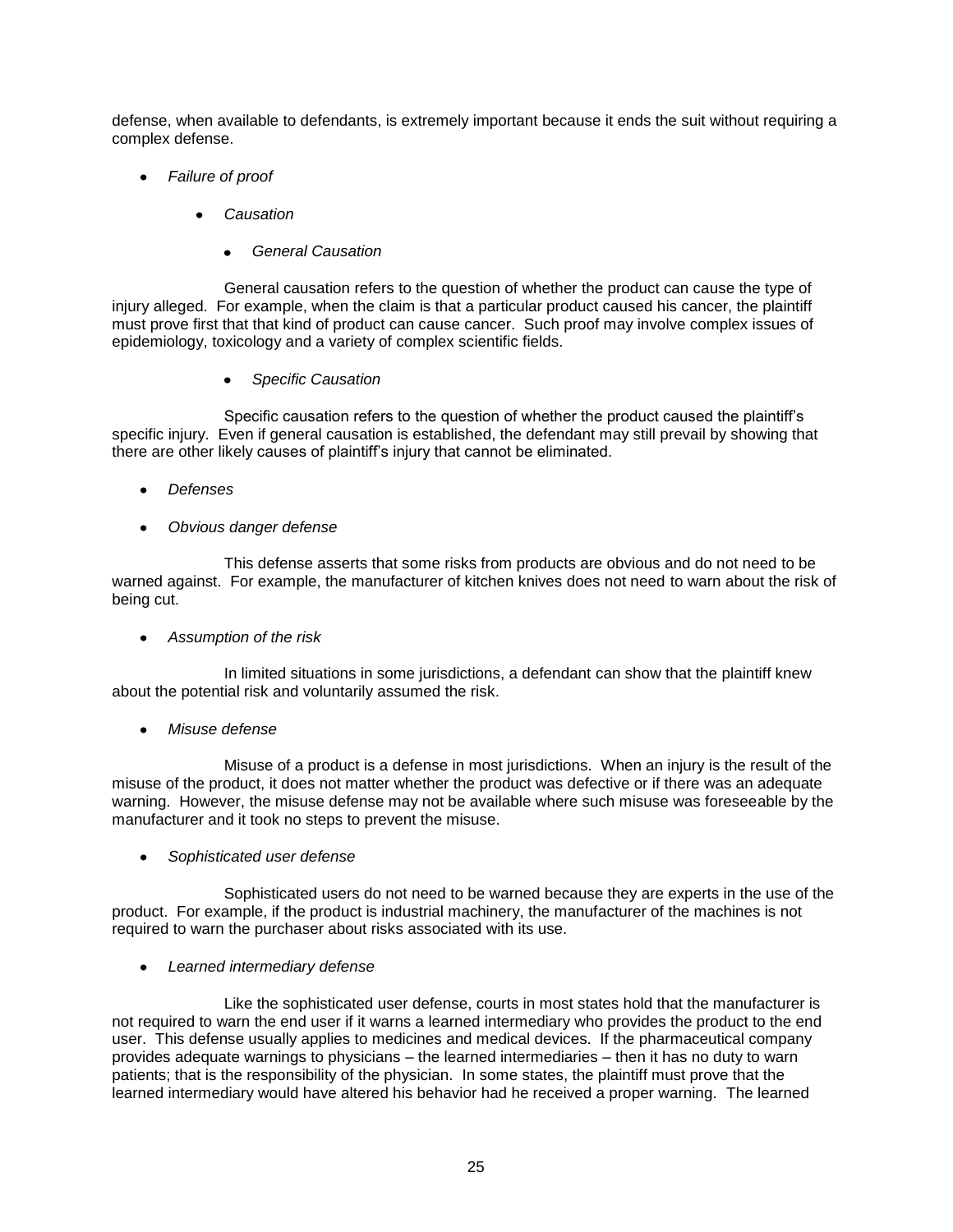intermediary defense may not be available where the pharmaceutical manufacturer has engaged in direct-to-consumer advertising and the consumer warning is found inadequate.

*State of the art defense*

This defense states that a manufacturer cannot be expected to do better than the best technology available at the time. If a manufacturer can show that their product was as safe as the technology at the time could make it, then there was no design defect.

*Government contractor defense*

A government contractor cannot be liable if they can show the product they supplied to the government conformed to specific government requirements and the manufacturer warned the government about obvious safety problems arising from the government requirements.

# E. **What about settlement?**

- *Roughly 96% of product liability cases settle.*
- *It is crucial to decide on a settlement strategy as soon as possible.*
- *Many cases may not be appropriate for settlement. Often, settlement of products liability cases*  has the effect of inviting a flood of similar litigation. However, where appropriate, a settlement *strategy should be devised early and the opportune timing to bring up settlement should be considered.*
- *When a decision to settle has been made, typically, the value that a defendant should be willing to pay to settle a case is as follows: The defendant should determine how much plaintiff could possibly win and discount that amount by the likelihood that plaintiff will lose. That amount plus the cost to the defendant of litigating the case is an appropriate value for settlement.*

To estimate the value for each part of this formula requires that the defendant begin its investigation of the factual and the legal merit of the plaintiff's claims as soon as possible. Since initially only the defendant has access to many of the facts that will be crucial to the plaintiff's case, it has an advantage in determining the value of the case.

A number of additional factors affect whether and when to settle a products liability case. Because in the U.S. products liability is big money for plaintiff's lawyers, it is important to understand the financial interests of the lawyers on the other side. As discussed above, plaintiff's attorneys work on a contingency fee basis, i.e., a percentage of the final damage award. They absorb most of the financial costs that the plaintiff has to pay to litigate the case, i.e., paying experts, copying costs, paying for transcripts, etc. The attorneys will have agreements to have these costs reimbursed from any verdict or settlement. However, if the plaintiff never wins a verdict or settles a case his attorney will probably be stuck with these costs. Plaintiff's attorneys have an incentive to not waste time or money on bad cases but to concentrate their efforts on cases that can produce a few large damage awards.

To decide on an effective settlement strategy, it is important to understand these incentives. For example, the time and expense required to learn about the design of a product, to copy and review thousands or millions of pages of a company's internal documents, and to find and hire experts to prove that a product causes injury are enormous. While attorneys may not have an incentive to invest this amount of time and money for one plaintiff, if an attorney can recruit enough potential plaintiffs, that investment will become financially feasible because his chances of hitting it big once increase greatly.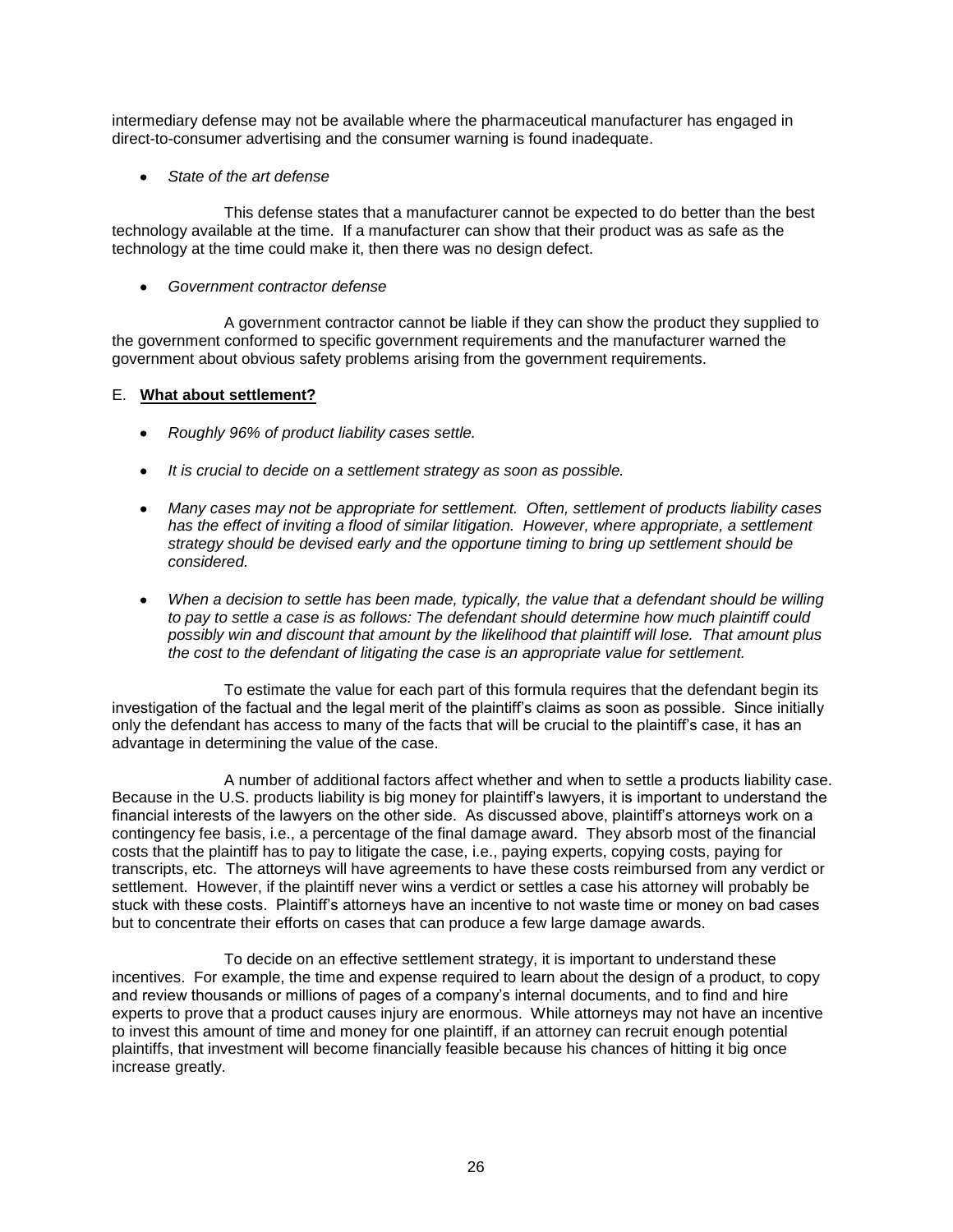Therefore, it is valuable for a defendant to understand whether it is dealing with an attorney bringing one suit alone or an attorney seeking to bring many similar suits involving the same product. Settling with the latter may encourage filing more such suits. This possibility has to be factored into the decision of whether, when, and for how much to settle. This incentive effect, where relevant, will lower the value at which defendants are willing to settle.

Likewise, a defendant company has to take into account other potential costs from continued litigation, such as exposing the company to unfavorable media attention or exposing other areas where a company may have potential legal difficulties. Such downsides to litigating may raise the value of settlement.

*Timing of Settlement Negotiations*

The timing of settlement has to be tailored to the specific case and may not be entirely within the control of one side or the other since opposing counsel may have a different settlement agenda. The alternatives are:

- (1) *Pre-complaint settlements*. Pre-complaint settlements, except in small cases, are rare. If there is solid ground for believing the case can only get worse as it progresses, a precomplaint offer or demand may be appropriate. Also, the parties may have greater flexibility at this phase than at any other since neither side will have invested much time in the case, and the plaintiff may not have signed a contingent fee agreement, which means that nearly all of the settlement will go to the plaintiff.
- (2) *Early settlement*. For a company with many products liability cases, the early identification of cases in which early settlements should be pursued can result in substantial costs savings. The candidates for early settlement will vary among industries, companies and product lines. The following types of cases have been identified as suitable for early settlement efforts:
	- (a) small and modest sized cases;
	- (b) cases involving the same product line or similar factual circumstances; and
	- (c) cases in which liability of the manufacturer is clear and damages are modest;

Since an early settlement can take place before discovery is completed or even begun, counsel for the parties who agree to attempt such a program must agree to informally exchange information necessary to evaluate the case.

- (3) *Settlement after the close of discovery.* This is an ideal time to settle cases in which the stakes are high enough to justify an extensive discovery program, but not high enough to justify the even greater expense of trial preparation.
- (4) *Settlement during the trial preparation phase*. The earlier in this phase of the case that settlement discussions are begun, the better. As the pace of trial preparation picks up, a settlement offer may not get the attention it deserves and lines of communication may be shut down while legal fees escalate. It may be productive to involve the trial judge in the process at this stage.
- (5) *Settlement on the courthouse steps*. All too many cases end up being settled at this time, with the result that much of the money that could have gone to the plaintiffs is spent on trial preparation costs, and the case is settled in a crisis atmosphere that often results in a settlement that does not reflect the true value of the case.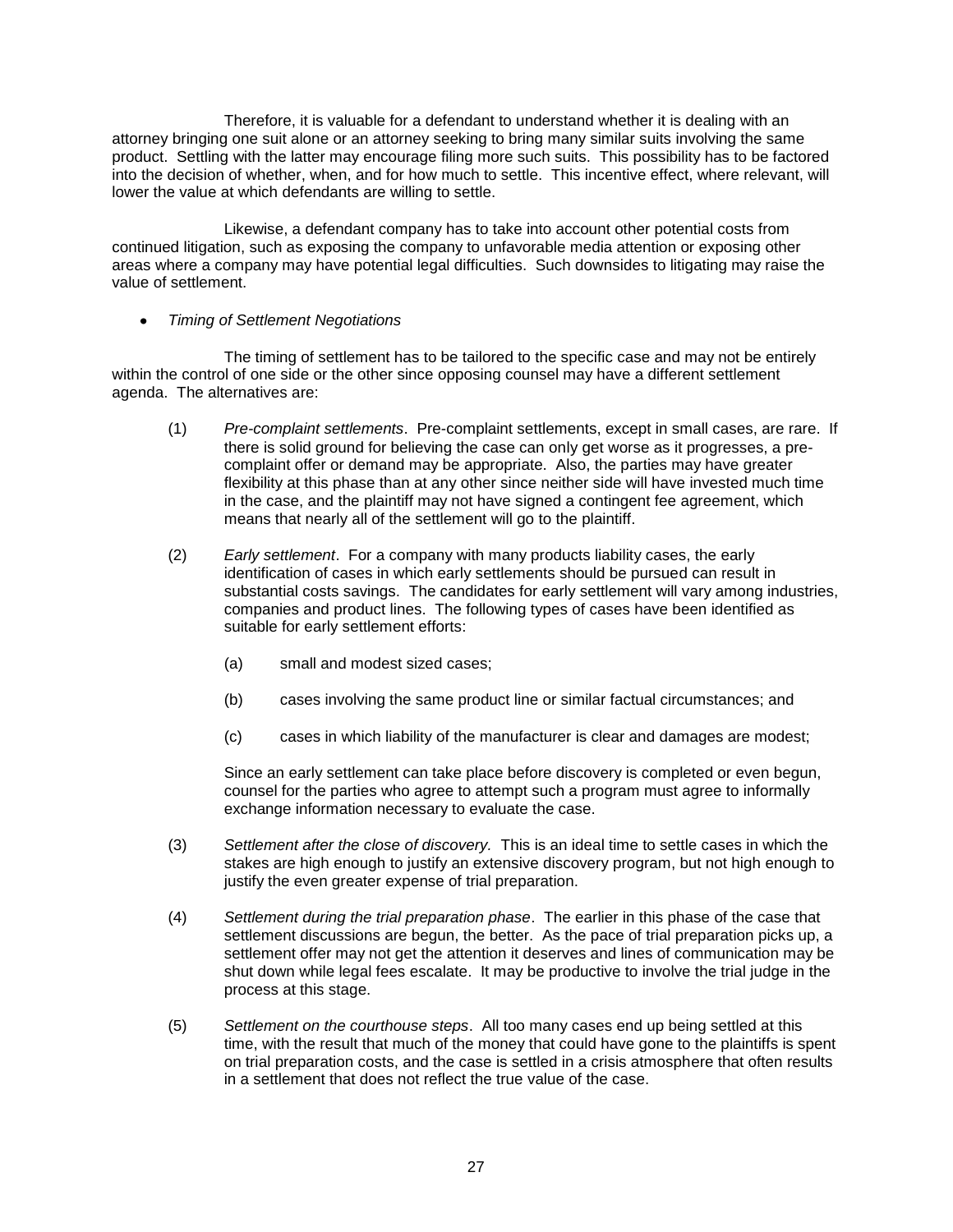- (6) *Settlement during trial or an appeal*. Settlement at this stage should reflect new considerations such as the quality of the jury, whether the witnesses' testimony properly withstood cross-examination, etc.
- *Evaluating a Case for Settlement*

In evaluating the case counsel should consider the issues pertaining to liability, causation, damages and defenses that are relevant to the trial plan. In addition, counsel should consider the following factors:

- (1) *The manufacturer's conduct*. A case in which the manufacturer can be portrayed as callously indifferent to the safety aspects of its product is more valuable than a case based solely on strict liability in which there is no evidence of fault on the part of the manufacturer.
- (2) *The manufacturer's product*. Jurors may be more tolerant of products such as life-saving drugs or vaccines than those that generate instant suspicion such as a used car.
- (3) *The manufacturer's ties to the community*. Local, well-respected corporations in the community in which the case is tried often will fare better than foreign corporations.
- (4) *The manufacturer's corporate image*. The national image of a corporation in terms of its sense of responsibility and trustworthiness can influence the jury.
- (5) *The plaintiff's demographics*. The plaintiff's age, life expectancy, occupation, wealth, family status, education, military service record and criminal record will affect the value of the case.
- (6) *The plaintiff's personality*. While the plaintiff's credibility will be openly stressed at trial, his attractiveness and ability to project a warm, friendly, likable impression can be an important factor.
- (7) *The plaintiff's injury*. While the extent, permanency and painfulness of the plaintiff's injury plays a crucial role in terminating the size of the award, less obvious factors such as the plaintiff's response to his injury (self-pitying helplessness versus courageous adaptation) also are important. Published reports of verdicts and settlements of cases involving similar injuries can be helpful in developing the range of reasonably recoverable damages.
- (8) *The attractiveness of the witnesses*. The same factors that are relevant to the plaintiff apply to the witnesses, particularly if they are close relatives or friends of the plaintiff. A corporation also will be judged by the quality of the people who testify on its behalf.
- (9) *The court*. Among the relevant considerations are: the location of the court, its procedures (its jury selection procedures in particular), the type of juror it traditionally uses, the judge's predisposition in products liability cases and his manner of running his courtroom, the speed of the court calendar, the opportunity for interlocutory appeals, the discoverability of documents including the experts' reports, the practice of the court in imposing *additur* or *remittitur*, and the relative size of verdicts.
- (10) *The jury*. Attorneys for defendants have used pre-trial jury research techniques to help them decide whether a case should be settled and on what terms. These techniques include interviews with individuals who are demographically matched with those who would be empanelled, and simulated jury deliberations that are observed by counsel with opinion surveys taken.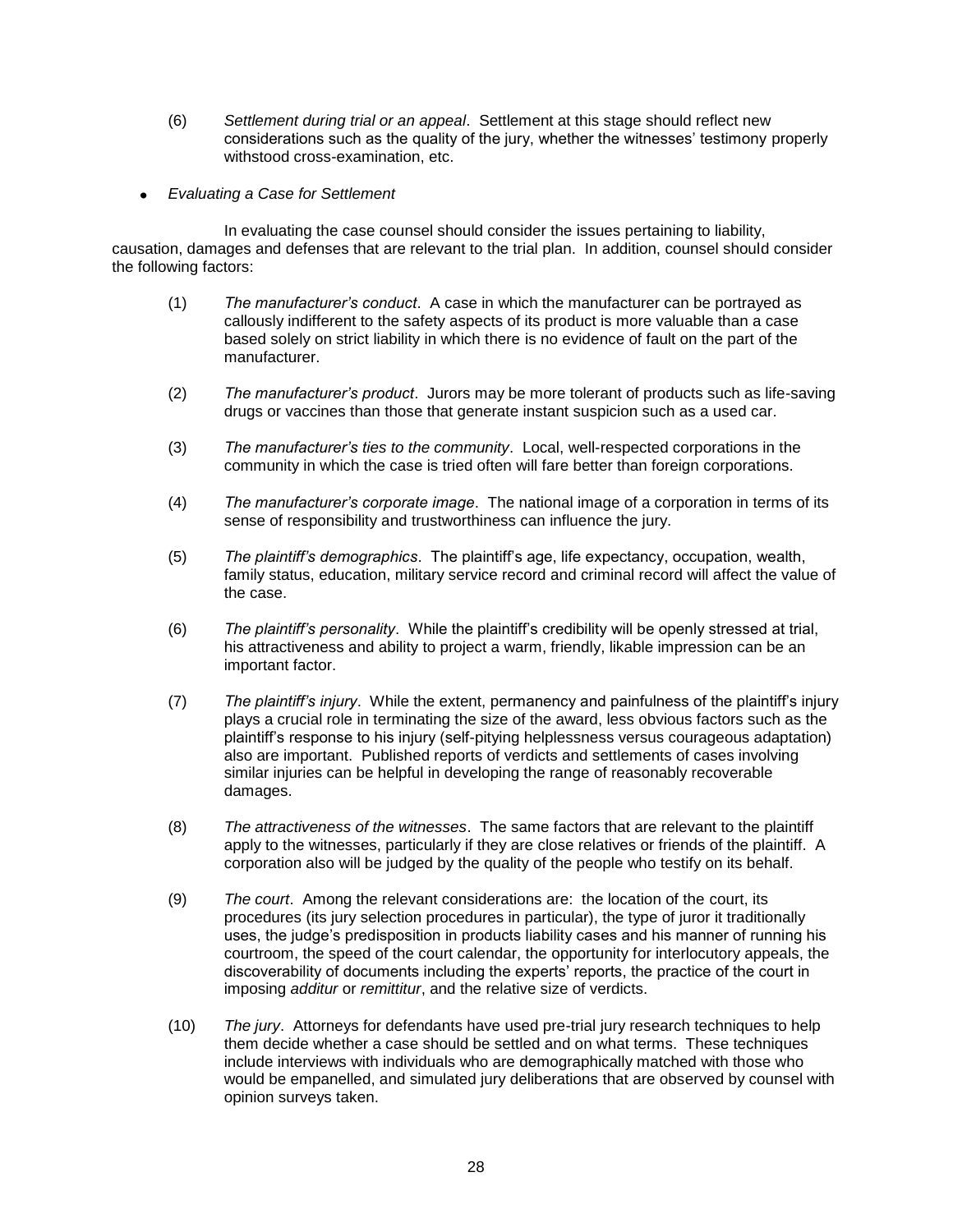- (11) *Opposing counsel*. It may be an exaggeration to say that it is more important to have a good lawyer than a good case, but there is no question that the skills of trial attorneys vary dramatically and can appreciably affect the value of a case.
- (12) *Opposing experts*. The expert witnesses have a particularly important role in products liability litigation, and while they probably have less of an impact on the value of the case than the attorneys, their skill and credibility should not be overlooked.
- (13) *The number of defendants*. Multiple-defendant cases, particularly where the defendants are squabbling among themselves, generally are more valuable than single-defendant cases.
- (14) *Repercussions of a defeat*. The outcome of a products liability case often can have an impact on the manufacturer that is disproportionate to the size of the verdict. A loss or victory can impact numerous similar cases. The commercial appeal of a product can be tarnished by a loss and adverse publicity can have serious consequences.
- (15) *Punitive damages*. A respectable case for punitive damages will add to the settlement value of a case while a frivolous claim for these damages can stiffen the spine of many manufacturers.
- (16) *Cost of defense*. The importance of this factor will vary according to how important the manufacturer views a successful defense of the product.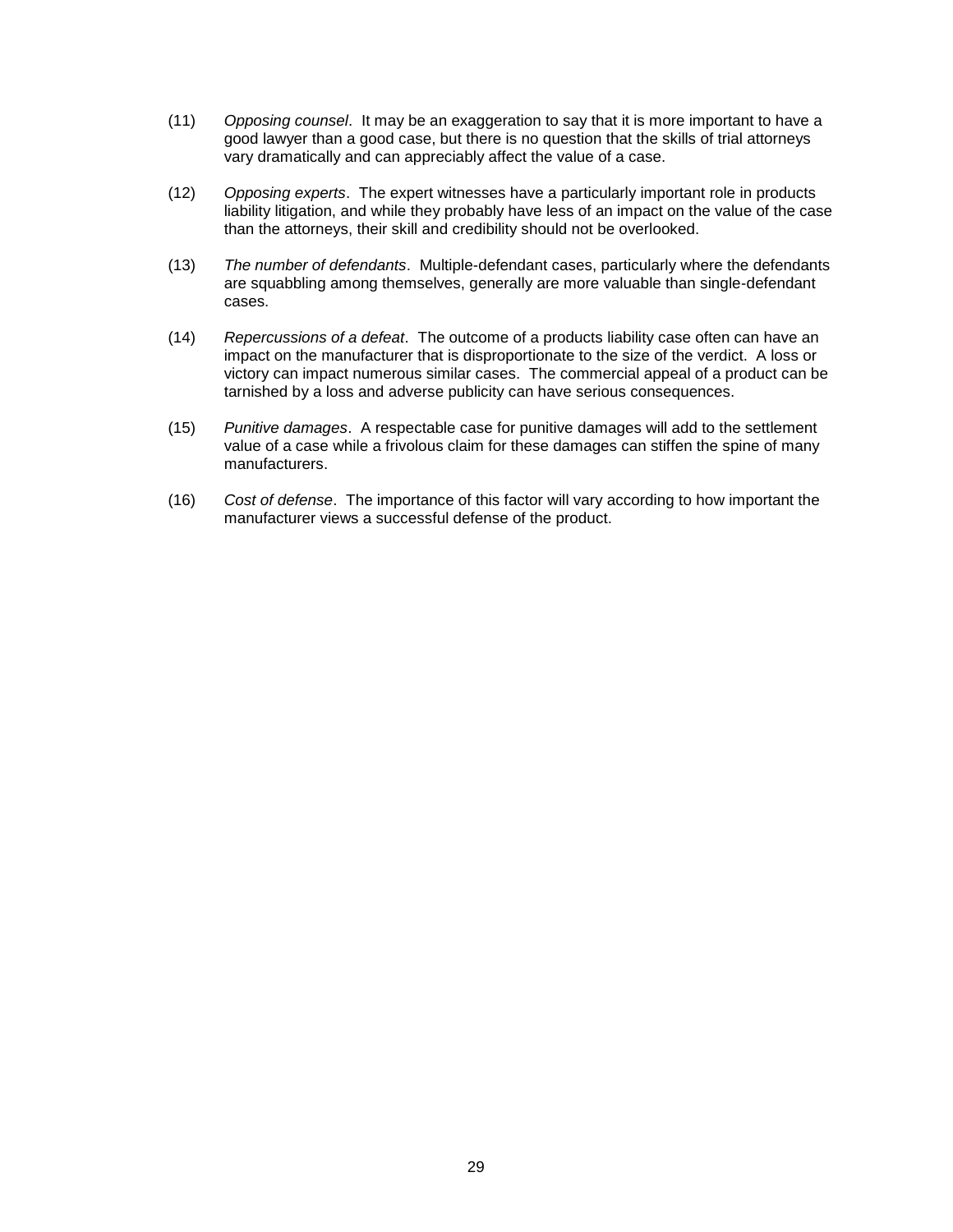# V. **Special Issues Related to Dutch Companies.**

*Can a Dutch company avoid liability simply by distributing its products through a U.S. distributor?*

No. In one case, Duphar, a Dutch manufacturer of the prescription drug ritodrine, distributed through a U.S. distributor, challenged jurisdiction under Kentucky law. *Tobin v. Astra Pharm. Prod., Inc.* 993 F.2d 528 (6<sup>th</sup> Cir. 1993) *cert. denied sub nom. Duphar v. Tobin,* 510 U.S. 914 (1993). Duphar had submitted a new drug application to the Food & Drug Administration for this drug and participated in studies of the drug conducted in the U.S. to get FDA approval. Duphar licensed an American manufacturer to distribute the drug throughout the U.S. The two companies were to coordinate efforts in dealings with the FDA and information-sharing with the FDA.

First, the *Tobin* court found that using an independent distributor was not a basis for insulation from suit. The court noted Duphar's involvement in getting the new drug application and tests in the U.S. Second, it cited Duphar's planned penetration of the U.S. market, which, it said, was purposeful availment of the privilege of acting in or causing consequences in the forum state. Third, in reply to Duphar's argument that it had not specifically directed activities to Kentucky, the court said:

> If we were to accept defendant's argument on this point, a foreign manufacturer could insulate itself from liability in each of the fifty states simply by using an independent national distributor to market its products, . . . Duphar cannot deny that by licensing Astra to distribute ritodrine in all fifty states it employed the distribution system that brought ritodrine to Kentucky.

#### *Id.* at 544.

However, it should be noted that the fact that a manufacturer's product ends up in one of the fifty states of the United States is not by itself enough to make jurisdiction proper. If the manufacturer has done nothing to purposely target the U.S. market, jurisdiction is not proper.

*Can a Dutch company avoid liability simply by setting up a U.S. subsidiary?*

No. If the Dutch company is the manufacturer, it will remain liable as such. Even if the Dutch company is not the manufacturer, it may not escape liability. In a famous case involving lawsuits over breast implants, Bristol-Myers Squibb Co. argued that lawsuits against it should be thrown out because it merely was the sole shareholder of Medical Engineering Corporation, a major supplier of breast implants, but never itself manufactured or distributed breast implants. The Court rejected that argument because there was evidence that it did more that just own shares but had substantial control over its subsidiary.

Among the factors to be considered are whether:

- the parent and the subsidiary have common directors or officers;
- the parent and the subsidiary have common business departments;
- the parent and the subsidiary file consolidated financial statements and tax returns;
- the parent finances the subsidiary;
- the parent caused the incorporation of the subsidiary;
- the subsidiary operates with grossly inadequate capital;
- the parent pays the salaries and other expenses of the subsidiary;
- the subsidiary receives no business except that given to it by the parent;
- the parent uses the subsidiary's property as its own;
- the daily operations of the two corporations are not kept separate; and
- the subsidiary does not observe the basic corporate formalities, such as keeping separate books and records and holding shareholder and board meetings.

*In re Silicone Gel Breast Implants Products*, 887 F. Supp. 1447 (N.D.Ala.,1995).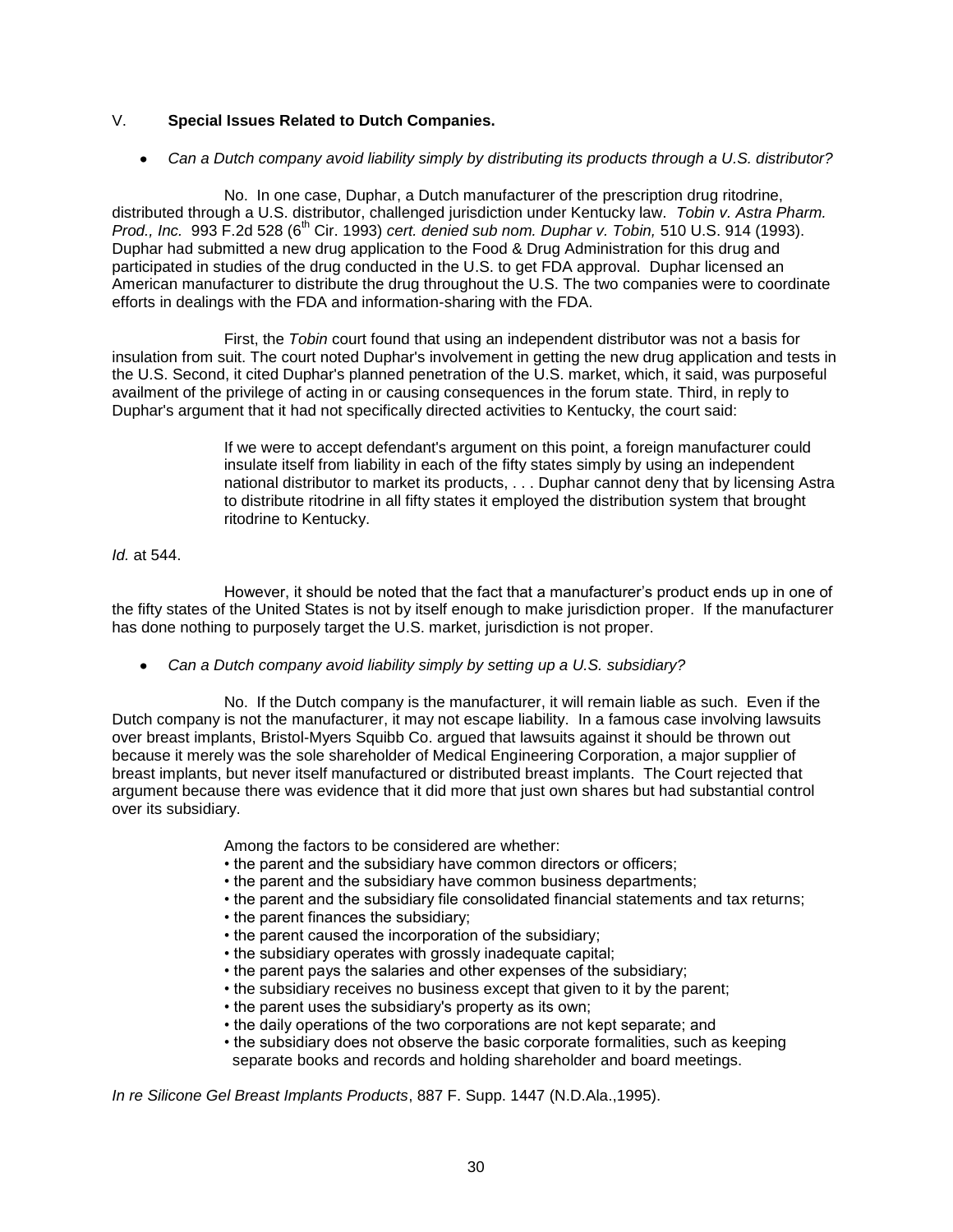Therefore, a Dutch company cannot avoid liability simply by setting up a U.S. subsidiary, even if the subsidiary actually manufactured and marketed the product, as long as the Dutch parent continued to control the subsidiary.

*Could Dutch companies involved in information services and technology face product liability*   $\bullet$ *lawsuits?*

Yes. Information technology is a new and unsettled area. Increasingly, products-liability theories are being applied where recovery is sought for harm occasioned by the design, manufacture, marketing, or use of computer hardware or software. To date, most of these cases have involved claims for repetitive stress injuries, such as carpal tunnel syndrome, attributed to prolonged and intensive use of computer keyboards claimed to be defective in design. One court in such a case ruled against a keyboard manufacturer because of substantial evidence supporting a link between the keyboard's design and the cumulative trauma disorders from which the plaintiff users allegedly suffered. Several other courts, however, have rejected the supposed scientific link, and ruled for keyboard manufacturers.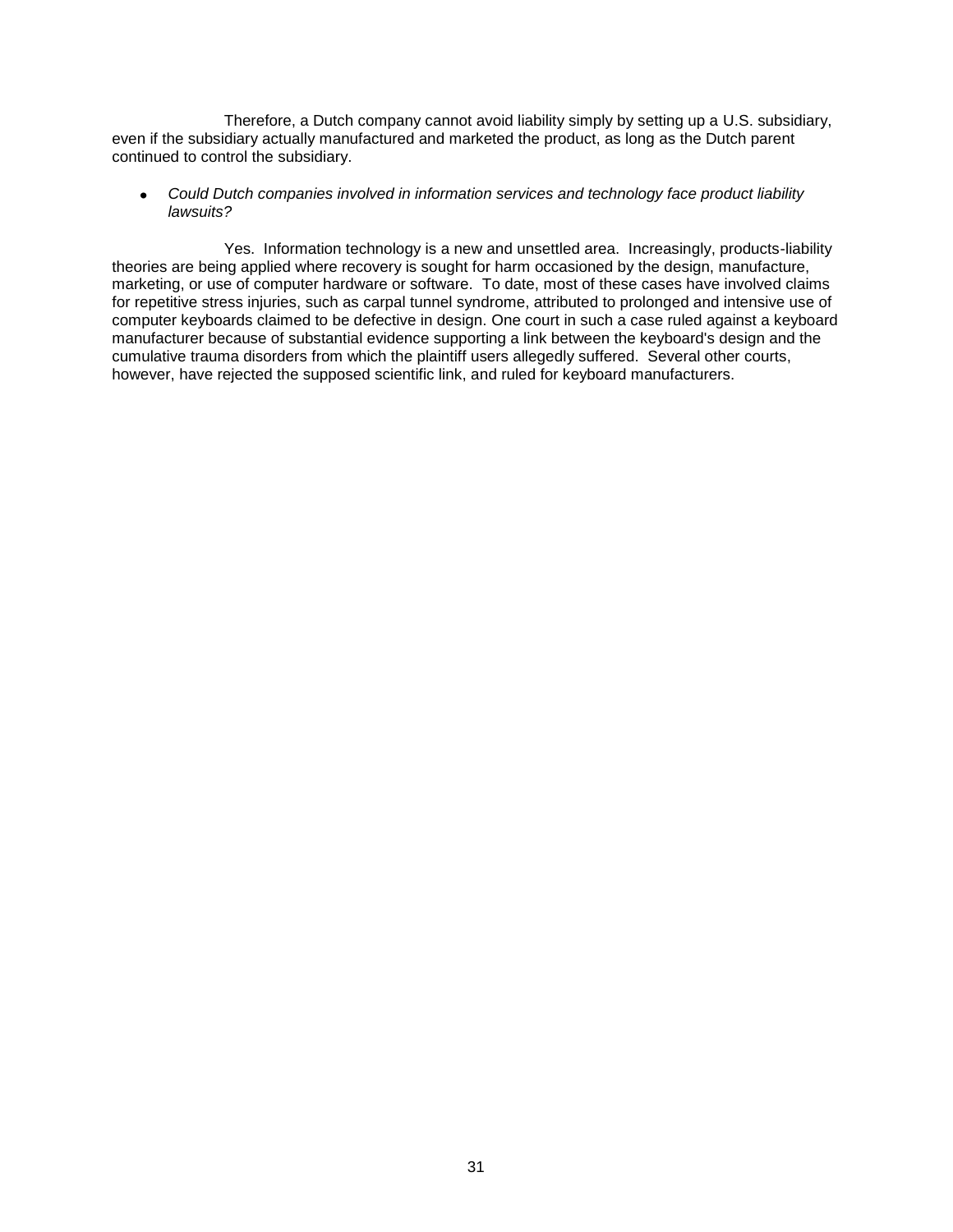# VI. **Trends in Product Liability in the U.S.**

## A. **Tort reform**

In recent years, a number of states have enacted statutes aimed at reforming features of the tort system or of the products liability system in particular. The areas in which reforms have been attempted include: joint and several liability, punitive damages, noneconomic (compensatory) damages (damages for pain and suffering, loss of companionship, loss of enjoyment, and the like), prejudgment interest, the collateral source rule, which prohibits defendants from introducing evidence that insurance program has already provided reimbursement, and products liability reform.

Joint and several liability reform has taken on a number of forms. It has included statutes that end joint and several liability entirely, statutes that enact proportional liability, and statutes that do not allow recovery against defendants who fall below a certain level of fault (25% for example). A majority of states have enacted some type of joint and several liability reform.

Punitive damages have faced reform on two different fronts. As noted above, the Supreme Court of the United States has ruled that excessive punitive damages awards can be a violation of a defendant's due process rights. The Court strongly implied that any amount over ten times the size of the compensatory damage award is a violation of due process. The other front is in the legislatures of individual states. A majority of states have enacted some form of legislation limiting punitive damages. These laws have taken a variety of forms: some states have imposed caps on punitive damages, some have required proof of intent and "actual malice," some have raised the standard of proof to "clear and convincing," some have eliminated punitive damages for drugs and devices approved by the Food and Drug Administration, and some states have adopted two, three, or all of these measures. However, several state courts have found caps on punitive damages to violate the right of plaintiffs to a jury trial.

About one third of states have enacted reforms of noneconomic damages, via caps that are either firm or can be set aside under certain circumstances.

More than a quarter of states have enacted reforms of how prejudgment interest is to be calculated. This is one area of reform that has moved in the direction of increasing compensation for plaintiffs. The traditional rule was that prejudgment interest (that is, interest on the value of the damages from the time they were allegedly inflicted to the time a judgment is entered) was not available. These reform statutes now allow that recovery, and sometimes allow an unrealistically high interest rate to be used.

The collateral source rule has been abolished in some states. In others, evidence of collateral sources is permitted with broad exclusions. In still other states, reforms have allowed evidence of collateral sources and allowed offsets where benefits were over a certain threshold. A variety of other modifications of the collateral source rule have also been enacted. Roughly half of the states have enacted some type of reform of this rule.

Several states have enacted products liability statutes to reform specific areas in products liability law. For example, some states permitted liability for failure to warn even though the manufacturer could not have known of the risk at the time it sold the product. This particularly harsh rule was eliminated by statute.

A number of states have adopted statutes of repose, which provide a final point in time after which no claims may be brought.

Some states that have been criticized in the past for such matters as affirming awards of excessive punitive damages, the allowance of mass trials consisting of thousands of litigants spread through the entire country, or tolerance for lawsuits with little scientific support, including Florida, Illinois, Texas, Mississippi and Alabama, have enacted tort reform statutes or have elected more business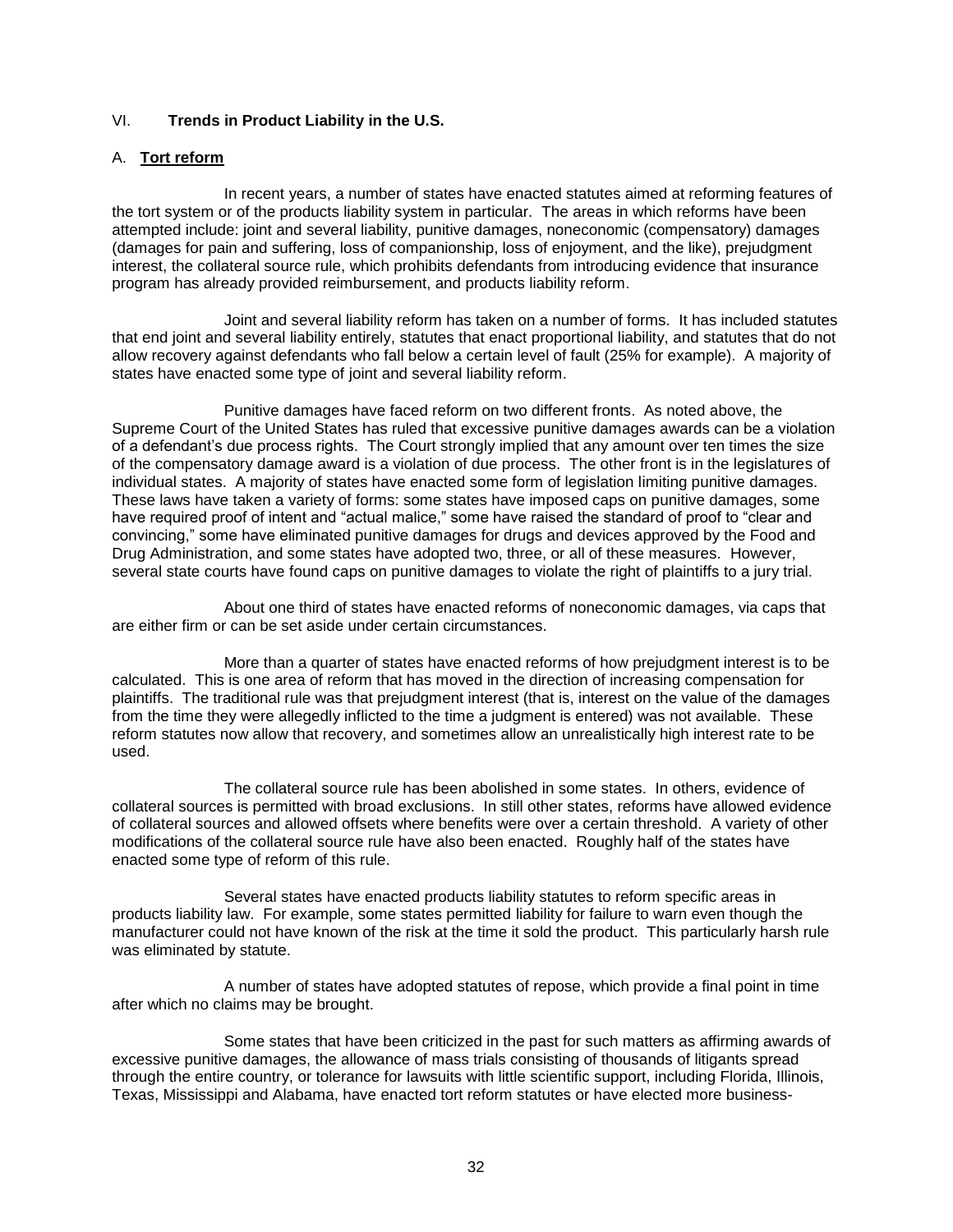oriented judges to high courts. These developments have limited but not eliminated the special challenges of litigating in these states. Some other states, notably West Virginia, have largely resisted tort reforms. Plaintiffs often work hard to bring litigation in these states and specific districts or counties within these states to try to take advantage of the pro-plaintiff policies.

# B. **Restrictions on class actions**

A series of judicial decisions have made clear that it is not easy to meet the requirements of Federal Rule of Civil Procedure 23 in the context of products liability cases. In particular, Amchem Prods., Inc., 521 U.S. 591 (1997); Ortiz v. Fibreboard Corp., 527 U.S. 815 (1999); Castano v. American Tobacco Corp., 84 F.3d 734 (5th Cir. 1996); and In re Rhone-Poulenc Rorer Inc., 51 F3d 1293 (7th Cir. 1995), have made certification of classes of injured plaintiffs much more difficult. The result of these cases is to focus attention on the question of whether there is "sufficient unity so that absent members can fairly be bound by decisions of class representatives.‖ Amchem, 521 U.S. at 621.

In a class action, one person or small group of persons designates himself or themselves the representative(s) of the entire class of similarly situated persons. The class may include millions. The representative will litigate their claims without any input from the members of the class. The Supreme Court made it clear that for a class action to be appropriate, there must be a sufficient unity of interests among all of the class members that no conflict of interests can arise among the class members. In products liability cases, however, these conflicts are readily apparent and make class actions inappropriate. Different product users have different injuries with different causes. Some may have no injury at all, but have an interest in making sure that future potential injuries are compensated. Because of these inherent conflicts, the federal courts are becoming increasingly hostile to bodily injury class actions.

As bodily injury class actions, where plaintiffs allege actual physical injuries become rarer, plaintiffs' counsel have emphasized two additional types of class actions that can be brought in a products liability context: medical monitoring and consumer based class actions. In medical monitoring class actions, which some jurisdictions accept and other have entirely abolished, plaintiffs are not alleging that they have suffered bodily injury. Instead, plaintiffs are seeking compensation to cover the costs of future diagnostic testing to verify that they do not have or do not develop any unrecognized or latent conditions associated with the product in question. Recently, courts in several jurisdictions have rejected medical monitoring class actions for lack of common evidence. In consumer class actions, plaintiffs are seeking a refund for money they spent on a product due to an alleged fraud by the product manufacturer.

While class actions based on bodily injury have been largely eliminated, and while defendants have defeated many consumer class actions in recent years, a recent California Supreme Court decision favorable to consumer class plaintiffs may provide new encouragement for consumer class action claimants who seek return of their purchase price based on the alleged failure to disclose safety risks.

Several states have adopted statutory reforms to restrict class actions. These reforms include adopting the federal definition of class actions and permitting immediate appeal of court orders creating a class. In addition, many states model their procedural rules on the federal courts' procedural rules. These states tend to look to federal decisions to interpret their own rules. In these states, the federal decisions on class actions have already been adopted or are likely to be adopted in the future, further limiting the use of class actions in the context of products liability.

#### C. **Excluding junk science from the courtroom**

With many products liability cases turning on complex issues of causation that require scientific testimony, it is crucial for the manufacturing defendant to exclude "junk science" that falsely implicates its products in causing injuries to product users. While the willingness of courts to exclude dubious expert testimony is welcome in all manner of products liability cases, it is particularly important in toxic tort cases where the quality of expert opinions on the cause-and-effect relationship between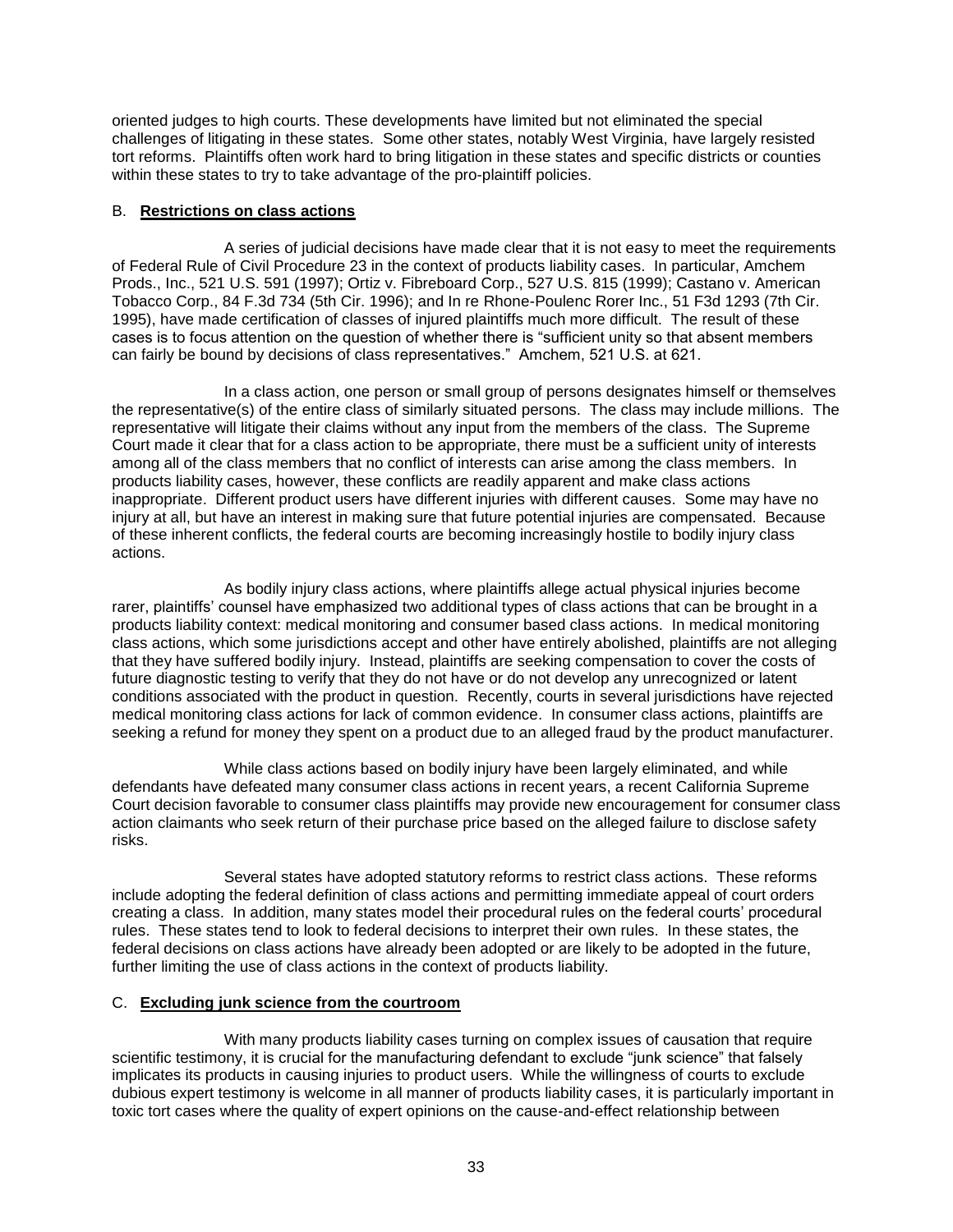exposure to a chemical or drug and the disease complained of by the plaintiff is becoming a matter of concern to both the legal and scientific community.

In 1993, the United States Supreme Court in Daubert v. Merrill Dow Pharmaceuticals, Inc. clarified the grounds upon which an expert's opinion can be excluded or challenged in federal courts. The court provided a number of criteria for determining the reliability of the expert testimony, including whether the theory or technique in question could be and had been tested, whether it was subject to peer review and publication, whether it had a high known or potential error rate, whether it had standards controlling its operation, and whether it had attracted widespread acceptance within a relevant scientific community. The court also made it clear that trial courts must act as "gatekeepers" and exclude unreliable scientific and expert testimony.

More recently, courts have extended Daubert to apply not only to scientific expert testimony, but also to technical and experience-based testimony. The factors articulated in Daubert are not a checklist or test, and any decision a court makes regarding expert testimony will ultimately be based on the facts of the specific case.

A 2001 study by the RAND Institute for Civil Justice found that Daubert has had a positive effect on federal courts. Federal judges are excluding more expert testimony after the Daubert decision than they had prior to it. This study also found that this trend was not limited to a small group of judges. However, several state courts have rejected the reasoning of Daubert and are far more permissive in allowing expert testimony. Accordingly, as noted above, the court in which the litigation is set is pivotal in determining the outcome and the possible application of Daubert.

# D. **eDiscovery**

With advancements in technology, as well as the increasing dependence of businesses on computers and electronic communication, the volume of information stored in digital form has exploded in recent years. While the ability to electronically store and transmit information has been a blessing to businesses, increasing speed and efficiency, it has created an enormous challenge for companies in U.S. litigation to deal with our invasive pre-trial discovery rules.

Digital documents are easy to create, allowing computers to generate records of user activity that can be easily recovered for evidentiary purposes. The prevalence and ease of digital communication has meant that a great deal of information that would otherwise have been lost is now being captured. An e-mail, for example, creates a record of casual communications that would have been lost if conducted by telephone or by the proverbial conversation by the water cooler.

Digital information is extremely easy to duplicate or alter, takes up a microscopic amount of space and can cost next to nothing to store. Therefore, courts are inclined to issue broad orders regarding required production of a wide range of electronically stored materials. Even voicemails, which are now digitally maintained in most businesses, may come under such orders, if not expressly excluded. Although to the court it may seem that all it takes to produce this information is the push of a few buttons, the reality is very different. Because of the volume of the information, its dispersion, and the variety of storage media and software being used, it can be expensive and virtually impossible to recover in a lot of situations. Moreover, it is dangerous to turn over material to an adversary without reviewing it first for privileged information, trade secrets, or information potentially relevant to the case and this necessary preliminary review can be enormously expensive.

While clarifications of the rules surrounding discovery of electronically stored information are relatively sparse, some case law has developed that sheds a little light on how courts will deal with specific issues that can arise. In general, once a party reasonably anticipates litigation, it has a duty to preserve documents, including digital information, which it might reasonably expect to be relevant to the litigation. A party must suspend its routine document retention/destruction policy to ensure the preservation of relevant documents. In most cases, inaccessible backup tapes, used solely for disaster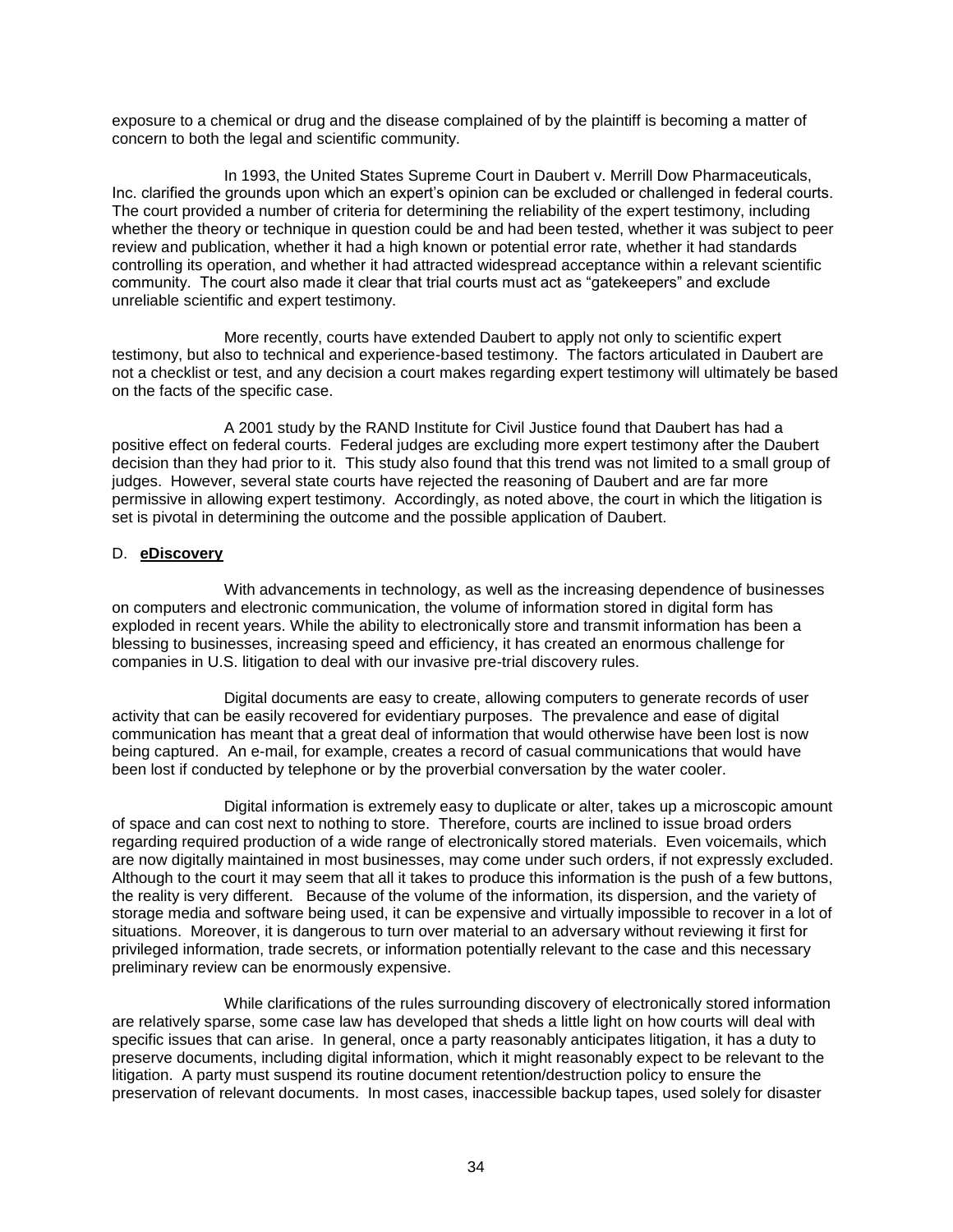recovery, may continue to be recycled according to regular company policy, but if this is not made clear at the beginning of the litigation, this practice may be in doubt.

During discovery, a party can serve a document request seeking access to information stored in digital form. Additionally, a party must make automatic initial disclosure of all documents and electronically stored information that it has in its possession, custody, or control, that it may use to support its claims or defenses at trial.

Generally, a party does not have to produce inaccessible forms of digital information unless the requesting party specifically asks for them. The cost of retrieval of such information will be suffered by the disclosing party unless the burden and expense outweigh its likely benefit to the case. This determination takes into account the needs of the case, the amount in controversy, the parties' resources, the importance of the issues at stake in the litigation, and the importance of the proposed discovery in resolving the issue. Whether or not the costs of digital information retrieval will be shifted, wholly or partially, to the requesting party involves an extremely fact intensive analysis and will depend entirely on the specific circumstances of each individual dispute.

Sanctions for failure to properly disclose electronically stored information have become more common and more extensive as e-discovery has become more complicated. In general, parties will not be sanctioned if they have lost the information as a result of good faith routine modifications, overwriting, or deletion. However, even negligent conduct can potentially give rise to serious sanctions, which can become a major problem when a party is overwhelmed by the technical nuances and expenses of preserving and retrieving certain information. It is vital for counsel to develop expertise on the technical details of their client's document storage policies. Counsel must also take affirmative steps to monitor compliance with document hold procedures resulting from impending litigation, including speaking with information technology personnel and re-issuing warnings to employees not to delete or alter anything that might be relevant at trial.

# E. **Preemption**

Historically, when federal statutes governing the production and sale of various consumer products come in direct conflict with specific state laws, the federal law will supersede the state law. This policy has become increasingly important in the world of prescription drugs and other health related products and devices that have federal entities, such as the Food and Drug Administration (FDA), overseeing their production and sale. In Riegel v. Medtronic, the United States Supreme Court held that a federal statute governing regulation of medical devices expressly preempts, or displaces, state tort law claims when a device has received FDA premarket approval. While courts have found that in cases involving a medical device, federal law will preempt state law, Wyeth v. Levine, a recent United States Supreme Court decision, held that state law is not preempted in a case involving prescription drugs. Contradictions between federal and state law can be very confusing for companies trying to do business in the United States and an understanding of the interplay between the two distinct bodies of law is vital.

Wyeth v. Levine is the most recent decision that sheds some light on how courts will treat the preemption defense in a products liability dispute. In Levine, the Court ruled that a pharmaceutical company could not rely conclusively on FDA approval of a drug's warning label to shield it from state law products liability lawsuits based on the adequacy of the label. Although Levine only addressed branded drugs, courts have applied its holding to generics as well. This case represents a rather sharp divergence from some previous products liability cases that had ruled that compliance with federally mandated requirements would preempt any additional state guidelines. While the decision in Levine will have a profound impact on products liability litigation with respect to prescription drugs, and more specifically the FDA labeling requirements, it remains to be seen what impact, if any, it will have on preemption arguments in other areas. In a series of recent decisions, sometimes relying on Levine and sometimes on earlier Supreme Court precedents, several courts have consistently declined to find federal preemption of state law product liability claims involving medical devices, drugs, and automobiles.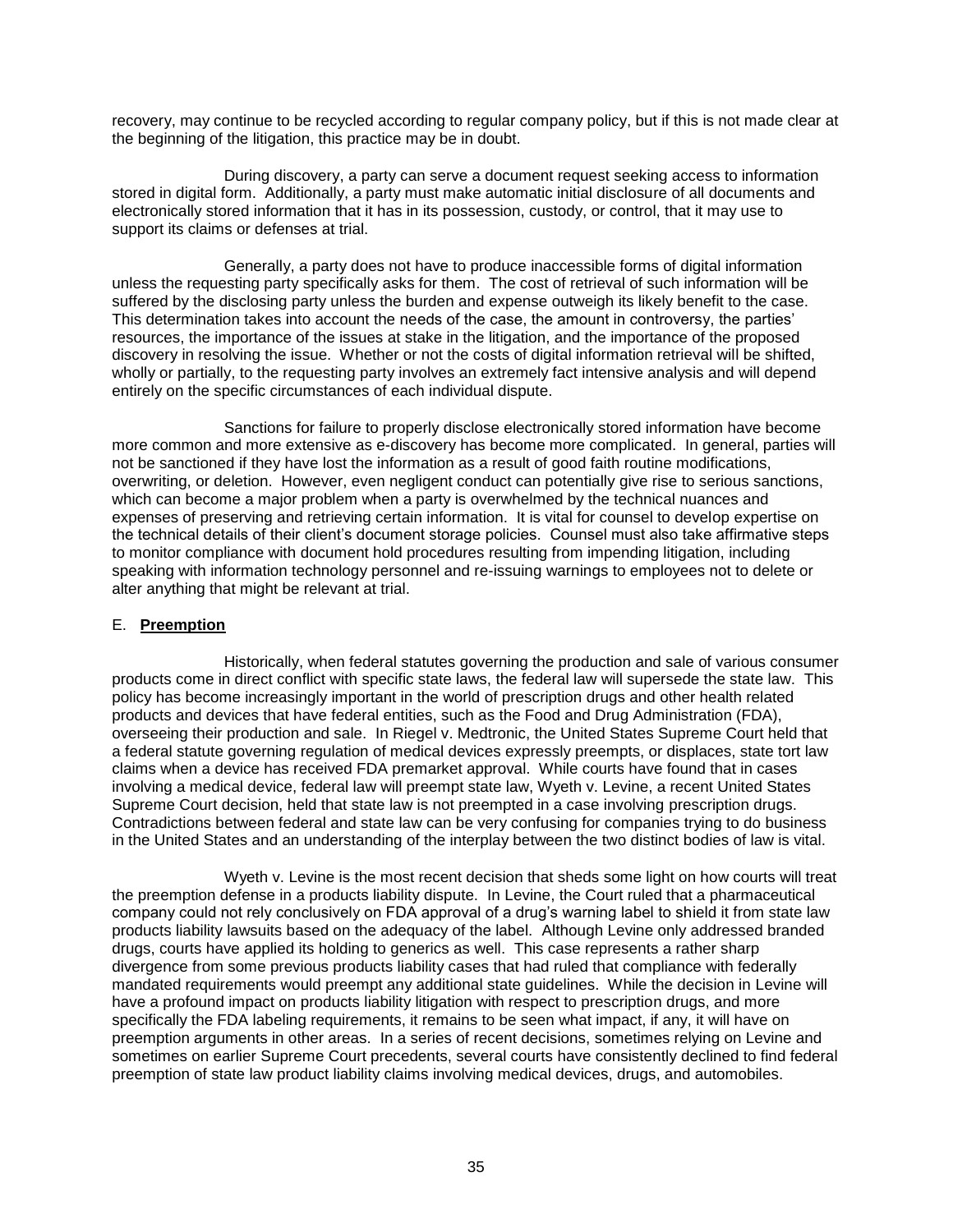Preemption as applied to one area in particular bears mention. The law of some states allows plaintiffs to benefit from proving that a drug manufacturer engaged in fraud in the FDA application process. There is disagreement among the federal circuits on whether or under what circumstances such "fraud on the FDA" claims are preempted. In light of Levine, there are indications that the trend may go against this variety of preemption. This issue is especially important to claims brought under the law of Michigan which, alone among the states, grants statutory immunity to manufacturers in claims involving drugs approved by the FDA unless the manufacturer committed fraud on the FDA.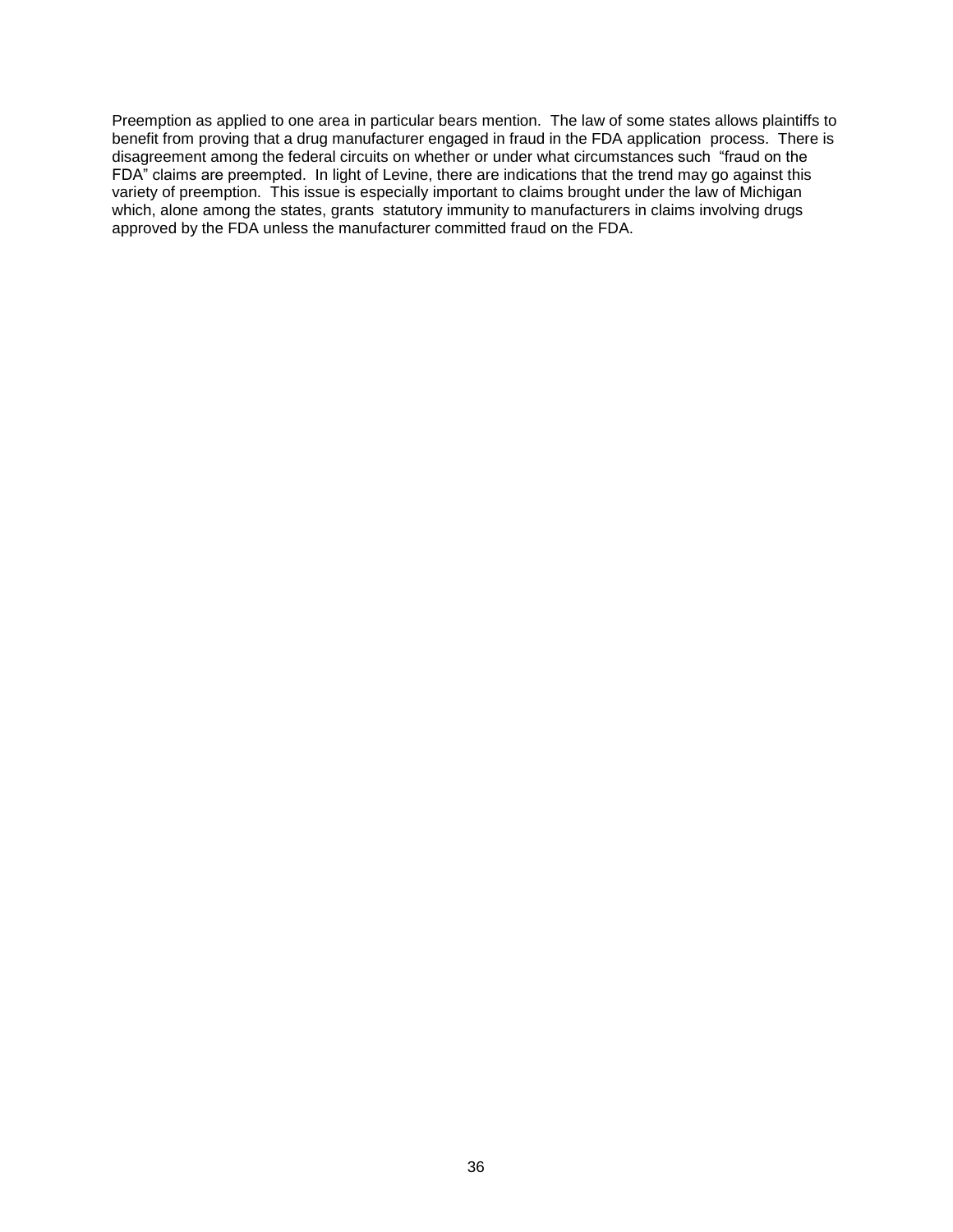## VII. **Further Information**

The following are some useful sources for further information on products liability in the U.S.:

Lloyd Dixon & Brian Gill, Changes in the Standards for Admitting Expert Evidence in Federal Civil Cases Since the Daubert Decision (2001), available at http://www.rand.org/ publications/MR/MR1439/MR1439.pdf.

This treatise, prepared for the RAND Institute for Civil Justice, analyzes the effect of the *Daubert* decision expert testimony in the federal courts.

"Product Liability and the Pharmaceutical Industry," ch. 7 in U.S. Congress, Office of Technology Assessment, Pharmaceutical R&D: Costs, Risks and Rewards, OTA-H-522 (Feb. 1993), available at http://www.wws.princeton.edu/cgi-bin/byteserv.prl/~ota/disk1/ 1993/9336/933609.pdf.

This chapter discusses the implications of U.S. products liability in the pharmaceutical research and development process.

Bowman and Brooke LLP, Documenting a Manufacturer's Design Process (1999), available  $\bullet$ at http://library.lp.findlaw.com/articles/file/00381/004379/title/ Subject/topic/Products%20Liability\_Risk-utility/filename/productsliability\_1\_916.

This article examines a recent federal court decision, *Rogers v. Ingersoll-Rand Co.*, 971 F. Supp. 4 (D.D.C. 1997), for guidance on how a company can create and document its design process to withstand scrutiny under products liability law.

American Tort Reform Foundation, How Does the Civil Justice System Affect Me?, available at http://www.atrafoundation.org/tort\_facts.html.

This article examines the effect of U.S. products liability law on the American economy.

John S. Allee, Theodore V.H. Mayer & Robb W. Patryk, Product Liability (Law Journal  $\bullet$ Seminars Press).

This is an in-depth treatise on products liability law in the U.S.

Further information regarding insurance coverage for product liability claims arising in the United States can be obtained from the companies listed below.

- Aon Risk Services Paul van Dalen Admiraliteitskade 62 3063 ED Rotterdam The Netherlands Phone: + 31-10-448-7088 E-mail: [Paul\\_van\\_Dalen@aon.nl](mailto:Paul_van_Dalen@aon.nl) www.aon.nl
- Marsh B.V. Eric Snijders Conradstraat 18 3013 AP Rotterdam The Netherlands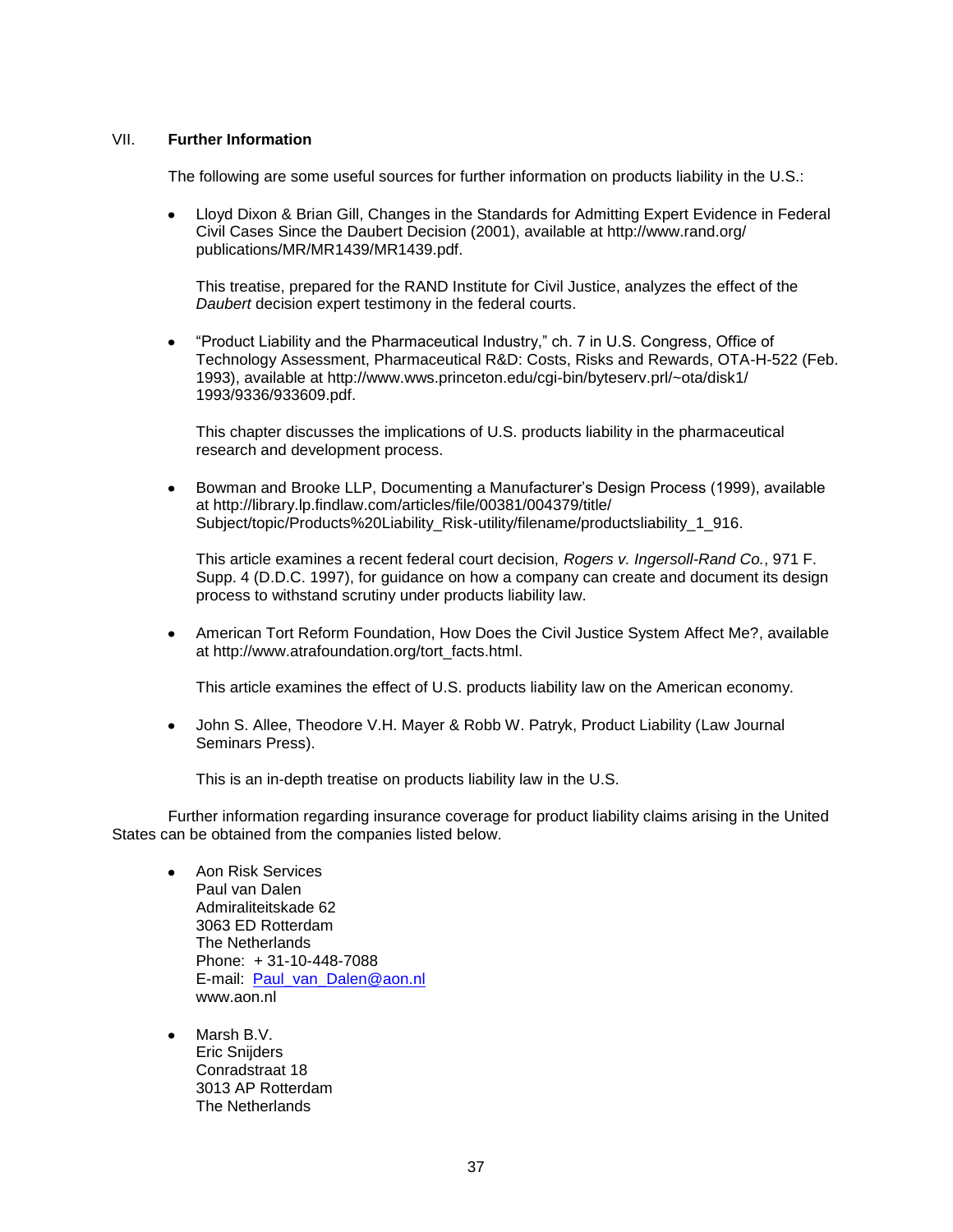Phone: + 31-10-406-0453 E-mail: [eric.snijders@marsh.com](mailto:eric.snijders@marsh.com) www.marsh.nl

- Centraal Beheer Achmea  $\bullet$ Geert Roeke Bedrijven, Afdeling AV/OV Postbus 700 7300 HC Apeldoorn The Netherlands Phone: + 31-55-579-7453 E-mail: [geert.roeke@achmea.nl](mailto:geert.roeke@achmea.nl) www.achmea.nl
- Zurich Continental Europe Corporate Claims Department Alan Heijmans Zurichtoren Muzenstraat 31 2511 WG Den Haag The Netherlands Phone: + 31-70-418-4232 E-mail: [alan.heijmans@zurich.com](mailto:alan.heijmans@zurich.com) www.zurich.com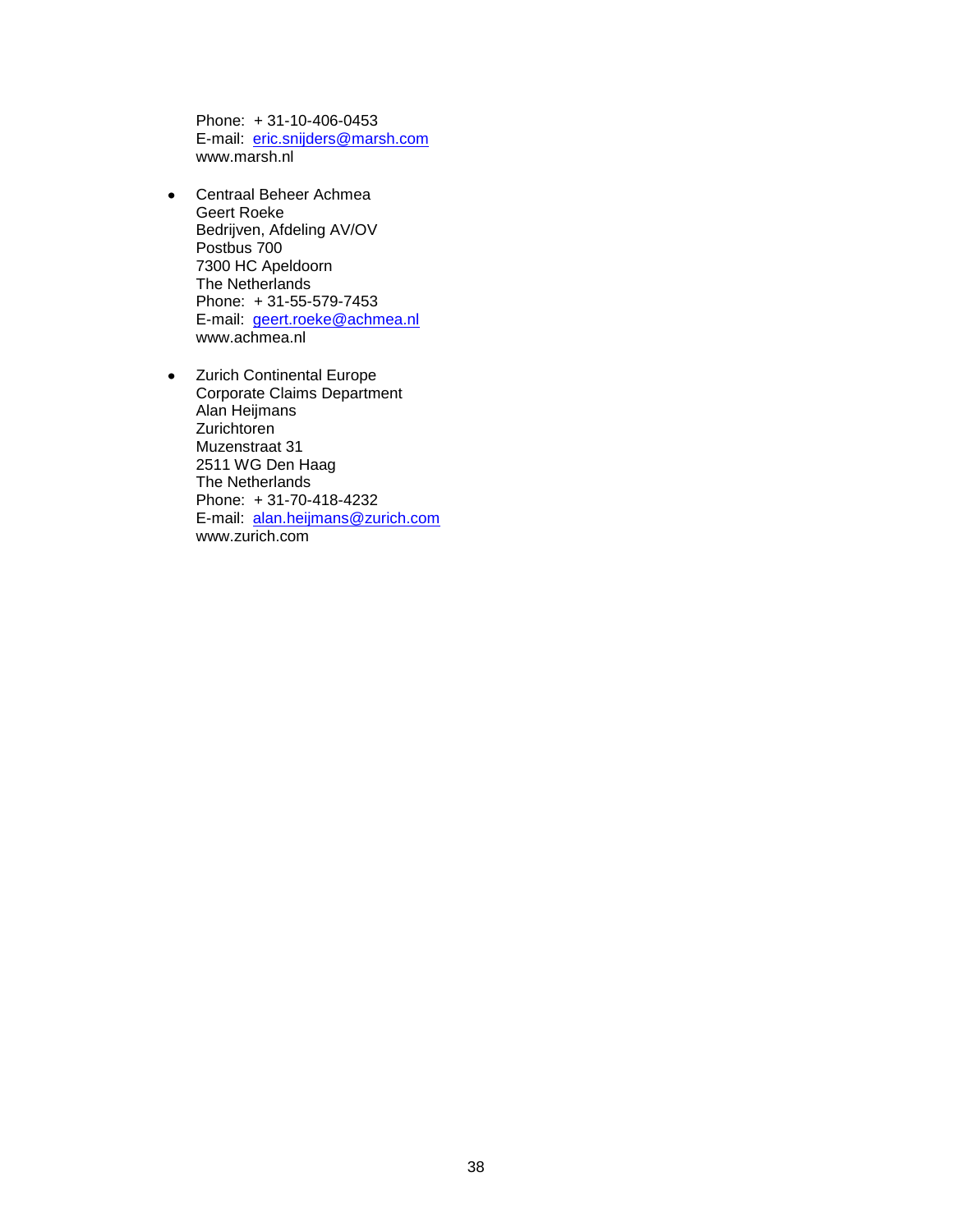## VIII. **About Hughes Hubbard & Reed LLP and the Authors**

#### A. **Hughes Hubbard & Reed LLP**

**Firm.** With offices in New York, Washington, D.C., Los Angeles, Miami, Jersey City, Paris and Tokyo, Hughes Hubbard & Reed LLP offers expertise in a wide-range of practice areas. Hughes Hubbard has more than 330 experienced practitioners working in over 30 specialized practices, from mergers and acquisitions, public offerings, corporate reorganization, real estate and cross-border transactions to securities litigation, arbitration, product liability, antitrust, intellectual property labor, employee benefits and tax, as well as niche practices such as art law and a credit card practice. The firm has a strong track record in representing non-U.S. companies that do business in the United States. Additional information about Hughes Hubbard can be found at www.hugheshubbard.com.

**Products liability practice.** In the products liability field, Hughes Hubbard's domestic clients include major worldwide pharmaceutical companies, leading manufacturers of railway and power generation equipment, a leading chemical manufacturer, one of the largest manufacturers of dietary supplements and numerous other domestic and non-U.S. manufacturers of consumer products, medical devices and factory machinery. Hughes Hubbard is national counsel on several significant product liability litigation matters and defends clients in courts throughout the country. Its strong international practice includes advising non-U.S. clients concerning product liability matters, including programs intended to reduce product liability risks. Hughes Hubbard & Reed also has extensive and successful experience in arbitration matters related to product defense issues. Through our Paris office, we also represent clients in product liability cases in France and elsewhere in Europe.

**Dutch clients.** With several attorneys who speak Dutch, Hughes Hubbard is uniquely situated to help Dutch companies that do business in the U.S. These attorneys, as well as other attorneys in the firm, have a broad experience in assisting Dutch companies that do business in the United States. We have extensive knowledge of the pitfalls that Dutch companies encounter when doing business in the U.S. In addition, we have intimate knowledge of Dutch business practices, decision-making procedures and culture. Our attorneys regularly visit the Netherlands to foster strong working relationships with our clients. In working with Dutch clients, we emphasize building long-term relationships in which the client feels comfortable consulting us about any U.S. legal matters. We believe our experience in representing Dutch companies, combined with our firm's long history and superior experience in representing U.S. and international clients in a broad range of areas, makes us the natural place to turn when Dutch companies need U.S. legal advice.

## B. **Authors**

**Theodore V.H. Mayer.** Theodore V.H. Mayer is the Managing Partner of Hughes Hubbard. Mr. Mayer is a graduate of Yale College (B.A. 1974) and received his law degree from Harvard Law School (J.D. 1977). He specializes in complex litigation matters... Mr. Mayer's practice includes coordinating the defense of major pharmaceutical manufacturers in national class action and individual personal injury litigation involving a prescription medicines, and defense of significant product liability actions involving asbestos-containing products, automobiles, and a wide variety of other products. Other work includes successful prosecution of claims on behalf of a Polish automobile manufacturer against a German supplier arising out of a product defect necessitating a large-scale recall. . Mr. Mayer is also the author, with Robb W. Patryk and John S. Allee, of *Product Liability* (Law Journal Seminars-Press). Currently, Mr. Mayer serves as the Chair of the Committee on Product Liability for the Association of the Bar of the City of New York.

Mr. Mayer is a member of the New York and Massachusetts bars, and is admitted to practice before the Supreme Court of the United States; the U.S. Courts of Appeals for the Second, Third, Seventh, and Federal Circuits; and the U.S. District Courts for the Southern, Eastern, and Western Districts of New York, and the District of Arizona.